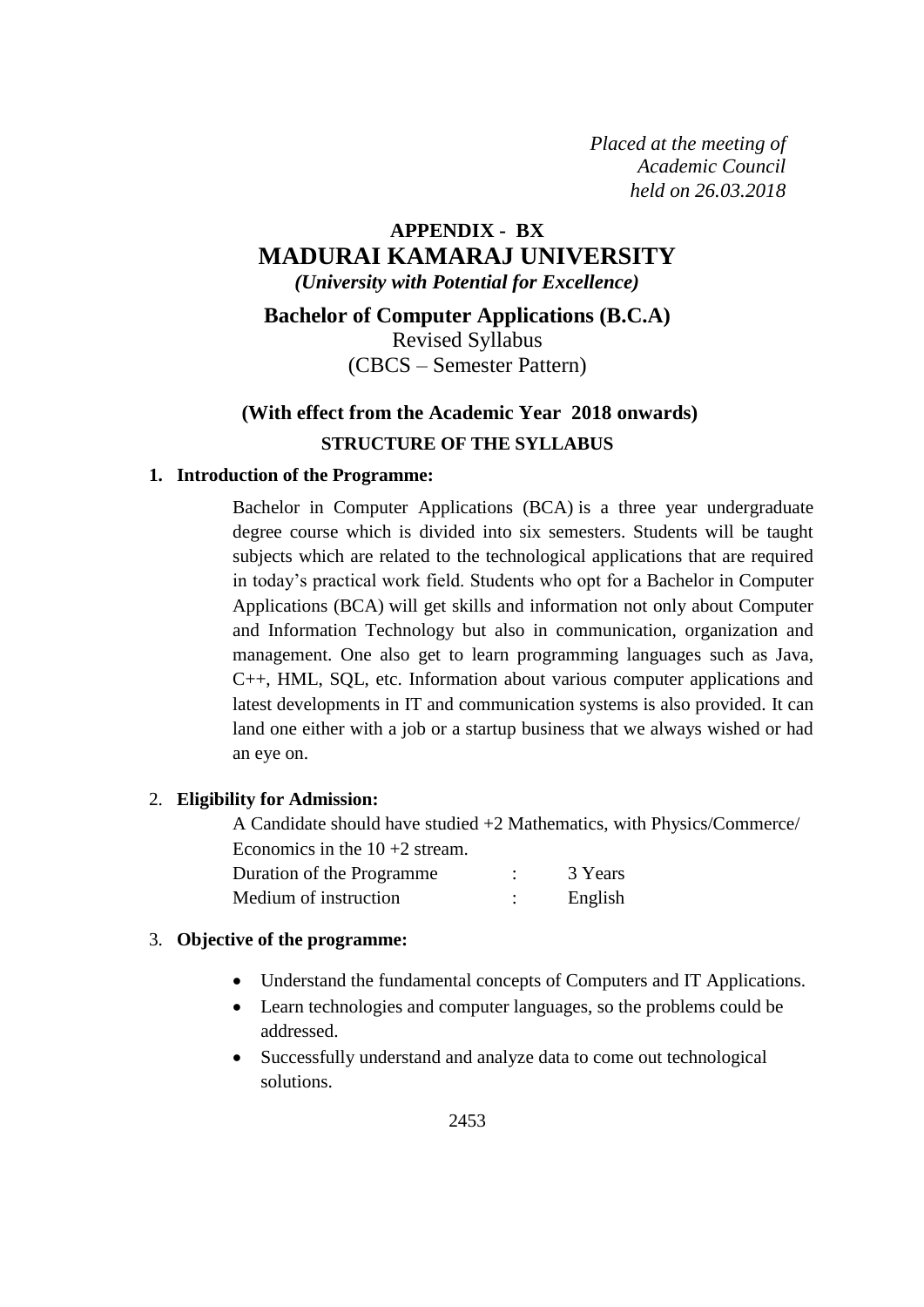- To identify and sharpen their IT/ programming skills.
- Develop competent technical skills and ideas to communicate public.

# **4.Outcome of the Programme:**

- BCA graduates will have
- The necessary technical, scientific as well as basic managerial and financial procedures to analyze and solve real world problems within their work domain
- Clarity on both conceptual and application oriented skills in Computers, Accounting and IT Applications.
- Awareness on ethics, values, sustainability and creativity aspects.
- The ability and the mindset to continuously update and innovate.

# **5 Core subject papers:**

The B.C.A programme consists of the following categories of the courses suggested for B.C.A Computer Application programme

| $Part-I$                              | :4  |
|---------------------------------------|-----|
| $Part - II$                           | : 4 |
| Core Subjects (CS)                    | :16 |
| Allied Subjects (AS)                  | :4  |
| Elective Subjects (ES)                | : 2 |
| Skill based Subjets (SBS)             | :6  |
| Non-Major Elective Subjects (NME) : 2 |     |
| Value Education (VE)                  | :1  |
| <b>Environmental Studies (EVS)</b>    | : 1 |

# **6 Subject Elective Papers:**

The University shall provide all information related to the Elective Subject in B.C.A to all the students so as to enable them to choose their Elective Subjects in each semester. The list of elective Papers in each semester is displayed under the Programme structure.

# **7 Non–Major Elective Papers:**

The list of Non-Major Elective Subjects in first and second semester is displayed under the Programme structure.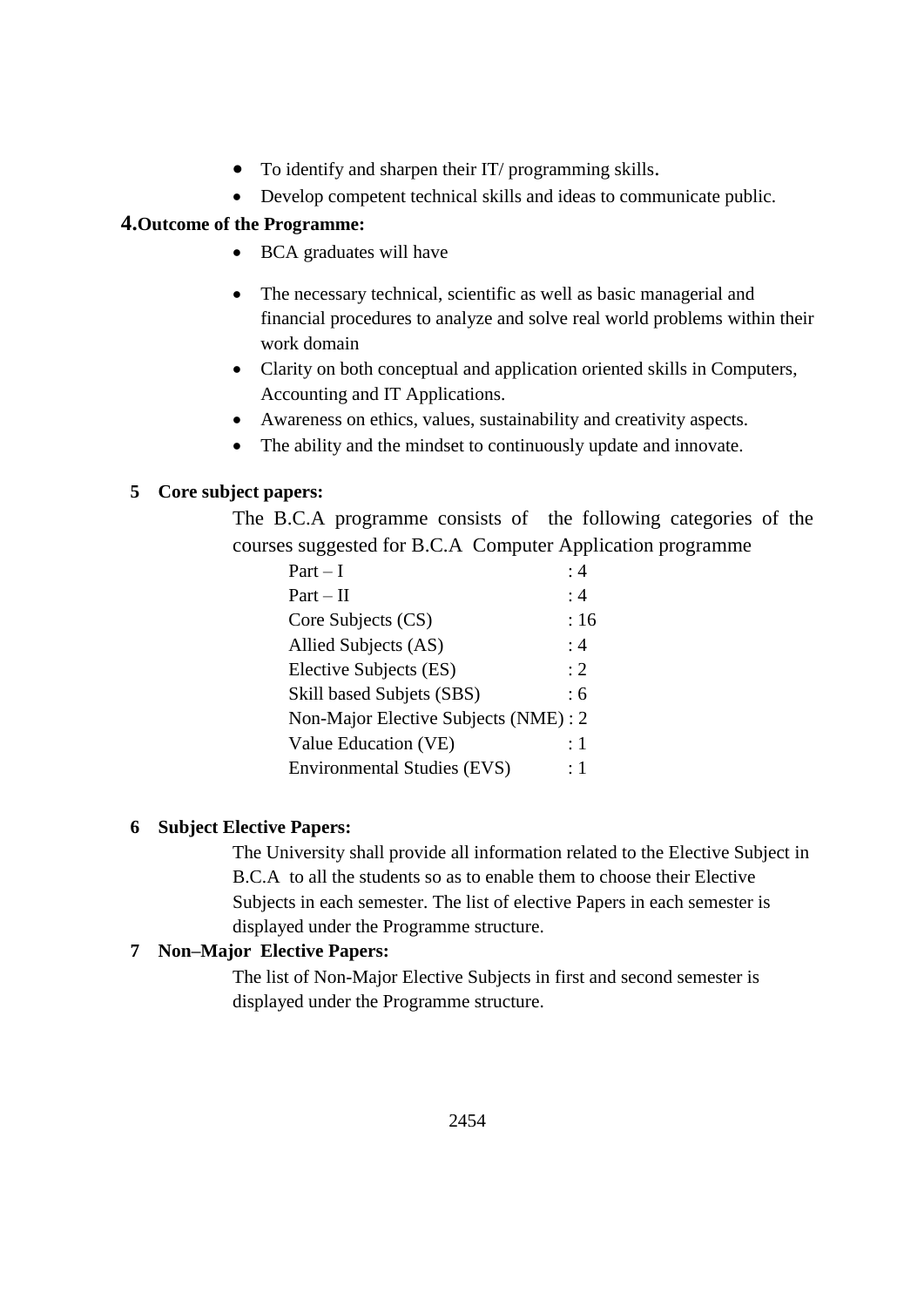### **8 Unitization:**

Each subject contains five units which are interrelated each other. Not only core subjects, but elective and non-major elective also contain the same.

### **9 Pattern of semester exam:**

See Appendix - CA2

### **10 Scheme for Internal Assessment:**

See Appendix - CA2

### **11 External Exam:**

See Appendix - CA2

- There shall be external examinations at the end of each semester, odd semesters in the month of October / November and even semesters in April / May.
- A candidate, who has not passed the examination, may be permitted to appear in such failed subjects in the subsequent examinations to be held in October / November or April / May. A candidate should get registered for the first semester examination. If registration is not possible, owing to shortage of attendance beyond condonation limit / regulation prescribed OR belated joining OR on medical grounds, the candidates are permitted to move to the nextsemester. Such candidates shall re-do the missed semester after the completion of the programme.
- Students must have earned 75% of attendance in each course for appearing for the examination. Students who have earned 74% to 70% of attendance have to apply for condonation in the prescribed form with the prescribed fee. Students who have earned 69% to 60% of attendance have to apply for condonation in the prescribed form with the prescribed fee alongwith the Medical Certificate.
- Students who have below 60% of attendance are not eligible to appear for the examination. They shall re-do the semester(s) after the completion of the programme.

The results of all the examinations will be published through the controller of examination where the students underwent the course as well as through University Website. In the case of private candidates, the results will be published through the Controller of examination in which they took the examinations as well as University Website.

#### **12 Question Paper Pattern:**

See Appendix - PCA2

# **13 Scheme of Evaluation:**

The performance of a student in each course is evaluated in terms of percentage of marks with a provision of conversion to grade points. Evaluation of each course shall be done by a continuous internal assessment by the concerned Course Teacher as well as by an end semester examination and both will be consolidated at the end of the course.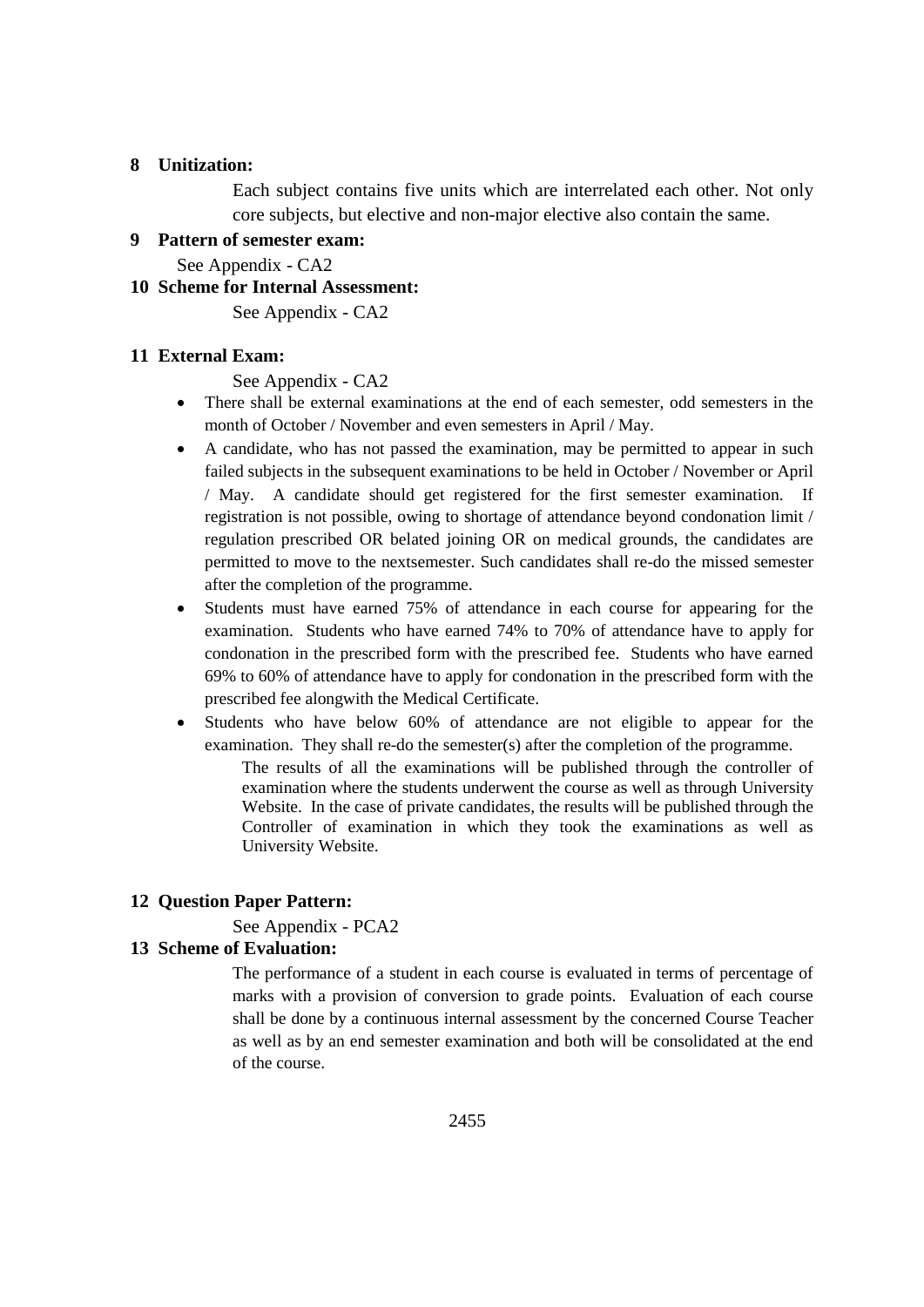A mark statement with  $CCPA = \frac{\sum (Marks \times Credits)}{\sum (Credits)}$  $\frac{a\ln s \times c \cdot c \cdot a \cdot d \cdot s}{\sum (C \cdot c \cdot d \cdot t \cdot s)}$  where the summations cover all the papers appeared up to the current semester.

### **14 Passing Minimum:**

A candidate passes the B.C.A., by scoring a minimum of 40% (internal + external) in each paper of the course. No minimum marks for internal assessment. External minimum for external assessment is 35% i.e., 27 out of 75.

# **14.1 Classification:**

| S. No | <b>Range of CCPA</b>       | Class |
|-------|----------------------------|-------|
|       | 50 $\&$ above but below 60 |       |
|       | $60 \&$ Above              |       |
|       |                            |       |

### **15. Model Questions:**

One Model question paper is displayed at the end of the regulation

#### **16. Teaching Methodology:**

Each subject is designed with lectures/ tutorials/ seminar/ Peer-Team-Teaching / PPT presentation/ assignments etc., to meet the effective teaching and the learning requirements. 10 % of the course content must be taught through peer team teaching methodology.

#### **17. Text Books:**

List of all the text books is quoted at the end of the syllabus of each subject

### **18. Reference Books:**

The list of reference books is followed by the list of text books. This list contains at least two books minimum for each subject.

#### **19. Retotaling and Revaluation Provision**

Candidates may apply for retotaling and revaluation within ten days from the date of the result published in the university website along with the required forms and fees.

### **20. Transitory provision:**

The candidates of previous scheme may be permitted to write exams in their own schemes up to the examinations of April 2020 as a transitory provision.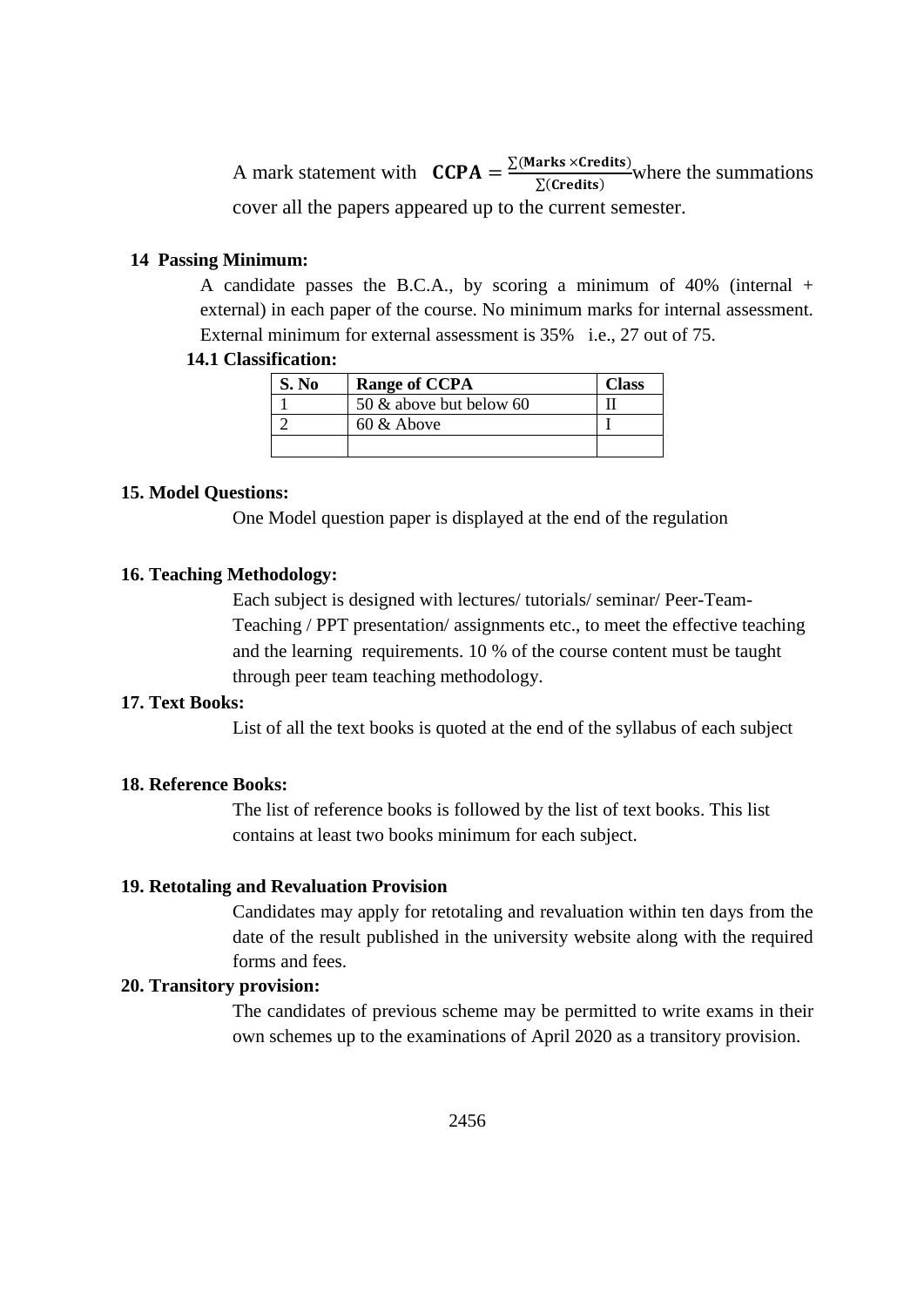# **21.Subjects and Paper related websites:**

All the subject details along with syllabus may be downloaded from the university website **[www.mkuniversity.org](http://www.mkuniversity.org/)**

| Sem.                      | <b>Subjects</b> |         |         |         |         |         | <b>Total</b><br><b>Hours</b> | <b>Total</b><br><b>Credits</b> |    |
|---------------------------|-----------------|---------|---------|---------|---------|---------|------------------------------|--------------------------------|----|
| $\mathbf I$               | T1(6)           | E1(6)   | CS1(4)  | CS2(6)  | AS1(4)  | SBS1(2) | NME1(2)                      | 30                             | 22 |
|                           | $[3]$           | $[3]$   | $[4]$   | $[4]$   | $[4]$   | $[2]$   | $[2]$                        |                                |    |
| $\mathbf{I}$              | T2(6)           | E2(6)   | CS3(4)  | CS4(6)  | AS2(4)  | SBS2(2) | NME1(2)                      | 30                             | 22 |
|                           | [3]             | $[3]$   | $[4]$   | [4]     | $[4]$   | [2]     | $[2]$                        |                                |    |
| III                       | T3(6)           | E3(6)   | CS5(4)  | CS6(4)  | CS7(4)  | AS3(4)  | SBS3(2)                      | 30                             | 23 |
|                           | $[3]$           | $[3]$   | $[4]$   | $[4]$   | $[4]$   | $[4]$   | $[2]$                        |                                |    |
| IV                        | T4(6)           | E4(6)   | CS8(4)  | CS9(4)  | CS10(4) | AS4(4)  | SBS4(2)                      | 30                             | 23 |
|                           | [3]             | $[3]$   | $[4]$   | $[4]$   | $[4]$   | $[4]$   | [2]                          |                                |    |
| V                         | CS11(5)         | CS12(5) | CS13(5) | CS14(6) | ES1(5)  | EVS(2)  | SBS5(2)                      | 30                             | 24 |
|                           | $[4]$           | $[4]$   | $[4]$   | $[4]$   | $[4]$   | $[2]$   | $[2]$                        |                                |    |
| VI                        | CS15(5)         | CS16(6) | CS17(5) | ES2(5)  | ES3(5)  | VE(2)   | SBS6(2)                      | 30                             | 25 |
|                           | [4]             | $[4]$   | [4]     | [4]     | $[5]$   | $[2]$   | [2]                          |                                |    |
| <b>Extension Activity</b> |                 |         |         |         |         | 1       |                              |                                |    |
| <b>Total Credits</b>      |                 |         |         |         |         | 140     |                              |                                |    |

# **Subject/Structure of Course Study**

| Abbreviations:                                    |                                  |                                                                                                       |                              |                          |                                                                                             |
|---------------------------------------------------|----------------------------------|-------------------------------------------------------------------------------------------------------|------------------------------|--------------------------|---------------------------------------------------------------------------------------------|
|                                                   | $\overline{\phantom{a}}$         | Number of Hours<br>Tamil;                                                                             | Е                            | $\overline{\phantom{a}}$ | Number of Credits<br>English                                                                |
| CS <sup>-</sup><br><b>SBS</b><br>ES<br><b>EVS</b> | $\overline{a}$<br>$\overline{a}$ | Core Subject<br><b>Skill Based Subject</b><br><b>Elective Subject</b><br><b>Environmental Studies</b> | AS<br><b>NME</b><br>VЕ<br>EA | $\overline{a}$           | Allied Subject<br>Non Major Elective<br><b>Value Education</b><br><b>Extension Activity</b> |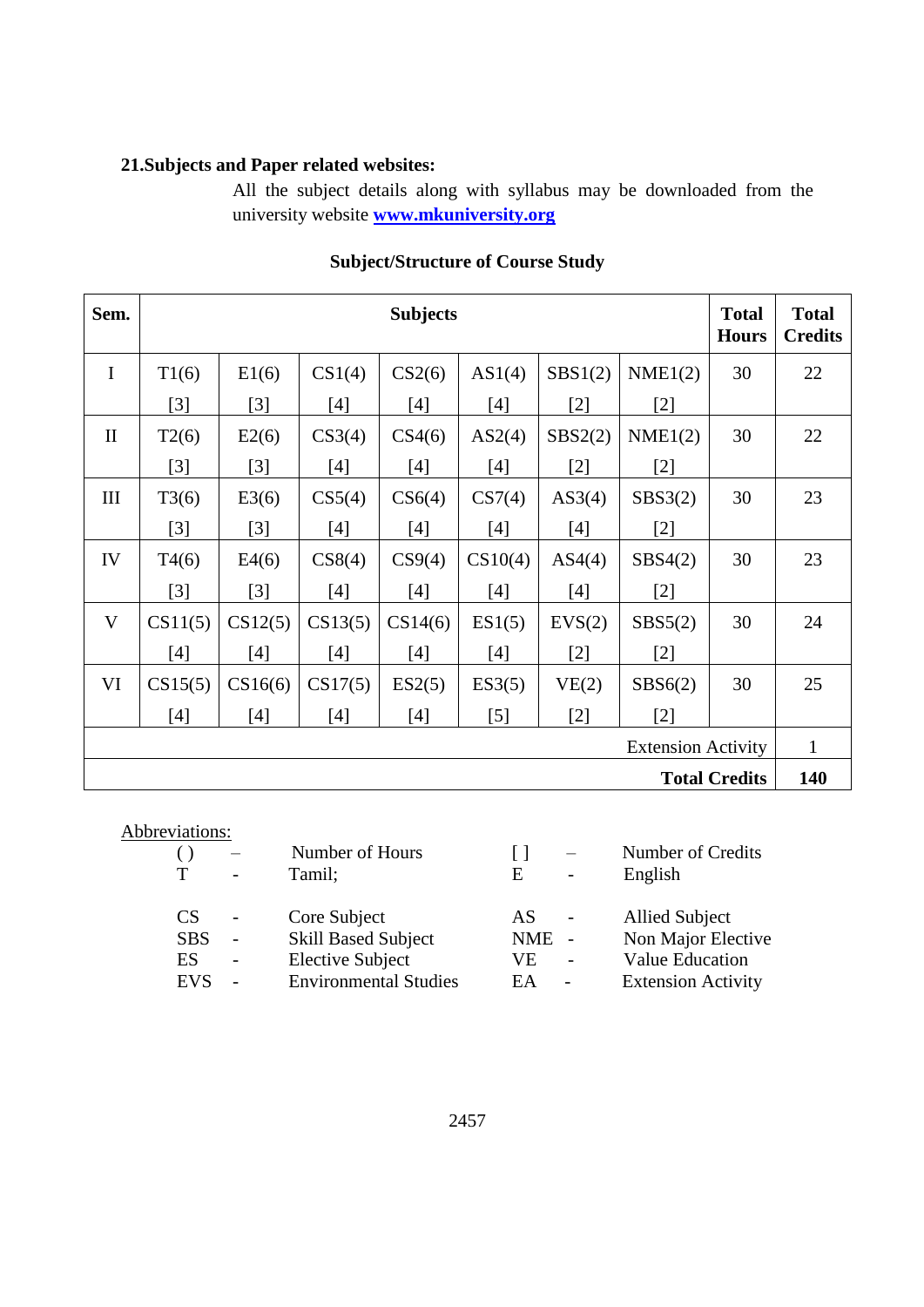| S No           | Code             | Subject                                       | Hours          | Credits        | Internal<br><b>Marks</b> | External<br><b>Marks</b> |
|----------------|------------------|-----------------------------------------------|----------------|----------------|--------------------------|--------------------------|
| 1              | T <sub>1</sub>   | Tamil                                         | 6              | 3              | 25                       | 75                       |
| 2              | E1               | English                                       | 6              | 3              | 25                       | 75                       |
| 3              | CS <sub>1</sub>  | Fundamentals of Computer and C<br>Programming | 4              | 4              | 25                       | 75                       |
| $\overline{4}$ | CS <sub>2</sub>  | <b>Lab 1</b> : Programming in $C$             | 6              | $\overline{4}$ | 40                       | 60                       |
| 5              | AS1              | <b>Discrete Mathematics</b>                   | $\overline{4}$ | $\overline{4}$ | 25                       | 75                       |
| 6              | SBS <sub>1</sub> | Lab 2 : Office Automation Lab                 | $\overline{2}$ | 2              | 40                       | 60                       |
| 7              | NME1             | <b>Computer Fundamentals</b>                  | $\overline{2}$ | $\overline{2}$ | 25                       | 75                       |
|                |                  | Total                                         | 30             | 22             |                          |                          |

# **I SEMESTER**

# **II SEMESTER**

| S No           | Code             | Subject                                          | Hours          | Credits        | Internal<br><b>Marks</b> | External<br><b>Marks</b> |
|----------------|------------------|--------------------------------------------------|----------------|----------------|--------------------------|--------------------------|
| 1.             | T <sub>2</sub>   | Tamil                                            | 6              | 3              | 25                       | 75                       |
| $\overline{2}$ | E2               | English                                          | 6              | 3              | 25                       | 75                       |
| 3              | CS <sub>3</sub>  | <b>Object Oriented Programming with</b><br>$C++$ | 4              | $\overline{4}$ | 25                       | 75                       |
| $\overline{4}$ | CS <sub>4</sub>  | <b>Lab 3:</b> Problem solving using $C++$        | 6              | $\overline{4}$ | 40                       | 60                       |
| 5              | AS2              | Computer based Financial accounting              | 4              | $\overline{4}$ | 25                       | 75                       |
| 6              | SBS <sub>2</sub> | <b>Lab 4</b> : Business accounting               | $\overline{2}$ | 2              | 40                       | 60                       |
| 7              | NME <sub>2</sub> | Internet applications                            | $\overline{2}$ | 2              | 25                       | 75                       |
|                |                  | Total                                            | 30             | 22             |                          |                          |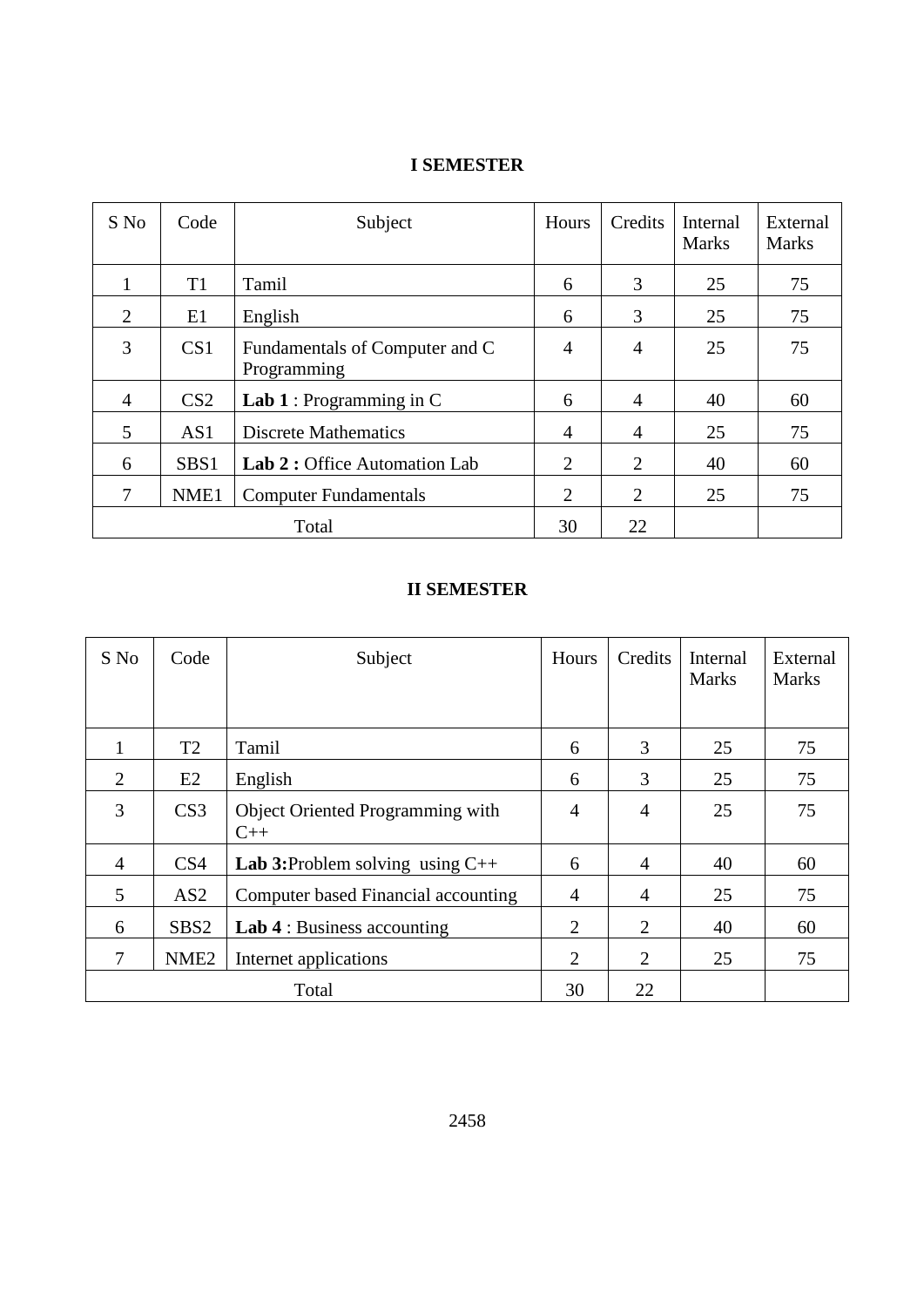# **III SEMESTER**

| S No           | Code            | Subject                                                | Hours          | Credits        | Internal<br><b>Marks</b> | External<br><b>Marks</b> |
|----------------|-----------------|--------------------------------------------------------|----------------|----------------|--------------------------|--------------------------|
|                | T <sub>3</sub>  | Tamil                                                  | 6              | 3              | 25                       | 75                       |
| $\overline{2}$ | E <sub>3</sub>  | English                                                | 6              | 3              | 25                       | 75                       |
| 3              | CS <sub>5</sub> | Java Programming                                       | $\overline{A}$ | 4              | 25                       | 75                       |
| 4              | CS <sub>6</sub> | Lab 5: Java Programming                                | $\overline{4}$ | 3              | 40                       | 60                       |
| 5              | CS7             | Digital Principles and Computer<br>organization        | $\overline{4}$ | $\overline{4}$ | 25                       | 75                       |
| 6              | AS3             | E - Commerce                                           | $\overline{4}$ | $\overline{4}$ | 25                       | 75                       |
| $\tau$         | SBS3            | Lab 6:Script Programming<br>(HTML/Javascript/VBscript) | $\overline{2}$ | $\overline{2}$ | 40                       | 60                       |
|                |                 | Total                                                  | 30             | 23             |                          |                          |

# **IV SEMESTER**

| S No | Code      | Subject                                                         | Hours          | Credits        | Internal<br><b>Marks</b> | External<br><b>Marks</b> |
|------|-----------|-----------------------------------------------------------------|----------------|----------------|--------------------------|--------------------------|
| 1    | <b>T4</b> | Tamil                                                           | 6              | 3              | 25                       | 75                       |
| 2    | E4        | English                                                         | 6              | 3              | 25                       | 75                       |
| 3    | CS8       | Data Structures and Computer<br>Algorithms                      | $\overline{4}$ | $\overline{4}$ | 25                       | 75                       |
| 4    | CS9       | <b>Lab 7:</b> Data Structures and<br><b>Computer Algorithms</b> | $\overline{4}$ | 3              | 40                       | 60                       |
| 5    | CS10      | <b>Operating Systems</b>                                        | $\overline{4}$ | $\overline{4}$ | 25                       | 75                       |
| 6    | AS4       | <b>Computer Graphics and</b><br>Multimedia                      | 4              | $\overline{4}$ | 25                       | 75                       |
| 7    | SBS4      | <b>Lab 8:</b> Linux Programming                                 | $\overline{2}$ | $\overline{2}$ | 40                       | 60                       |
|      |           | Total                                                           | 30             | 23             |                          |                          |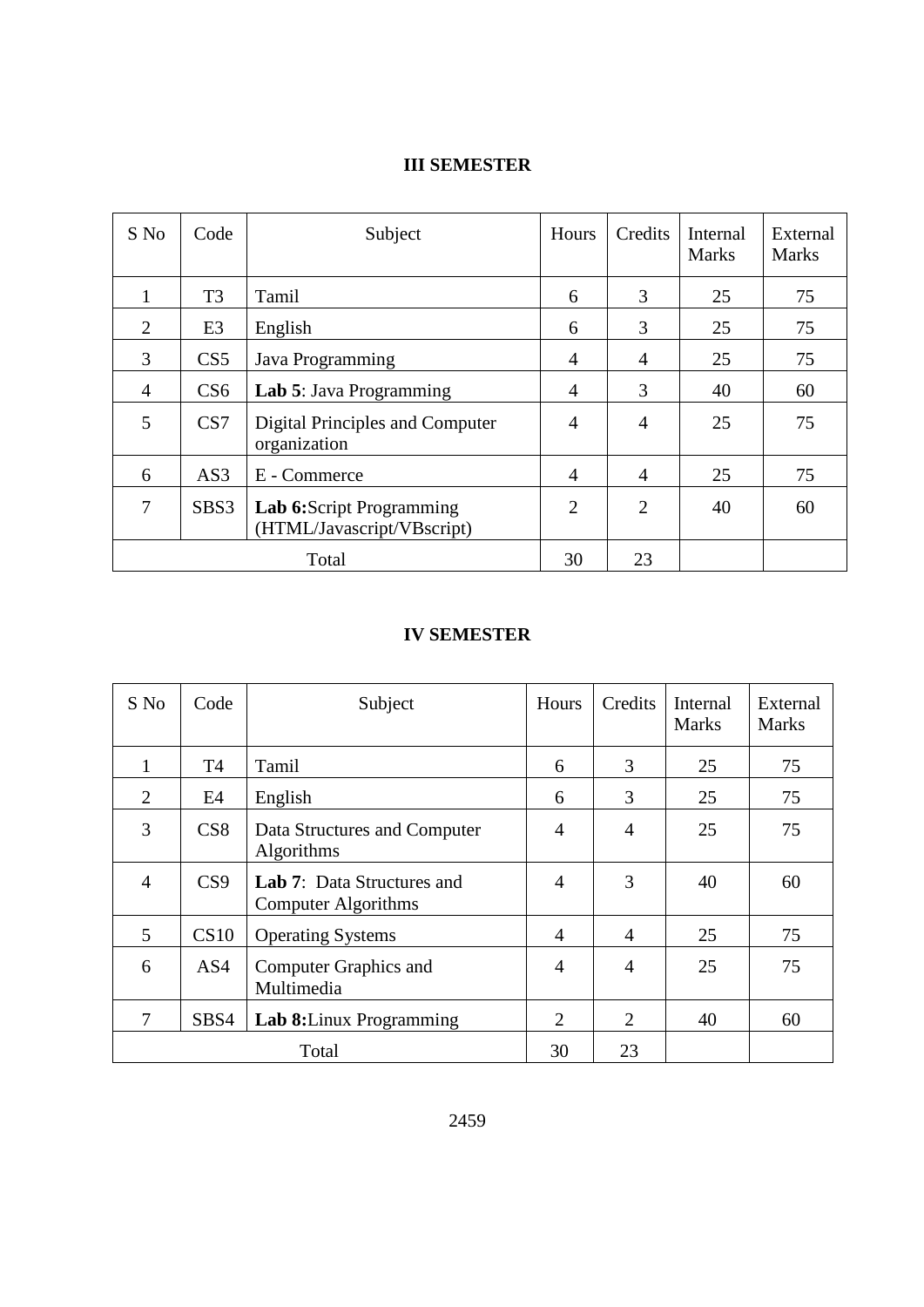# **V SEMESTER**

| S No           | Code       | Subject                                                                                       | Hours          | Credits        | Internal<br><b>Marks</b> | External<br><b>Marks</b> |
|----------------|------------|-----------------------------------------------------------------------------------------------|----------------|----------------|--------------------------|--------------------------|
|                | CS11       | Database Management Systems                                                                   | 5              | 4              | 25                       | 75                       |
| 2              | CS12       | Software Engineering                                                                          | 5              | $\overline{4}$ | 25                       | 75                       |
| 3              | CS13       | Dot Net Programming                                                                           | 5              | 4              | 25                       | 75                       |
| $\overline{4}$ | CS14       | Lab $9:$ Dot Net<br>Programming(VB.Net)                                                       | 6              | $\overline{A}$ | 40                       | 60                       |
| 5              | ES1        | 1. Client / Server System<br><b>Soft Computing</b><br>2.<br><b>Information Security</b><br>3. | 5              | 4              | 25                       | 75                       |
| 6              | <b>EVS</b> | <b>Environmental Studies</b>                                                                  | $\overline{2}$ | 2              | 25                       | 75                       |
| 7              | SBS5       | Lab 10: PHP and MySQL                                                                         | $\overline{2}$ | 2              | 40                       | 60                       |
|                |            | Total                                                                                         | 30             | 24             |                          |                          |

# **VI SEMESTER**

| S No           | Code            | Subject                                                                                        | Hours          | Credits        | Internal<br><b>Marks</b> | External<br><b>Marks</b> |
|----------------|-----------------|------------------------------------------------------------------------------------------------|----------------|----------------|--------------------------|--------------------------|
|                | CS15            | <b>Computer Networks</b>                                                                       | 5              | 4              | 25                       | 75                       |
| 2              | CS16            | Web Programming                                                                                | 6              | 4              | 40                       | 60                       |
| 3              | <b>CS</b> 17    | Lab 11 : Web Programming                                                                       | 5              | $\overline{4}$ | 25                       | 75                       |
| $\overline{4}$ | ES <sub>2</sub> | Data Mining<br>1.<br>Mobile Computing<br>2.<br>Software Testing and Quality<br>3.<br>Assurance | 5              | $\overline{4}$ | 25                       | 75                       |
| 5              | ES <sub>3</sub> | Project Work / Viva-Voce                                                                       | 5              | 5              | 25                       | 75                       |
| 6              | <b>VE</b>       | <b>Value Education</b>                                                                         | $\overline{2}$ | $\overline{2}$ | 25                       | 75                       |
| 7              | SBS6            | <b>Mobile Application Development</b>                                                          | $\overline{2}$ | $\overline{2}$ | 25                       | 75                       |
|                |                 | Total                                                                                          | 30             | 25             |                          |                          |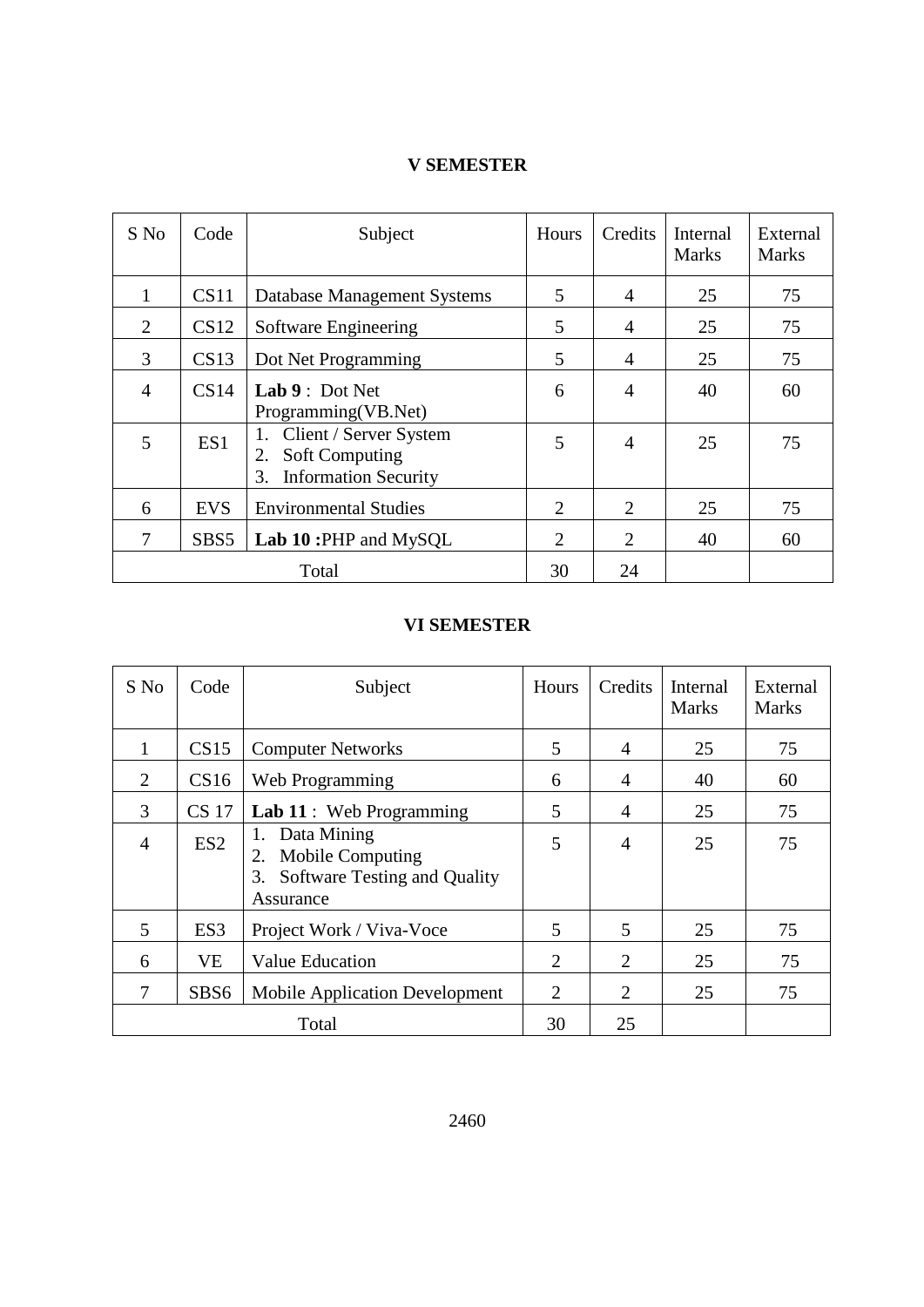# **Scheme of Examination / Question Paper Pattern**

# **I - Theory Subjects:**

**(**Total Marks: 100 (Internal: 25 Marks, External: 75 Marks)

| <b>Parameters</b>               |                           |          |  |  |  |  |
|---------------------------------|---------------------------|----------|--|--|--|--|
| <b>Internal</b>                 | <b>External</b>           |          |  |  |  |  |
| i Average of two tests 10Marks  | i. Part - A $(10*1)$      | 10 Marks |  |  |  |  |
| ii. Assignment<br>10 Marks iii. | ii.Part – B $(5*7)$       | 35       |  |  |  |  |
| Seminar/                        | Marksiii.Part – $C(3*10)$ | 30       |  |  |  |  |
| Group discussion5 Marks         | <b>Marks</b>              |          |  |  |  |  |
| iv.Peer-Team-Teaching 5 Marks   | <b>Total</b>              | 75 Marks |  |  |  |  |
| <b>Total:</b><br>25 Marks       |                           |          |  |  |  |  |
|                                 |                           |          |  |  |  |  |

**Note:** Peer-Team- Teaching shall conducted by forming a groups according the strength of the class with representation of both slow learners and fast learners. At least 10 % of the syllabus may be allocated with proportional allocation of teaching hours and be evaluated.

# **External examination question pattern:**

| <b>Time: 3 Hours</b>                                                             |             | Max. Marks: 75 |
|----------------------------------------------------------------------------------|-------------|----------------|
|                                                                                  | $Part - A$  |                |
| Answer all the questions                                                         | $(10*1=10)$ |                |
| Ten Questions, two questions from every unit: <i>Multiple Choice questions</i> . |             |                |
|                                                                                  | $Part - R$  |                |
| Answer all the questions                                                         | $(5*7=35)$  |                |
| Five Questions, one question set from every unit: <i>Either</i> Or  type         |             |                |
|                                                                                  | $Part - C$  |                |
| Answer any three questions                                                       | $(3*10=30)$ |                |
| Five Questions, one question from every unit                                     |             |                |
|                                                                                  |             |                |

# **II - Practical Subjects:**

**(**Total Marks: 100 (Internal: 40 marks, External: 60 Marks)

- A candidate has to prepare Algorithm / Procedure for both the questions covering both the parts.
- The following list of parameters taken into account for the evaluation of practical examination.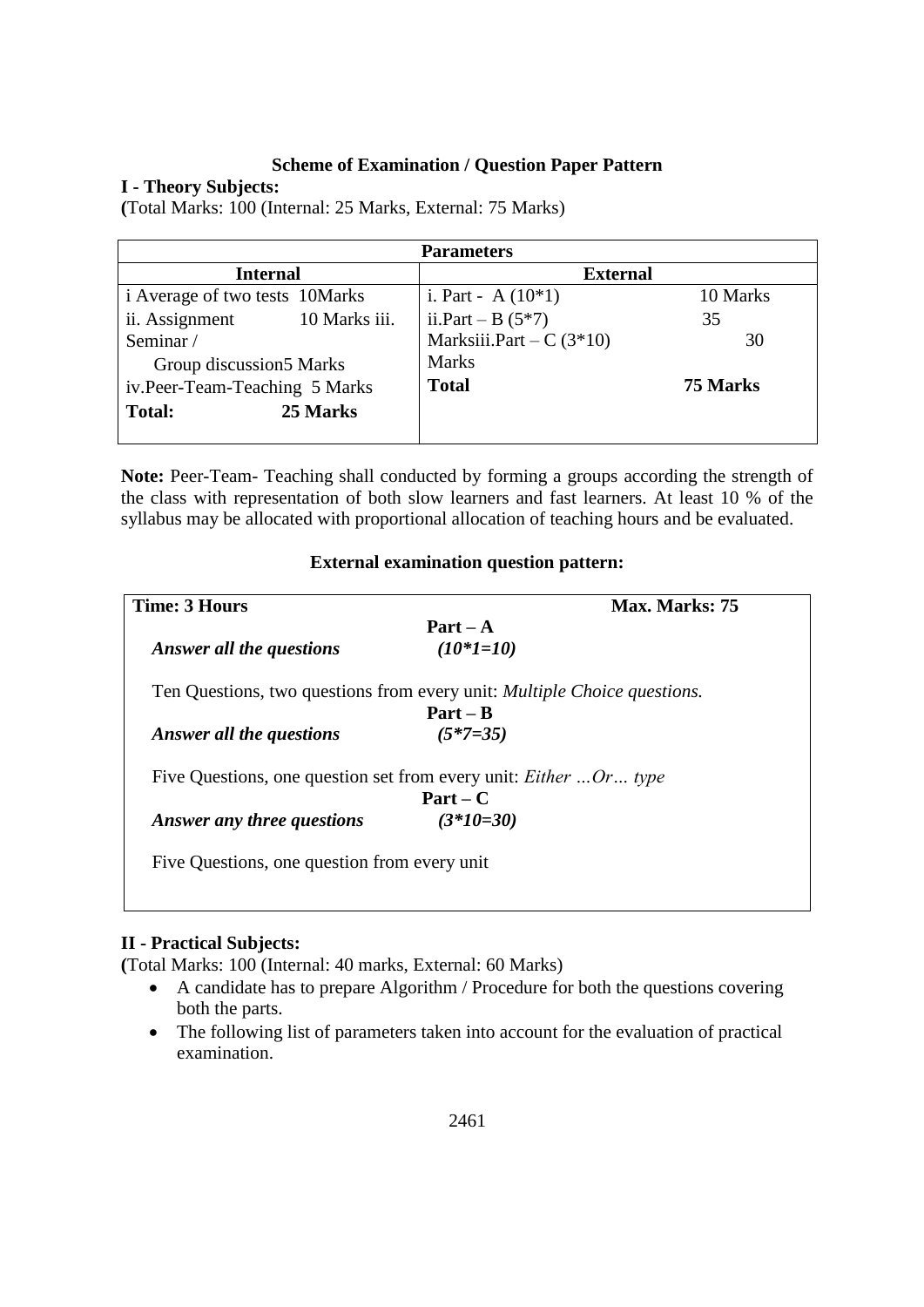| <b>Parameters</b>                   |          |                                            |          |          |
|-------------------------------------|----------|--------------------------------------------|----------|----------|
| <b>Internal Marks</b>               |          | <b>External Marks</b>                      |          |          |
| i. Average of two tests: 25 Marks   |          | i. Aim, Procedure / Algorithm and Program: |          | 15 Marks |
| ii. Record Work:                    | 10 Marks | ii. Coding and Compilation:                |          | 10 Marks |
| iii. Seminar / Quiz / Viva: 5 Marks |          | iii. Debugging :                           | 15 Marks |          |
| 40Marks<br><b>Total:</b>            |          | iv. Results :                              |          | 10 Marks |
|                                     |          | v. Viva:                                   |          | 10 Marks |
|                                     |          | <b>Total</b>                               |          | 60 Marks |
|                                     |          |                                            |          |          |

Note: The External Examiner can fix exercises also other than those found in the list *(Syllabus)* in consultation with the Internal Examiner without violating the scope of the prescribed syllabus.

# **III - Project Work:**

**(**Total Marks: 100 (Internal: 25 marks, External: 75 Marks))

The following list of parameters taken into account for the evaluation of the Project work.

| <b>Parameters</b>                    |                                            |  |
|--------------------------------------|--------------------------------------------|--|
| <b>Internal Marks</b>                | <b>External Marks</b>                      |  |
| Review 1:7.5Marks                    | 25 Marks<br><i>i.</i> Project Report:      |  |
| Review 2:7.5Marks                    | ii. Project demo & Presentation : 30 Marks |  |
| <b>Overall Performance: 10 Marks</b> | iii.Viva-Voce:<br>20 Marks                 |  |
| 25 Marks<br><b>Total</b>             | <b>Total</b><br>75Marks                    |  |

The combined project shall be undertaken by the students as a team of two.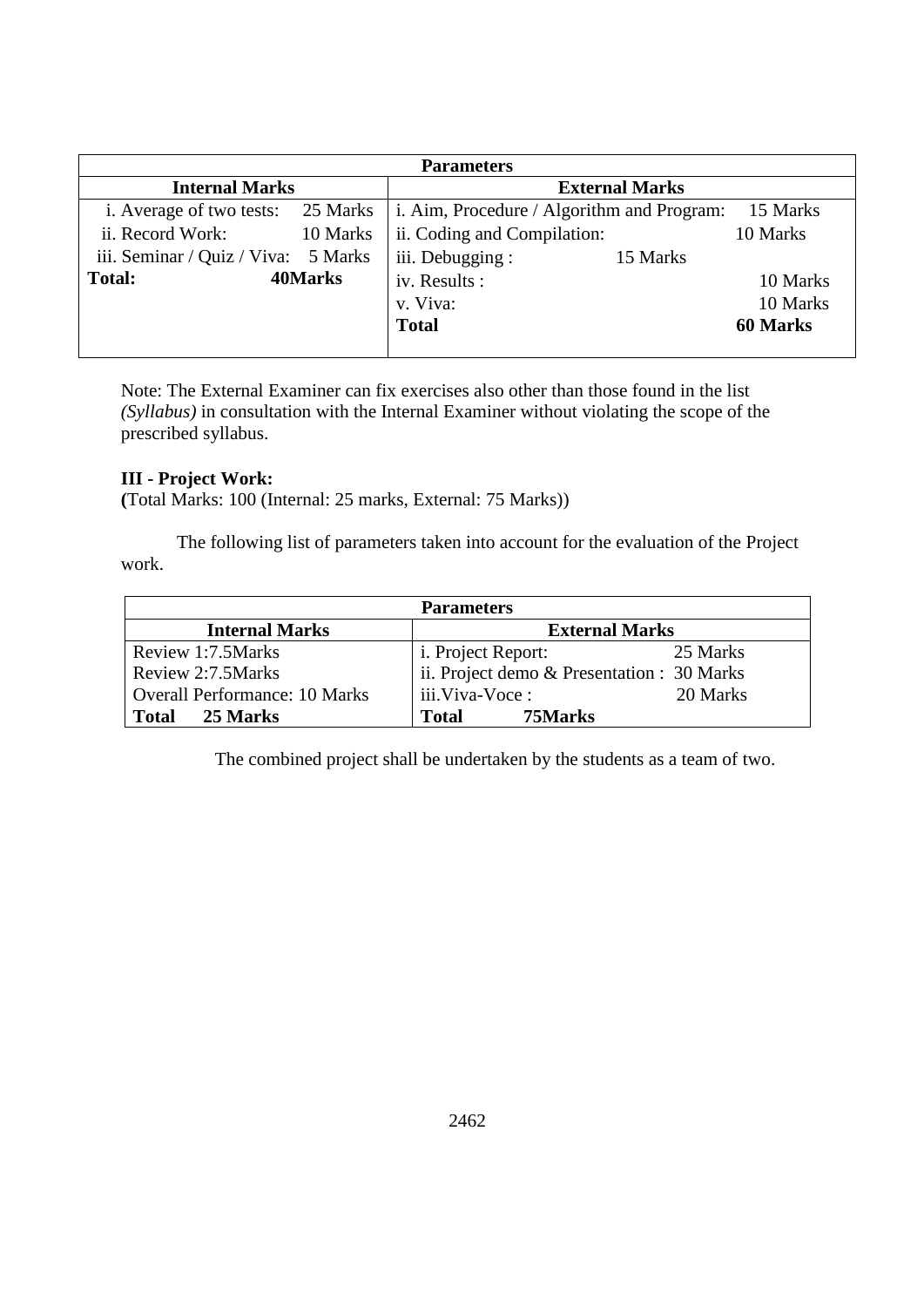### **CS 1: Fundamentals of Computer and C Programming** (4 Hours – 4 Credits)

### **Unit I:**

**Overview of C:** History of C – Importance of C – Basic Structure of C Programs – Programming Style – Character Set – C Tokens – Keywords and Identifiers – Constants, Variables and Data Types – Declaration of Variables – Defining Symbolic Constants – Declaring a variable as a constant – overflow and underflow of data – Operators and Expressions: Arithmetic, relational, logical, assignment operators – increment and decrement operators, conditional operators, bitwise operators, special operators – Arithmetic Expressions- Evaluation of Expressions – Precedence of Arithmetic Operators – Type Conversions in Expressions – Operator Precedence and Associativity.

### **Unit II:**

**Managing I/O Operations:** Reading and Writing a Character – Formatted Input, Output – Decision Making & Branching: if statement - if else statement - nesting of if else statements - else if ladder – switch statement – the ?: operator – goto statement – the while statement – do statement – the for statement – jumps in loops.

### **Unit III:**

**Arrays:** One-Dimensional Arrays – Declaration, Initialization – Two-Dimensional Arrays – Multi-dimensional Arrays – Dynamic Arrays – Initialization. Strings: Declaration, Initialization of string variables – reading and writing strings – string handling functions.

### **Unit IV:**

**User-defined functions:** need – multi-function programs – elements of user defined functions – definition – return values and their types – function calls, declaration, category – all types of arguments and return values – nesting of functions – recursion – passing arrays, strings to functions – scope visibility and life time of variables. Structures and Unions: Defining a structure – declaring a structure variable – accessing structure members – initialization – copying and comparing – operation on individual members – array of structures – arrays within structures – structures within structures – structures and functions – unions – size of structures – bit fields.

#### **Unit V:**

Pointers: Accessing the address of a variable – declaring, initialization of pointer variables – accessing a variable through its pointer – chain of pointers – pointer increments and scale factors – pointers and character strings – pointers as function arguments – pointers and structures. Files: Defining, opening, closing a file – IO Operations on files – Error handling during IO operations – command line arguments.

#### **Text Book:**

Programming in ANSI C, E.Balagurusamy, 7th Edition, McGraw Hill Education(India) Pvt. Ltd., 2017.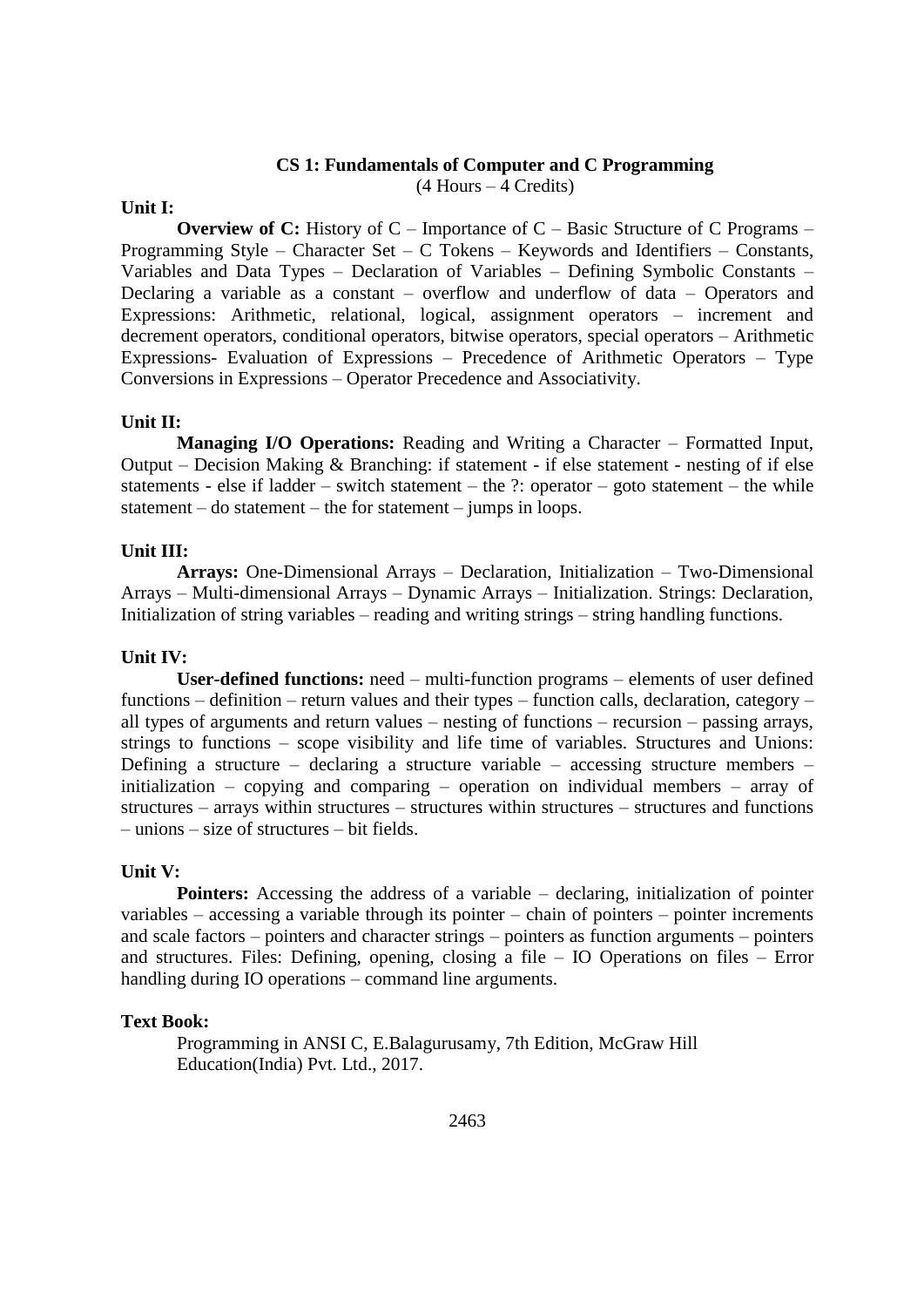Unit I: Chapter 1, Chapter 2, Chapter 3 Unit II: Chapters 4, Chapter 5, Chapter 6 Unit III: Chapter 7, Chapter 8 Unit IV: Chapter 9, Chapter 10 Unit V: Chapter 11, Chapter 12

# **Reference Books:**

- 1. B. Gottfried, "Schaum's Outline of Programming with C", 3rd Edition, Tata McGraw Hill,2010.
- 2. J.R. Hanly and E.B. Koffman, "Problem Solving and Program Design in C", 6th Edition, Pearson Education, 2009.
- 3. Programming with ANSI and Turbo C, Ashok N.Kamthane , Pearson Education, 2006
- 4. H. Schildt, C: The Complete Reference, 4th Edition, TMH Edition, 2000.
- 5. Kanetkar Y., Let us C, BPB Pub., New Delhi, 1999.

### **CS 2: Lab 1: Programming in C** (6 Hours – 4 Credits) **Section A**

- 1. Write a program in C to find the maximum and minimum element in an array. (user input)
- 2. Write a program in C to print all unique elements in an array. (user input)
- 3. Write a Program in C to Check Whether a string is Palindrome or Not (without using default string functions)
- 4. Write a program in C to menu driven program for string manipulation using switch case
- 5. Write a program in C to Sum of digit
- 6. Write a program in C to check a given number Armstrong or not.
- 7. Write a program in C to print Pascal triangle upto n rows. Sample Input: 5

Sample Output:

- 1 1 1 1 2 1 1 3 3 1
- 1 4 6 4 1
- 8. Write a program in C to convert decimal number to binary number using the function
- 9. Write a program in C to search an element using linear search technique.
- 10. Write a program in C to add two Matrices and display matrix format with result
- 11. Write a program in C to print Fibonacci Series using recursion.
- 12. Write a program in C to implementation of Digital Clock
- 13. Write a program in C to count the number of vowels and consonants in a string using a pointer.
- 14. Write a program in C to create and store information in a text file
- 15. Write a program in C to extract individual bytes from an unsigned int using union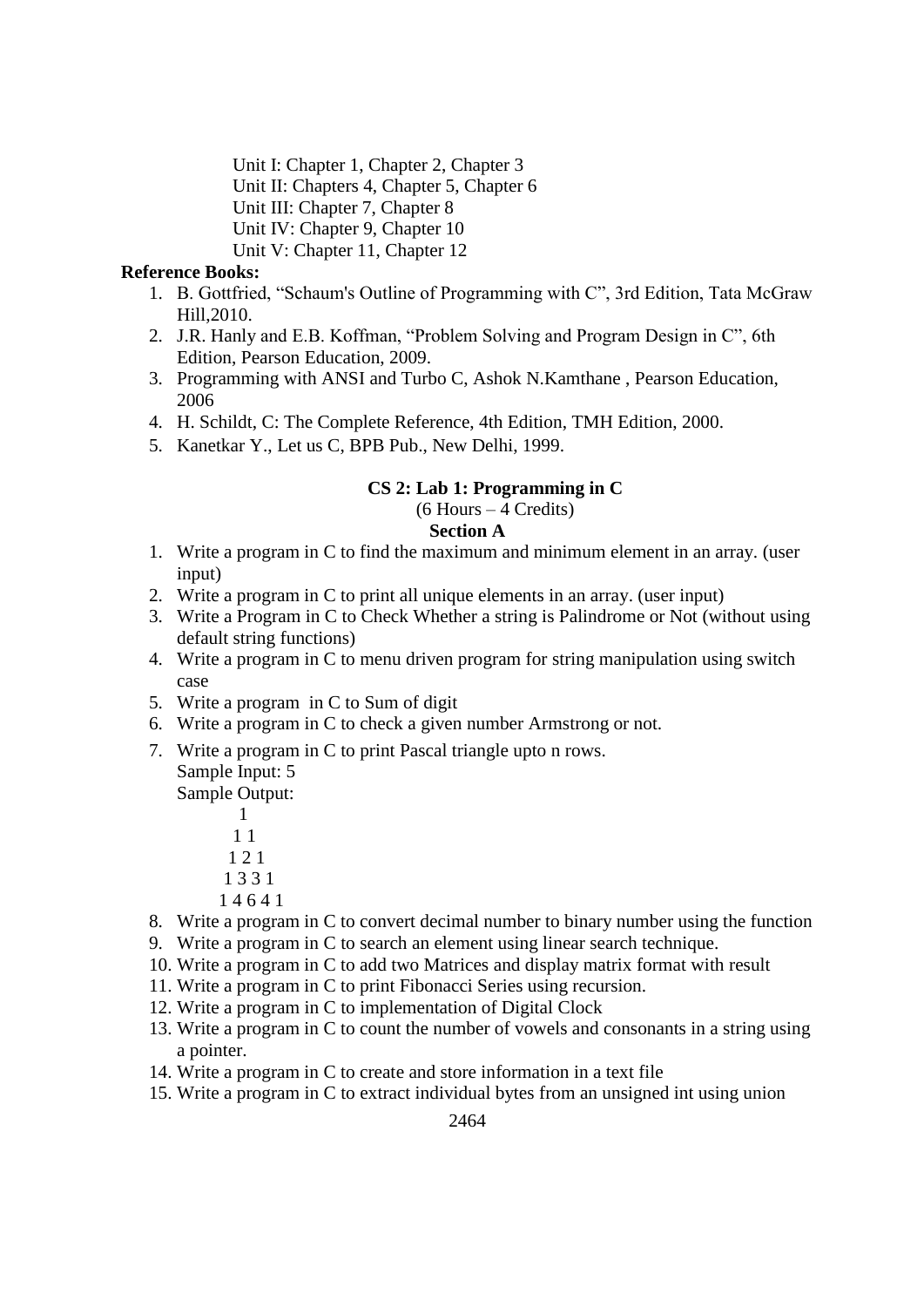# **Section B**

- 1. Write a program in C for multiplication of two matrices (User input: row, column, Matrix A, Matrix B)
- 2. Write a program in C to Finding the No. of characters, words and lines from a given text file
- 3. Write a program in C to copy a file in another name.
- 4. Write a program in C to Binary Search
- 5. Write a program in C to read and write information of an employee using structure
- 6. Write a Program in C to design Log In screen, check username and password using structure

# **AS 1: Discrete Mathematics**

(4 Hours – 4 Credits)

### **Unit I:**

Set Theory: Introduction – Sets – Notation and Description of Sets – Subsets – Venn – Euler Diagrams – Operation on sets – Properties of set operations – Verification of basic laws and algebra by Venn Diagram.

# **Unit II:**

Relations and Functions: Relations – Representation of a relation – Operations on relations – equivalence relation – Closures &Warshalls Algorithm – Partial order Relation – Hasse Diagrams – Lattices.

# **Unit III:**

Logic: Introduction – IF statements – Connectives – Truth table of a formula – Tautology – Tautological implications and Equivalence of formulae – Quantifiers.

# **Unit IV:**

Recurrence relations and Generating functions: Recurrence relation – an introduction – Polynomial and their evaluations – Recurrence relations – Solutions of finite order homogeneous (linear) relations – Solutions of non-homogeneous relations – Generating functions (for all the theorem consider the statements without proofs).

# **Unit V:**

Graph Theory: Basic concepts – Matrix representations of graphs – Trees – Spanning tree – shortest path problem.

# **Text Book:**

Discrete Mathematics – M.Venkataraman, N.Sridharan and N.Chandrasekaran – The National Publishing Company, May 2009.

UNIT I : Chapter 1.1 to 1.8 UNIT II: Chapter 2 (2.2 to 2.6), 10.1 UNIT III: Chapter 9 (9.1 to 9.3, 9.6 to 9.8, 9.15) UNIT IV: Chapter 5.1 to 5.6 UNIT V: Chapter 11.1 to 11.5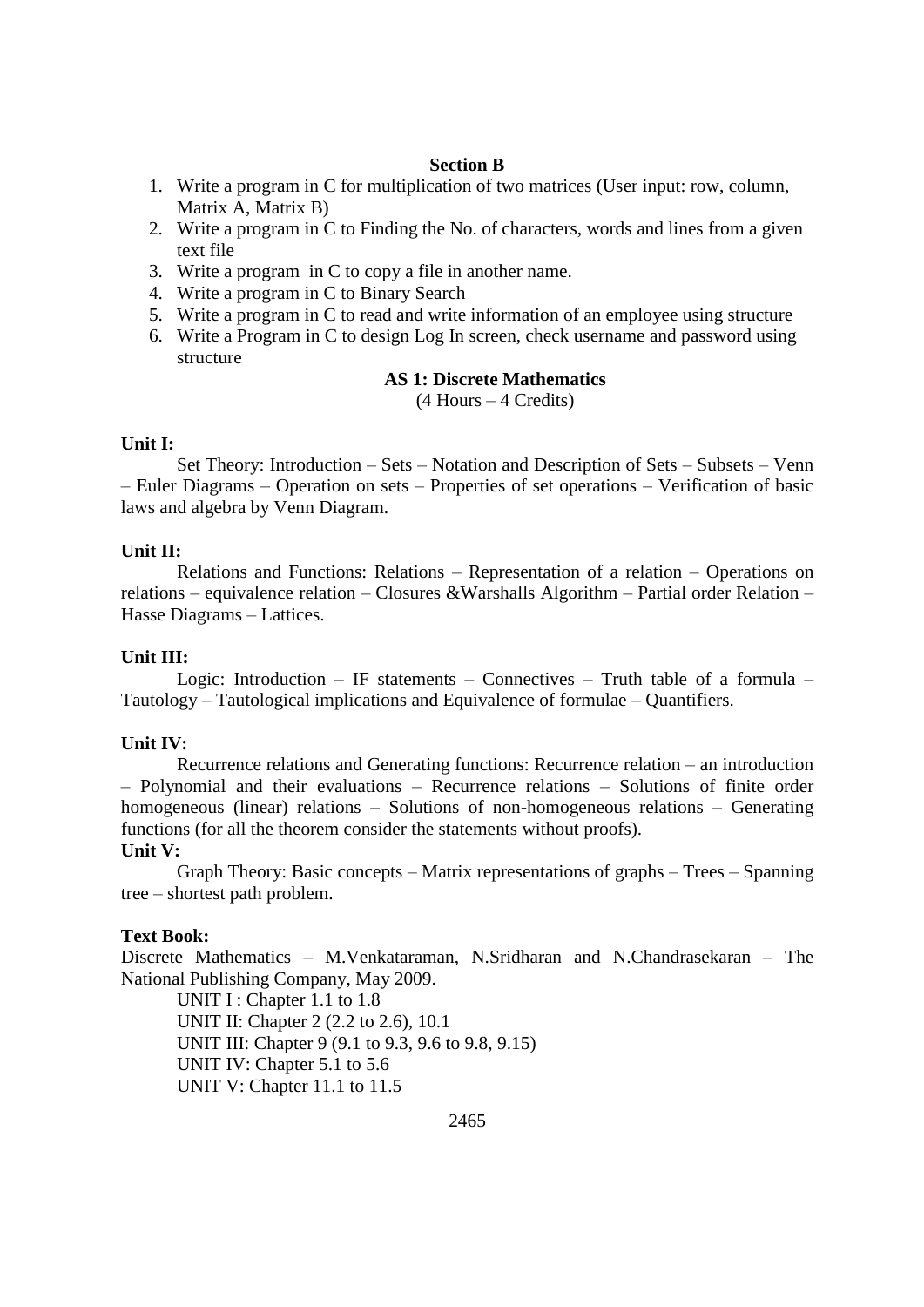### **SBS 1: Lab 2: Office Automation Lab** (2 Hours – 2 Credits)

# **SECTION – A:**

# **MS – WORD**

- 1. Open a word document to prepare your Resume by performing the following operations.
	- a) Formatting the Text Alignment  $&$  Font style
	- b) Page setup (margin alignment, page height & width)
- 2. Create a word document to prepare an application form (College)
- 3. Create a word document to prepare a student mark sheet.
- 4. Design an invitation using different fonts, font sizes, bullets and Word Art / Clip Art
- 5. Prepare an invitation and sent to specific addresses in the data sourceusing .Mail Merge Concept.

# **MS – EXCEL**

- 6. Create a student mark sheet with necessary information and use Data sort to display results. Also use Data Filters to answer at least five different criteria.
- 7. Create a student mark sheet with necessary information and make out a suitable chart showing gridlines, legends and titles for axes.
- 8. Prepare a salary bill in a worksheet showing Basic Pay, DA, HRA, Gross salary, PF, Tax and Net salary using suitable Excel Function.

# **SECTION – B:**

# **POWER POINT**

- 9. Create a power point presentation to explain various aspects of your college using Auto play.
- 10. Create a power point presentation to explain various aspects of ABC company using Auto play.

# **MS ACCESS**

- 11. Create a Student Database having Name, Regno, Tamil, English, Maths, Total, and Average. Find the total and average marksand check data entered.
- 12. Create an Inventory database having Item Name, Item no. Quantity and Price.- Perform query operations to retrieve data.
- 13. Create a form to enter the details of Book database.
- 14. Create report for the above database.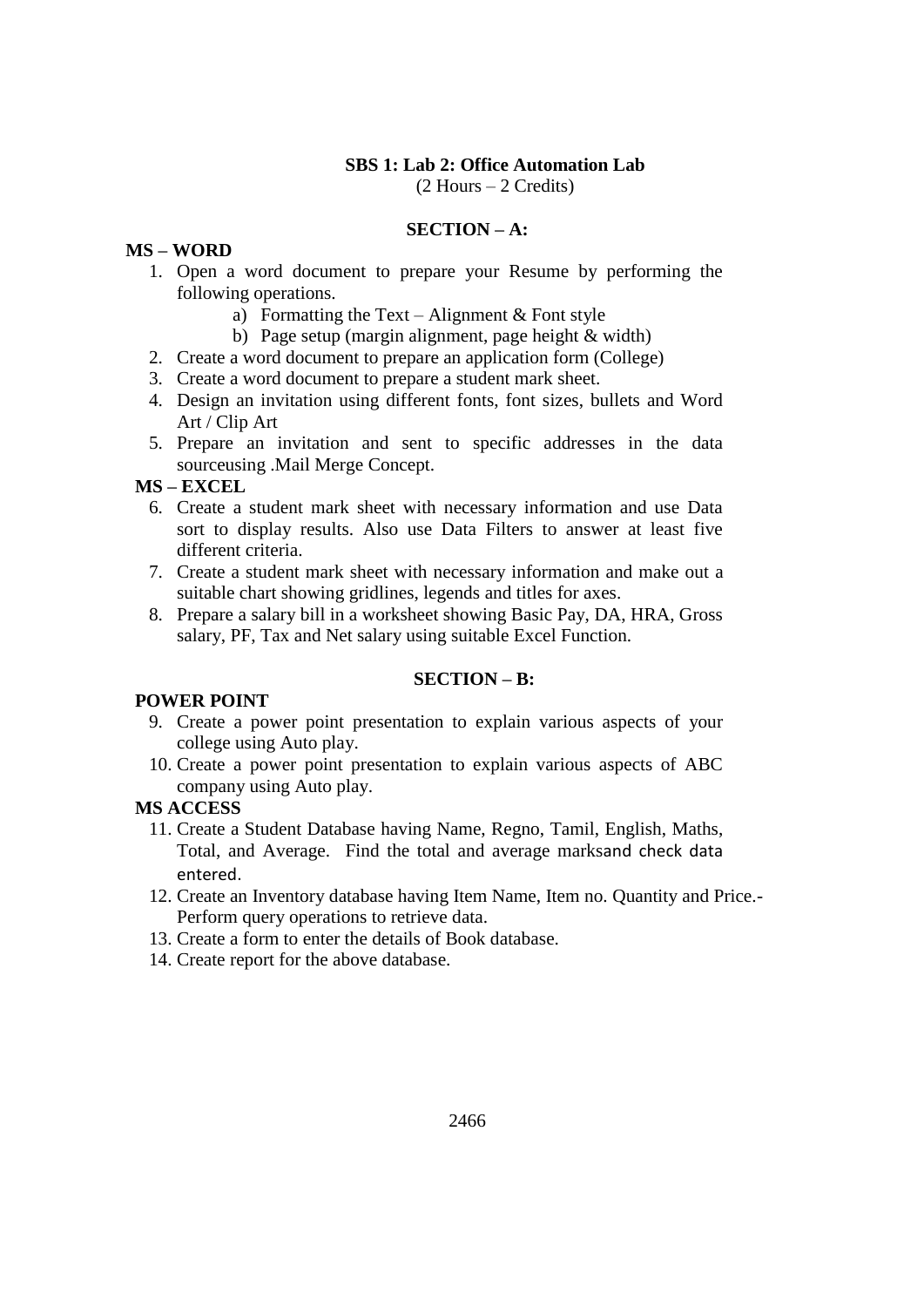### **NME 1: Computer Fundamentals** (2 Hours – 2 Credits)

### **Objective:**

This course introduces Computers and its Components, various types of memory and different types of software, operating systems and its jobs, Algorithms and Programming Languages as a base for writing high-level programs, Data bases and basic Networking concepts.

### **Unit I:**

Introduction to Computers: Definition of a Computer - Characteristics, Generation and Classification of Computers - Basic Computer Organization - Applications. Input and Output Devices: Input devices - Output Devices - Soft Copy Devices - Hard Copy Devices.

# **Unit II:**

Computer Memory and Processors: Introduction - Memory Hierarchy - Processor Registers, Cache Memory - Primary Memory - Secondary Storage Devices - Magnetic tapes - Floppy Disks - Hard Disks - Optical Devices - USB Flash Drives - Memory Cards - Mass Storage Devices - Basic Processor Architecture.

### **Unit III:**

Computer Software: Introduction to Computer Software - Classification of Computer Software - System Software - Application Software – Firmware - Middleware. Operating System: Introduction - Evaluation of Operating Systems - Process Management - Memory Management - File Management - Device management - Secondary Management - Command Interpreter - Popular Operating Systems.

# **Unit IV:**

Introduction Algorithms and Programming Languages: Algorithms - Control Structures used in Algorithms - Flowcharts - Pseudocode - Programming languages - Generation of Programming Languages - Categories of High - Level Languages.

#### **Unit V:**

Database Systems: File-Oriented Approach - Database-oriented Approach - Database Views - Three-scheme Architecture - Database Models - Components of Database Management Systems - Retrieving Data Through Queries. Computer Networks: Introduction to Computer Networks - Connecting Media - Data Transmission Mode - Data Multiplexing - Data Switching - Data Routing Techniques - Network Topologies - Types of Network - Networking Devices - Open System Introduction Model.

#### **Text Book:**

Fundamentals of Computers ByReemaThareja, Oxford University Press, Forth Impression 2015.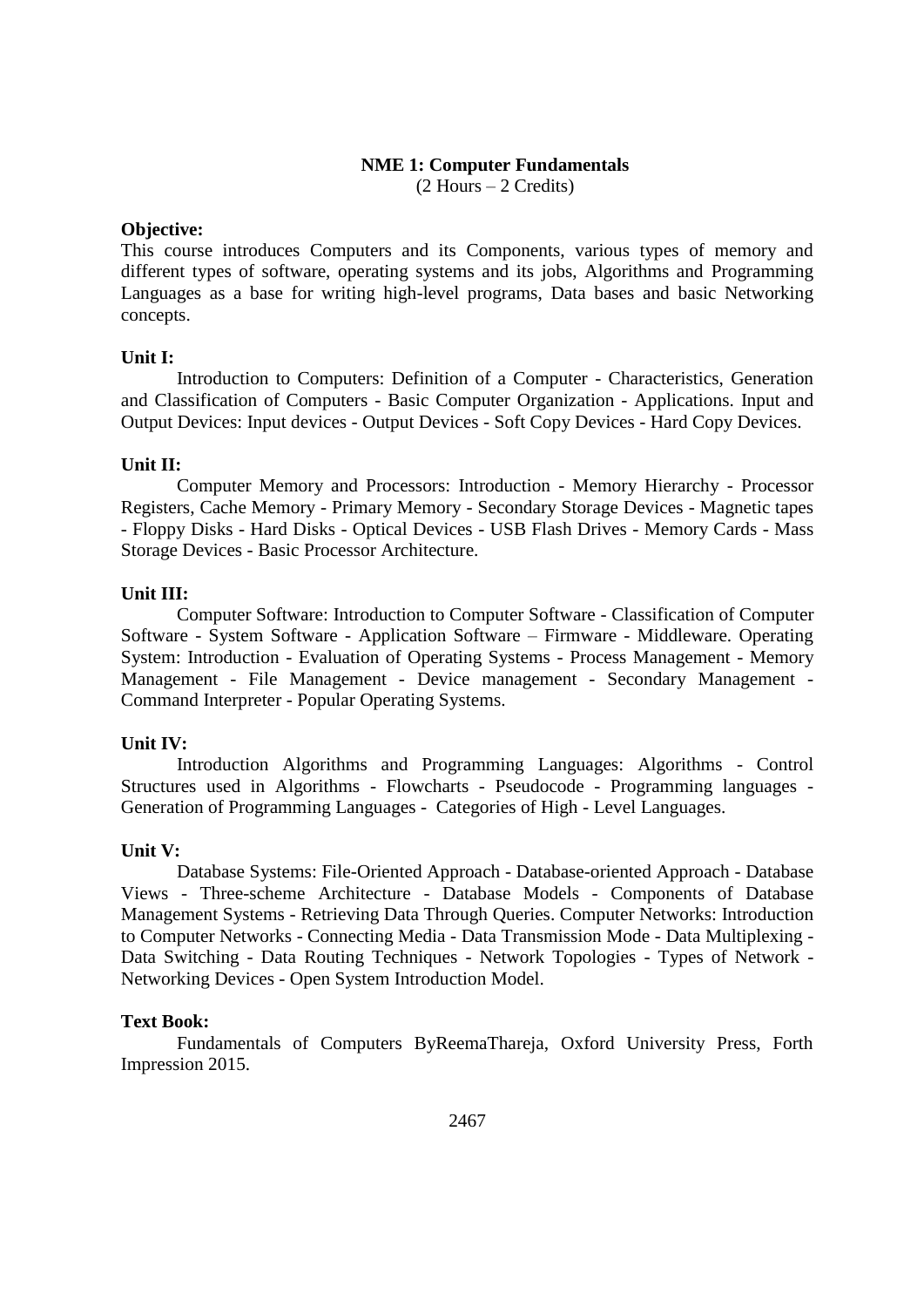| Unit I   | : Chapters 1 and 2  |
|----------|---------------------|
| Unit II  | : Chapter 3         |
| Unit III | : Chapters 6 and 7  |
| Unit VI  | : Chapter 8         |
| Unit V   | : Chapters 9 and 10 |

#### **Reference Books:**

Computer Fundamentals By Anita Goel, Pearon Education India ,2010.

# **CS 3: Object Oriented Programming with C++**

(4 Hours – 4 Credits)

### **Objectives:**

- To inculcate knowledge in object oriented programming concepts.
- To enrich the knowledge in inheritance and virtual functions.

### **Unit I:**

Software Crisis – Software Evolution – Basic Concepts of Object-Oriented Programming – Benefits of OOP – Object-Oriented Languages - Applications of OOP – Application of  $C_{++}$  - Structure of a  $C_{++}$  Program – Tokens – Keywords – Identifiers – Basic Data Types – User-defined Data types – Derived data types – Symbolic constants – Type compatibility – Declaration of variables – Dynamic initialization of variables – Reference variables – Operators in  $C_{++}$  - Manipulators – Type cast operator – Expressions and their types-Implicit conversions – Control structures – The main function – Function prototyping – inline functions – Function overloading.

#### **Unit II:**

Specifying a class – Defining member functions – Making an outside function inline – Nesting of member functions – Private member functions – Array within a class – Memory allocation for objects – Static data members – Static member functions – Array of objects - Objects as function arguments – Friendly functions – Returning objects – Constant member functions – Constructors – Parameterized constructor – Multiple constructors in a class – Constructors with default arguments – Dynamic initialization of objects – Copy constructor – Destructors.

# **Unit III:**

Defining operator overloading – Overloading unary operators – Overloading binary operators – Overloading binary operators using friend function – Rules for overloading operators - Defining derived classes – Single inheritance – Making a private member inheritable – Multilevel inheritance – Multiple inheritance – Hierarchical inheritance – Hybrid inheritance - Virtual base classes – Constructors in derived class – Member classes: Nesting of classes.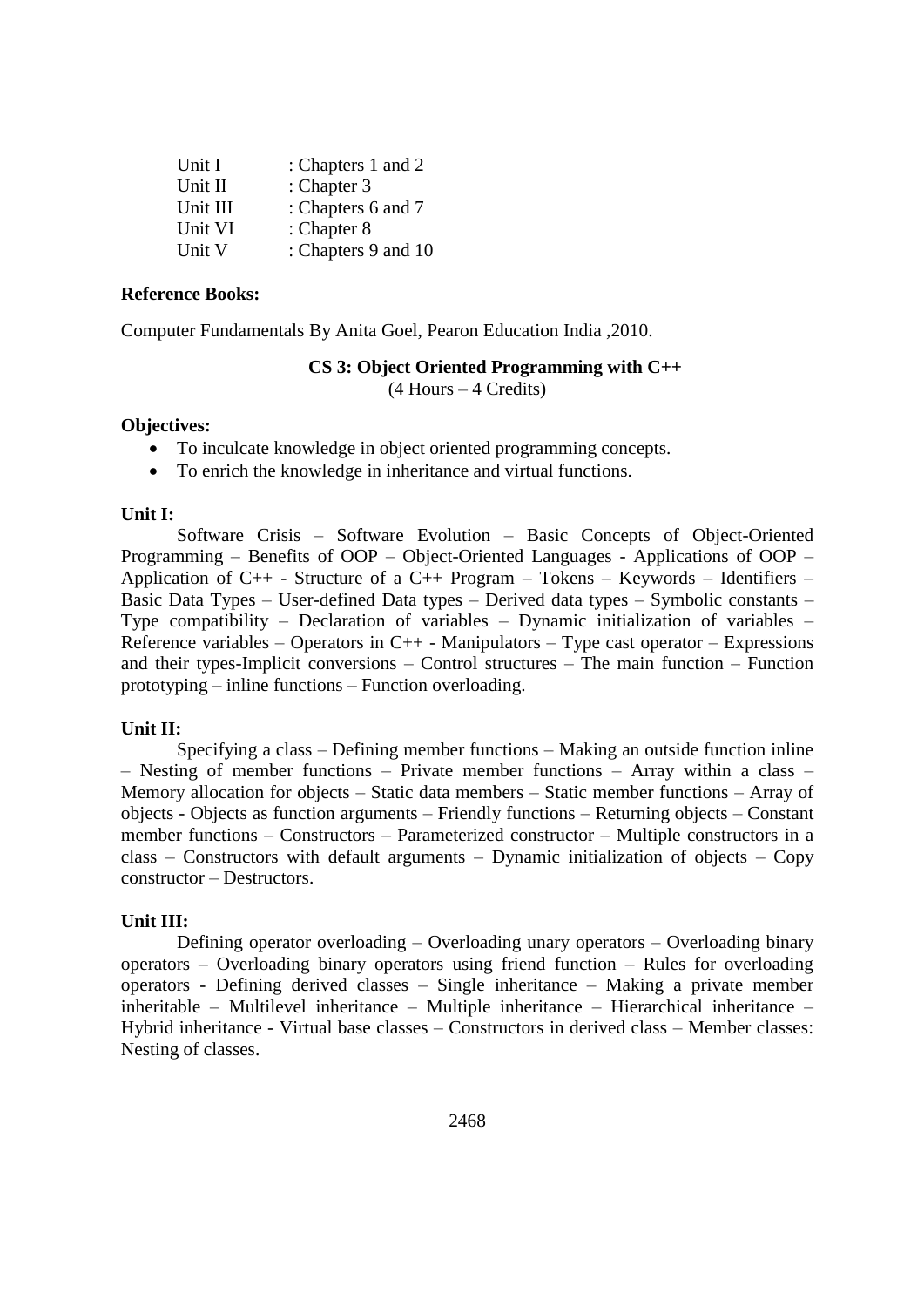# **Unit IV:**

Pointer to objects – this pointer – Pointers to derived classes – Virtual functions – Pure virtual functions – C++ Stream classes – Unformatted I/O operations – Managing output with manipulators.

# **Unit V:**

Classes of file stream operations – Opening and Closing files – Detecting end of file – More about open() function – File modes, File pointers and their manipulation – Sequential input and output operations – Command-line arguments- Templates: class templates and function templates.

# **Text Book:**

Object Oriented Programming with C**++,** E. Balagurusamy, McGraw Hill Education (India) Private Limited, New Delhi, *Sixth Edition-*2013

Unit I : Chapter 1 (Except 1.3, 1.4), Chapter 2 (Only 2.6), Chapter 3 (Except 3.20, 3.21, 3.22) and Chapter 4

Unit II : Chapter 5 (Except 5.18, 5.19), Chapter 6 (Except 6.8, 6.9, 6.10)

Unit III: Chapter 7 and Chapter 8

Unit IV: Chapter 9 and Chapter 10

Unit V: Chapter 11 (Except 11.8) and Chapter 12 (Only 12.2, 12.3 and 12.4)

# **Reference Books:**

- 1. C++ The Complete Reference, Herbert Schildt, TMH, 1998.
- 2. C++ How to Program, Paul Deitel, Harvey Deitel, PHI, Ninth edition (2014).
- 3. Ashok N.Kamthane, Object Oriented Programming with ANSI & Turbo C ++, Pearson Education, 2006.
- 4. Object-Oriented Programming Using C++, Alok Kumar Jagadev, Amiya Kumar Rath and SatchidanandaDehuri, Prentice-Hall of India Private Limited, New Delhi, 2007.

# **CS 4: Lab 3: Problem Solving using C++** (6 Hours – 4 Credits)

#### **Section- A**

- 1. Generate prime numbers between the given two numbers.
- 2. Perform arithmetic operations using Inline function.
- 3. Accept a three digit number and display it in words.*(*Example 123 should be printed out as One Two Three)
- 4. Find the sum of given numbers using function with default arguments.
- 5. Swap two values using methods of passing arguments in function
- 6. Prepare a student Record using class and object.
- 7. Find the area of geometric shapes using function overloading.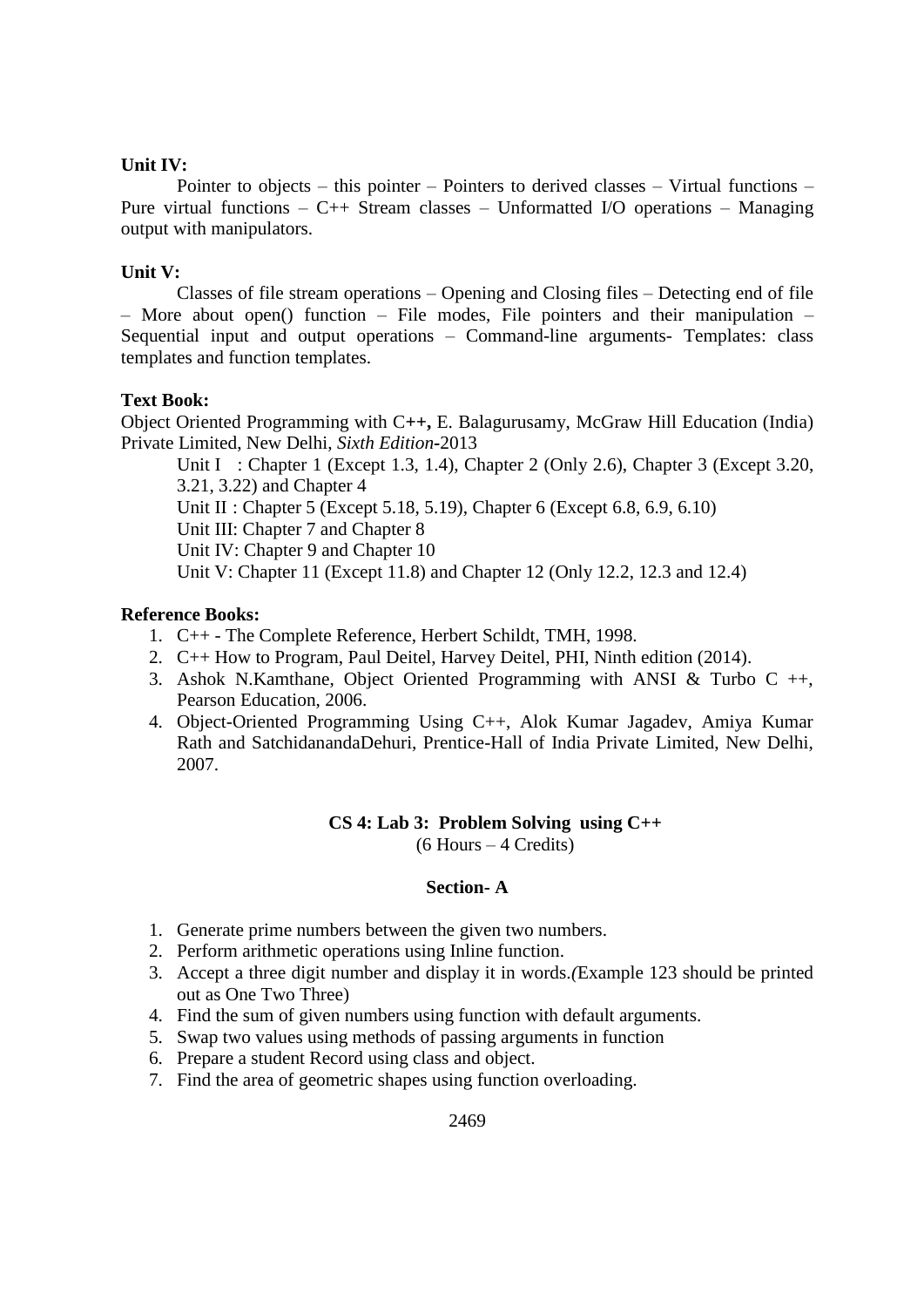- 8. Illustrate the concept of Friend function.
- 9. Demonstrate default constructor or no argument constructor.
- 10. Demonstrate parameterized constructor.
- 11. Demonstrate copy constructor.
- 12. Demonstrate constructor overloading.
- 13. Demonstrate destructors.
- 14. Demonstrate constructor using 'this' pointer.

# **Section- B**

- 1. Demonstrate constructor with default arguments.
- 2. Program using manipulators.
- 3. Perform operator overloading for Unary minus, unary increment and unary decrement
- 4. Concatenate two strings using the concept of Binary operator overloading.
- 5. Perform addition and subtraction of complex numbers using Binary Overloading.
- 6. Create student mark sheet using single inheritance.
- 7. Prepare employee information using multiple inheritance.
- 8. Process employee details using hierarchical inheritance.
- 9. Implement the concept of Virtual functions.
- 10. Implement the concept of virtual base class.
- 11. Sort the given set of numbers using function templates
- 12. Search the key element in the given set of numbers using class template.
- 13. Processing mark list using binary file.
- 14. Count number of objects in a file.
- 15. Demonstrating the use of Command-line arguments.
- 16. Implement a file handling concept using sequential access.
- 17. Implement file handling concept using random access

# **AS 2: Computer based Financial Accounting**

(4 Hours – 4 Credits)

#### **Unit I:**

**Financial Accounting:** Meaning, Nature and scope, Limitations – **Accounting Principles :** Basic Concepts and Conventions – Objectives of accounting – Accounting rules.

# **Unit II:**

**Books and records** : Recording of business transactions – Types of accounts – Journal – Ledger – Journal Vs Ledger, Subsidiary books – Trial balance.

# **Unit III:**

**Final Accounts**: Introduction – Trading account – Profit and loss account – Balance sheet. (Simple problems)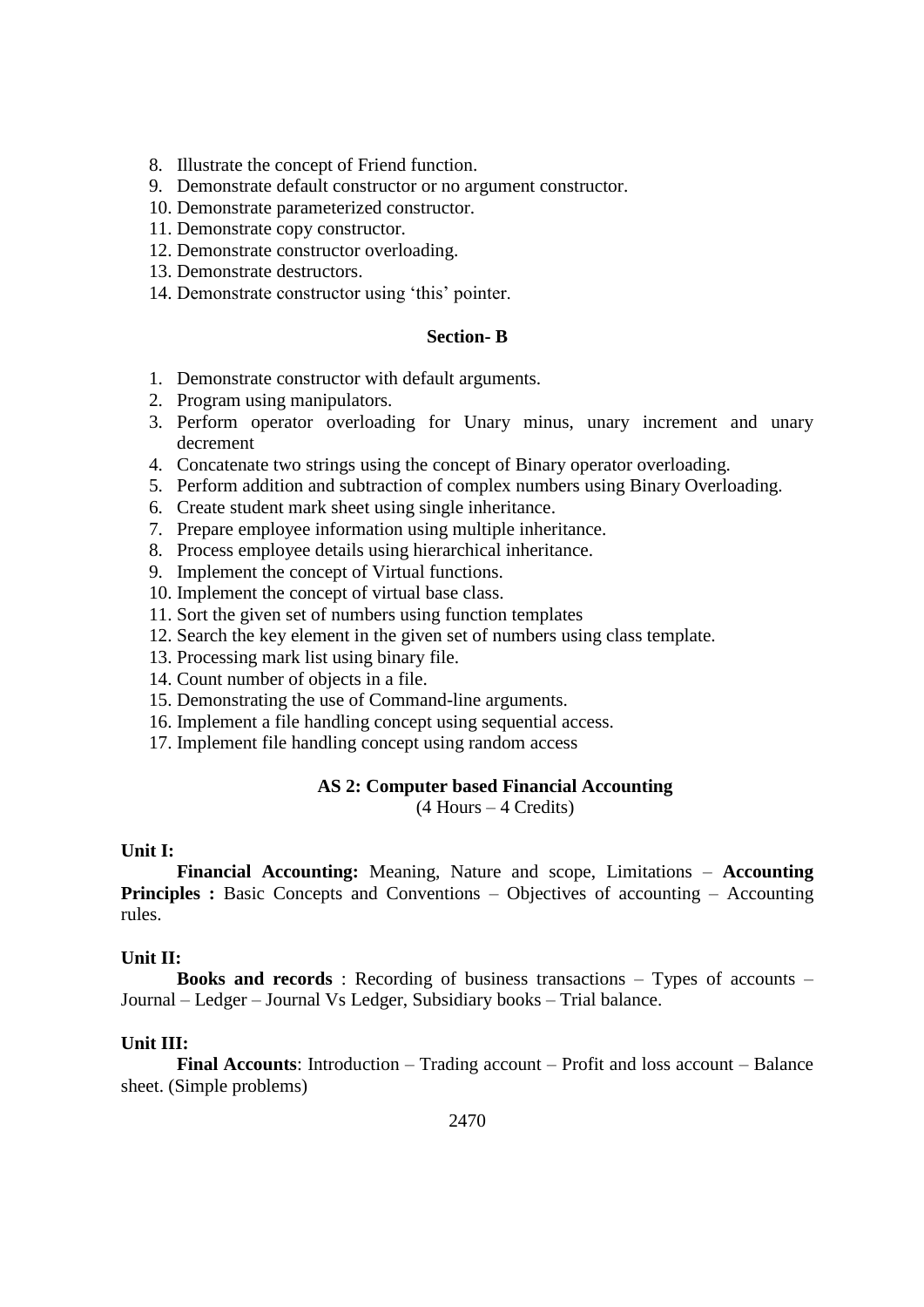# **Unit IV:**

**Introduction to Tally:** Features of Tally 9 – Company info: Create, Select, Alter and Close or Shut Company – Ledger Creation: Creating, Displaying, Altering and Deleting. F11 – Features and F12 – Configuration.

# **Unit V:**

**Voucher Creation**: Receipt, Payment, Contra, Journal, Sales, Purchase, Memo, Display, Alter, Delete, Insert, Statement of Reports: Trail balance, Profit and Loss account, Balance sheet.

# **Text Books**

1. Financial Accounts – R.S.N. Pillai and Bagavathi, S.Chand, 2007 Unit I: Pg. Numbers – 1 to 22 Unit II : Pg. Numbers  $-30 - 65$ Unit III: Pg. Numbers – 154 to 170 2. Tallly (version 9) – C.NellaiKannan, 2007 Unit IV : Pg. Numbers  $-5$  to 61

Unit V : Pg. Numbers – 62 to 102

# **Reference Books**

1. Comdex Tally 9 – Dr. NamrataAgrawal, Dream Tech Publications

2. Tally ( Accounting Software) S.Palanivel, Margham Publications, 2010

# **SBS 2: Lab 4:Business Accounting**

(2 Hours – 2 Credits)

I. Company Creation II. Ledger Creation III. Voucher Creation a) Contra voucher b) Payment voucher c) Receipt voucher d) Journal voucher e) Purchase voucher f) Sales counter IV. Reports a) Day book b) Trail balance c) Final Accounts d) Purchase Register e) Sales Register f) Outstanding Receivable g) Outstanding Payable h) Cheque Printing

i) Bank Reconciliation Statement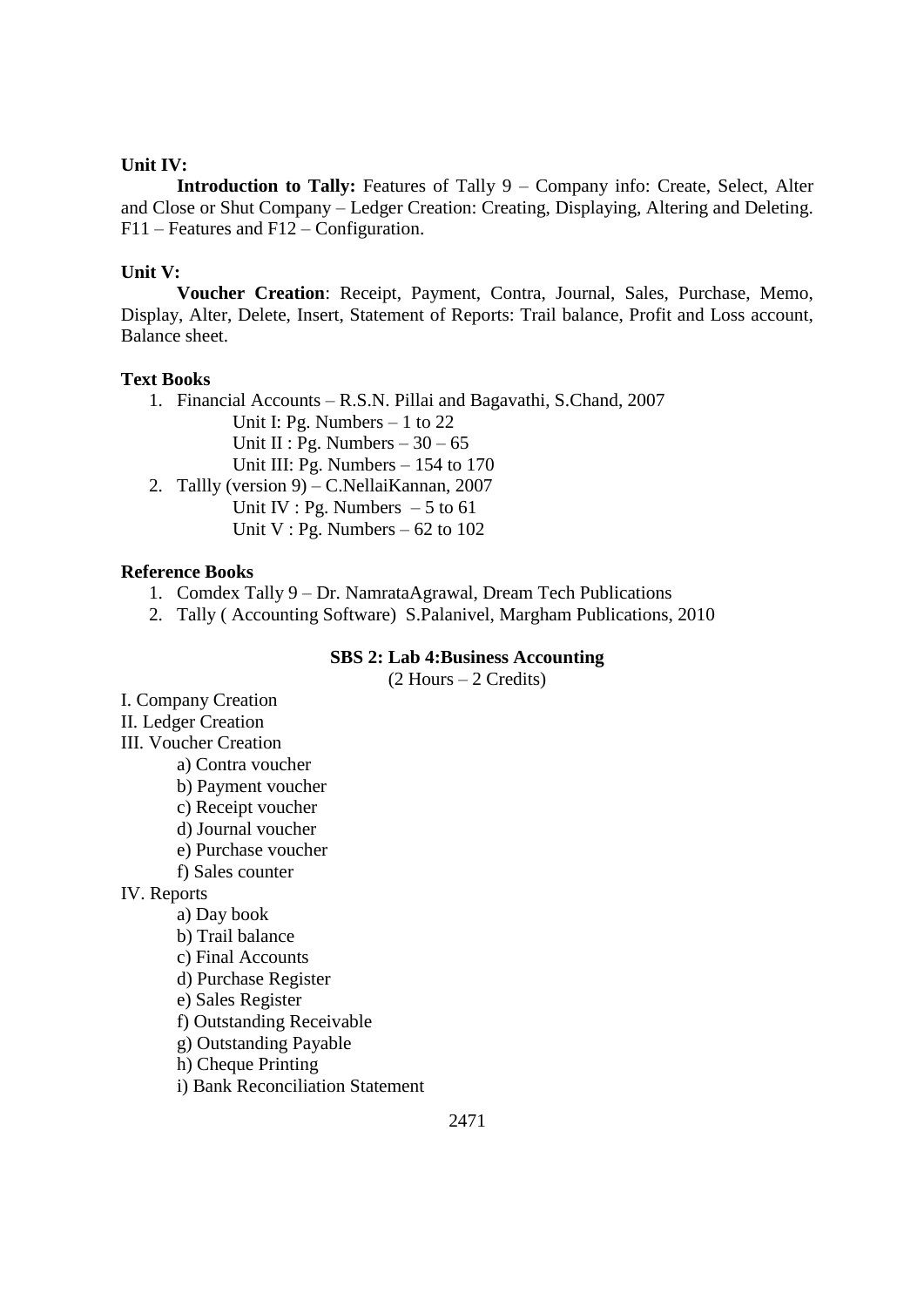#### **NME 2: Internet applications** (2 Hours – 2 Credits)

### **Unit I:**

**Introduction to internet:** Internet- Growth of Internet and ARPANet-Owners of the Internet-Anatomy of Internet – History of WWW- Basic Internet Terminologies – Net etiquette- Internet Applications- Commerce on the Internet – Governance on the Internet-Impact of Internet on Society.**TCP/IPInternet Technology and Protocols:** Packet Switching Technology- Internet Protocols- TCP/IP – Router-Internet Addressing Scheme-Machine Addressing-E-mail Addresses – Resource Addresses.

# **Unit II:**

**Interconnectivity:** Connectivity types-Setting up a connection-Hardware requirements-Selection of a modem- Software requirements – Internet accounts by ISP-ISDN-Protocol options-Service options.**Internet Network:** Network Definition-Common terminologies – Node- Host- Workstation-Network Administrator-Network security-Network Components –Servers-client Server- Communication Media- Types of Networks-Addressing in Internet – DNS- Network topologies – Ethernet – FDDI- ATM.

# **Unit III:**

**Browsers and Search engines:** Browsers- What is a browser? – Parts of a browser window-Running a browser - working with a Browser.**Search engines**:What is search engine? - Types of search engines-Search and meta search engines.

# **Unit IV:**

**E-mail:** E-mail-E-mail Networks and Servers-E-mail Protocols- Structure of E-mail-Attachments – E-mail Clients- E-mail Clients-web based E-mail-Address book – Signature File.

# **Unit V:**

**HTML Programming Basics**: Introduction to HTML – HTML browsers-Different versions of HTML-HTML tags- Document overview-Header elements- Section headings-Block hedings- Lists-Inline elements – Images- working with Tables,Forms,Frames.

# **Text book**:

Internet Technology and Web design, Ramesh Bangia, Firewall Media, (An imprint of Lakshmi Publications Pvt. Ltd.), Third Edition, 2011. Chapters:

Unit 1: Chapter 1.2 Unit 2: Chapter 3 & Chapter 4 Unit 3: Chapter 5(5.6), Chapter 8(8.11 &8.13) Unit 4: Chapter 5 (5.1)&Chapter 6 Unit 5: Chapter 9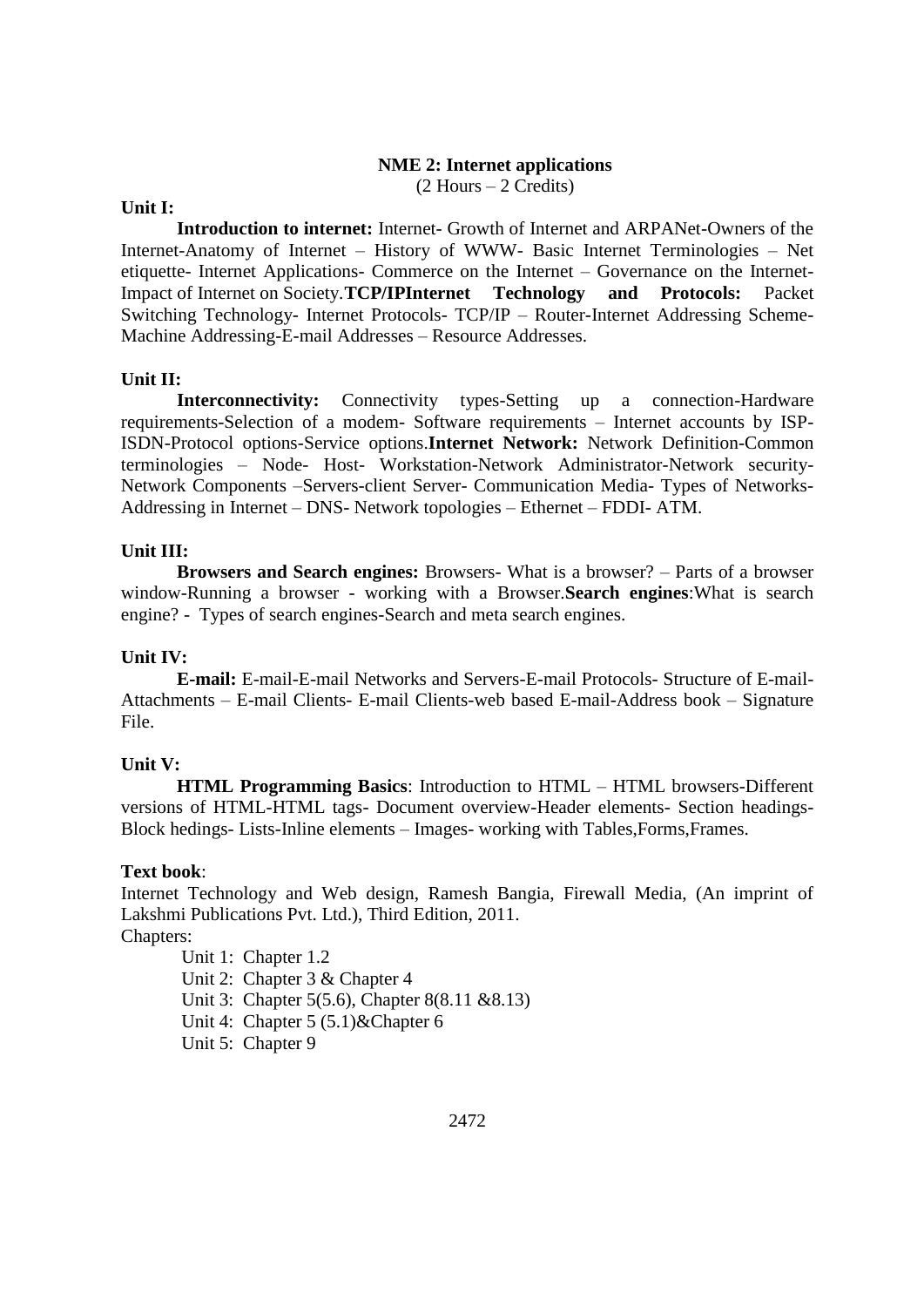#### **Reference Books:**

- 1. The Internet Book, Douglas E. Comer, Fourth Edition, PHI Learning Pvt. ltd. , New Delhi, 2009.
- 2. Using the Internet the Easy Way, Young Kai Seng, Minerva Publications, First Edition, 2000.
- 3. Fundamentals of Information Technology By Alexis Leon and Mathews Leon, Vikas Publishing House Pvt. Ltd., Revised Edition.

### **CS 5: Java Programming**

(4 Hours – 4 Credits)

#### **Objective:**

- To inculcate knowledge in Java programming concepts.
- To provide knowledge in Package and Applet concepts.
- To enrich the knowledge in Multithread and Graphics concepts.

#### **Unit I:**

**JavaEvolution**: Java Features – How Java differs from C and C++ – Java and Internet – Java and World Wide Web – Web Browsers – Hardware and Software Requirements – Java Environment. **Overview of Java Language:** Simple Java Program – Java Program Structure – Java Tokens – Java Statements – Implementing a Java Program – Java Virtual Machine – Command Line Arguments. Constants – Variables – Data types – Declaration of Variables – Giving Values to variables – Scope of Variables – Symbolic Constants – Type Casting. **Operators and Expressions**: Arithmetic Operators – Relational Operators – Logical Operators – Assignment Operators – Increment and Decrement Operators – Conditional Operators – Bitwise Operators – Special Operators – Arithmetic Expressions – Evaluation of Expressions – Precedence of Arithmetic Operators – Operator Precedence and Associativity – Mathematical Functions. **Decision Making and Branching:** Decision Making with If statement – Simple If Statement – If else Statement – Nesting If Else Statement – the ElseIf Ladder – The switch Statement – The ?: operator. **Decision Making and Looping:** The while statement – The do statement – The for statement – Jumps in Loops.

#### **Unit II:**

**Class, Objects and Methods:** Defining a Class – Fields Declaration – Methods Declaration – Creating Objects – Accessing class members – Constructors – Methods Overloading – Static Members – Nesting of Methods – Inheritance – Overriding Methods – Final Variables and Methods – Final Classes – Finalizer Methods – Abstract Methods and Classes – Visibility Control. Arrays, **Strings and Vectors:** One – dimensional Arrays – creating an Array – Two dimensional Arrays – Strings – Vectors – Wrapper Classes – Enumerated Types. **Interfaces**: **Multiple Inheritance :** Defining Interfaces – Extending Interfaces – Implementing Interfaces – Accessing Interface Variables.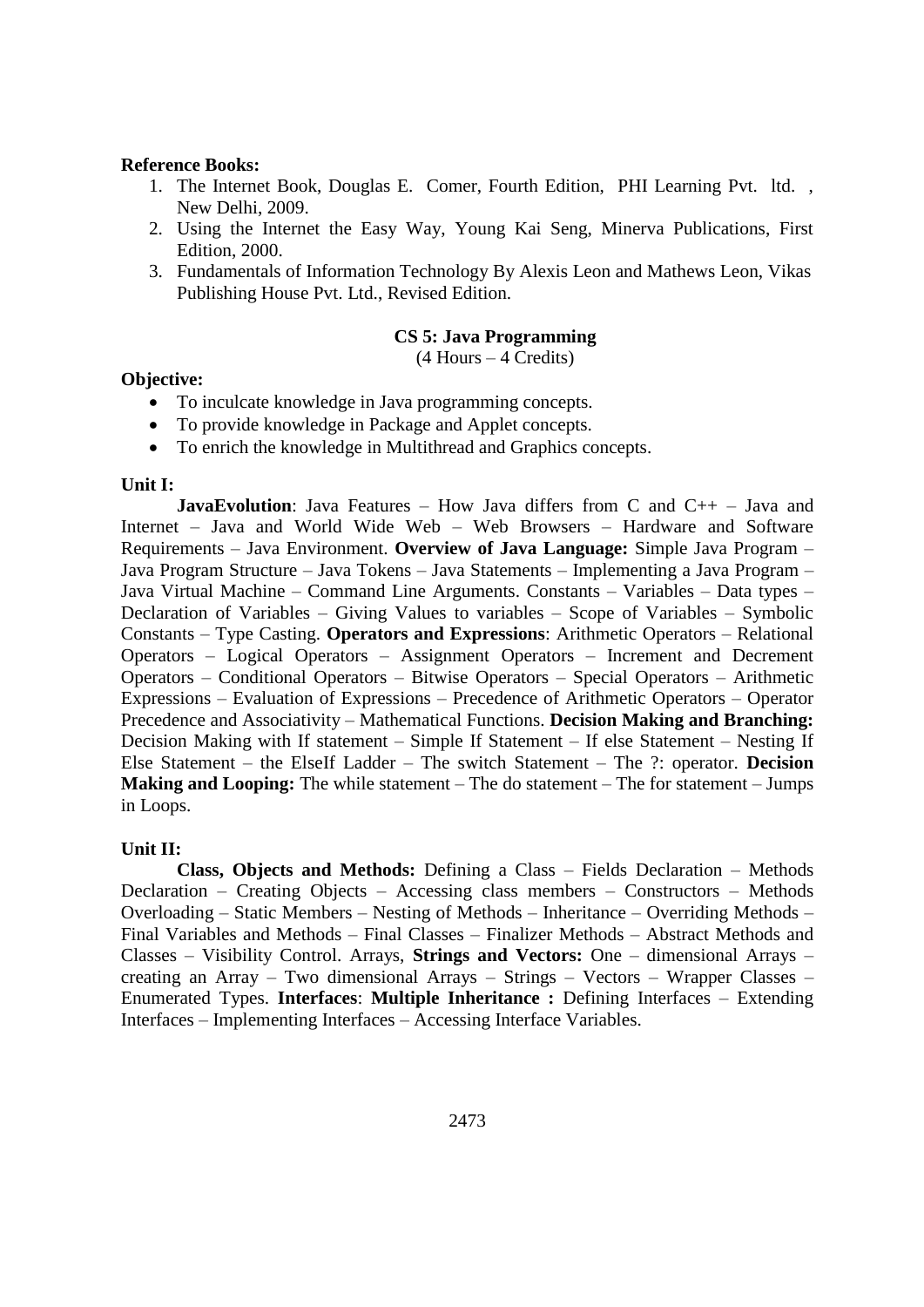# **Unit III:**

**Packages:** Java API Packages – Using system Packages – Naming Conventions – Creating Packages – Accessing a Package – Using a Package – Adding a Class to a Package – Hiding Classes – Static Import. **Multithreaded Programming:** Creating Threads – Extending the Thread Class – Stopping and Blocking a Thread – Life Cycle of a Thread – Using Thread Methods – Thread Exceptions – Thread Priority – Synchronization – Implementing the Runnable Interface.

# **Unit IV:**

**Managing Errors and Exceptions:** Types of Errors – Exceptions – Syntax of Exception Handling Code – Multiple Catch Statements – Using Finally Statement – Throwing our own Exceptions – Using Exceptions for debugging. **Applet Programming:** How Applets differ from Applications – Preparing to write Applets – Building Applet Code – Applet Life Cycle – Creating an executable Applet – Designing a WebPage – Applet Tag – Adding Applet to HTML file – Running the Applet.

# **Unit V:**

**Graphics Programming:** The Graphics Class – Lines and Rectangles – Circles and Ellipses, Drawing Arcs – Drawing Polygons – Line Graphs – Using Control Loops in Applets – Drawing Bar Charts. **Managing Input/Output Files in Java:** Concept of Streams – Stream Classes – Byte Stream Classes – Character Stream Classes – Using Streams – Other Useful I/O Classes – Using the file Class – I/O Exceptions – Creation of Files – Reading / Writing Characters – Reading / Writing Bytes – Handling Primitive Data Types – Concatenating and Buffering Files – Random Access Files – Interactive Input and Output.

# **Text Book:**

Programming with Java, E.Balagurusamy, A primer, Tata McGraw Hill, Fourth Edition, 2008.

| <b>Chapters:</b> | Unit I : 1, 2, 3, 4, 5, 6, 7. |
|------------------|-------------------------------|
|                  | Unit $II: 8, 9, 10.$          |
|                  | Unit III: 11, 12.             |
|                  | Unit IV: 13, 14               |
|                  | Unit V:15, 16                 |

# **Reference Books:**

- 1. Object Oriented Programming Through JAVA- P.Radha Krishna, University Press, 2007.
- 2. Java and Object-Oriented Programming Paradigm, Debasish Jana, Prentice Hall of India Private Limited, New Delhi, 2008. Edition, July 2014 Reprint.
- 3. The Complete Reference, Java2, Herbert Schildt, Tata McGraw Hill, Fifth Edition, 2002.
- 4. Introduction to Java Programming ,K.Somasundaram, Jaico Publications, 2013.
- 5. Core Java Vol. I Fundamentals, Cay S. Horstmann, Pearson Education; Tenth edition, 2016.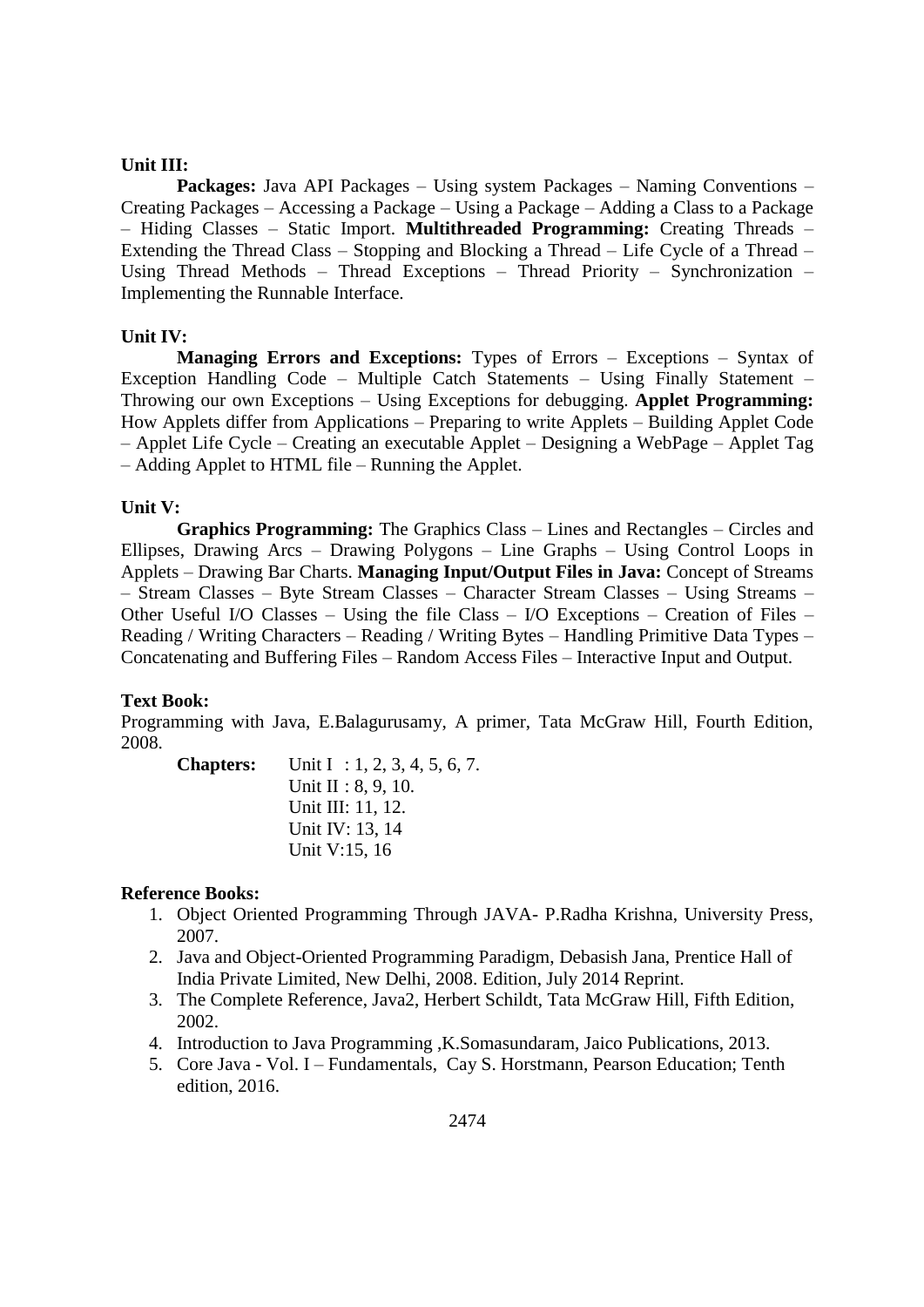# **CS 6: Lab 5: Java Programming**

(4 Hours – 3 Credits)

Write Programs in Java for the following:

# **Section A**

- 1. To implement a simple temperature conversion program.
- 2. To perform addition and subtraction of complex numbers using class and objects.
- 3. To perform volume calculation using method overloading.
- 4. Using command line arguments, test if the given string is palindrome or not.
- 5. String manipulation using String Methods (Use of any five String methods are preferred).
- 6. Write a program to fill names into a list .Also, copy them in reverse order into another list. If the name contains any numeric value throw an exception "Invalid Name"
- 7. Program to demonstrate the use of any two built-in exceptions in Java.

# **Section B**

- 1. To perform multiplication of matrices using class and objects.
- 2. Using multilevel inheritance process student marks.
- 3. Implement multiple inheritance for payroll processing.
- 4. Implement interface for area calculation for different shapes.
- 5. Create a package called "Arithmetic" that contains methods to deal with all arithmetic operators. Also write a program to use the package.
- 6. Create two threads such that one of the thread generate Fibonacci series and another generate perfect numbers between two given limits.
- 7. Define an exception called **": Marks Out of bound:"** Exception, that is thrown if the entered marks are greater than 100.
- 8. Program to demonstrate the use of Wrapper class methods.
- 9. File Processing using Byte stream.
- 10. File Processing using Character Stream.
- 11. Write applets to draw the following Shapes: **(a).** Cone **(b).** Cylinder **(c).** Square inside a Circle **(d).** Circle inside a Square
- 12. Write an applet Program to design a simple calculator.
- 13. Write an Applet Program to animate a ball across the Screen.

### **CS 7: Digital Principles and Computer organization**

(4 Hours – 4 Credits)

#### **Unit I:**

Number Systems and Codes: Binary Number system – Binary to decimal –decimal to binary – hexa decimal – ASCII code – Excess-3 Code – Gray code.

Digital Logic: The Basic Gates – NOT, OR, AND - Universal Logic Gates – NOR, NAND.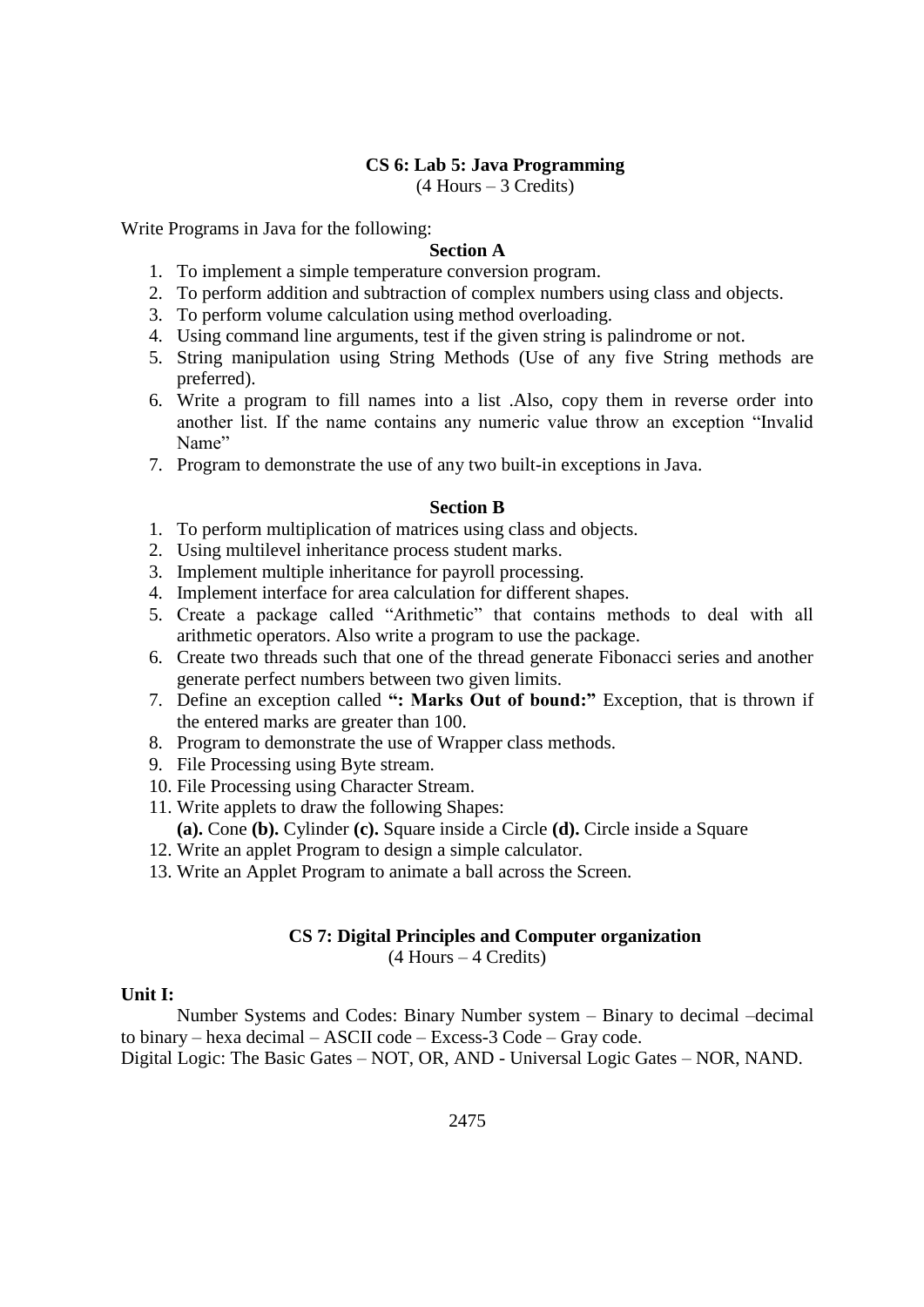# **Unit II:**

Combinatorial Logic Circuits: Boolean Laws and Theorems. - Sum of Products method - Truth table to Karnaugh Map – Pairs, Quads, Octets – Don"t Care Conditions-Product-of sums method -Product-of sums Simplifications. Data Processing Circuits: Multiplexers – Demultiplexers-1-of-16 Decoder – BDC-to-decimal Decoders – Sevensegment Decoders – Encoders – Exclusive-OR Gates- Parity Generators and Checkers.

# **Unit III:**

Arithmetic Circuits: Binary Addition- Binary Subtraction – 2"S Complement Representation - 2"S Complement Arithmetic – Arithmetic Building Blocks. **Unit IV:**

Basic Computer organization and Design: Instruction codes - stored program organization - Computer registers and common bus system - Computer instructions - Timing and control - *Instruction cycle:* Fetch and Decode - Register reference instructions.Micro programmed Control: Control memory organization - Address sequencing, micro instruction format and symbolic microinstructions - symbolic micro-program - binary micro-program. **Unit V:**

Central Processing Unit :General register organization - stack organization instruction formats - addressing modes - Data transfer and manipulation - Program control. CISC and RISC - Parallel processing - Pipeline- general co. Input-output organization: Peripheral devices - I/O interface - *Memory organization:* Memory hierarchy - Main memory - Auxiliary memory.

### **Text Book**

1. Digital Principles and Applications – Donald P Leach, Albert Paul Malvino, GoutamSaha, 8th edition , McGraw-Hill Education, 3rd reprint 2015.

2. Computer System Architecture, M. Morris Mano, Pearson Education, 3rd edition., 2007 Unit I: 5: (5.1 to 5.9) and 2: (2.1 to 2.3) Text Book 1

Unit II: 3: (3.1 to 3.8) and 4: (4.1 to 4.7) Text Book 1

Unit III: 6: (6.1 to 6.8) Text Book 1

Unit IV: 5 (5.1 to 5.5) and 7 (7.1 to 7.3) Text Book 2

Unit V: 8 (8.1 to 8.8), 9 (9.1 to 9.2), Text Book 2 11 (11.1 to 11.5) and 12(12.1 to 12.3)

# **Reference Books:**

- 1. Digital design, R.AnanthaNatarajan, PHI Learning, 2015.
- 2. Principles of digital Electronics, K.Meena, PHI Learning, 2013.
- 3. Digital Computer Fundamentals, Thomas C. Bartee TMH 2007.
- 4. Digital Circuits and Design, S. Salivahanan and S. Arivazhagan, Vikas Publishers, 2005.
- 5. Computer Organization and Architecture, V.Rajaraman and T.Radhakrishnan, PHI learning, 5th Print, 2015.
- 6. Computer Organization, Carl HamacherZvonkoVranesicSafwatZaky, McGraw Hill Education, 5th Edition, 11th reprint, 2015.
- 7. Computer Organization and Architecture, SmrutiRanjanSarangi, McGraw Hill Education.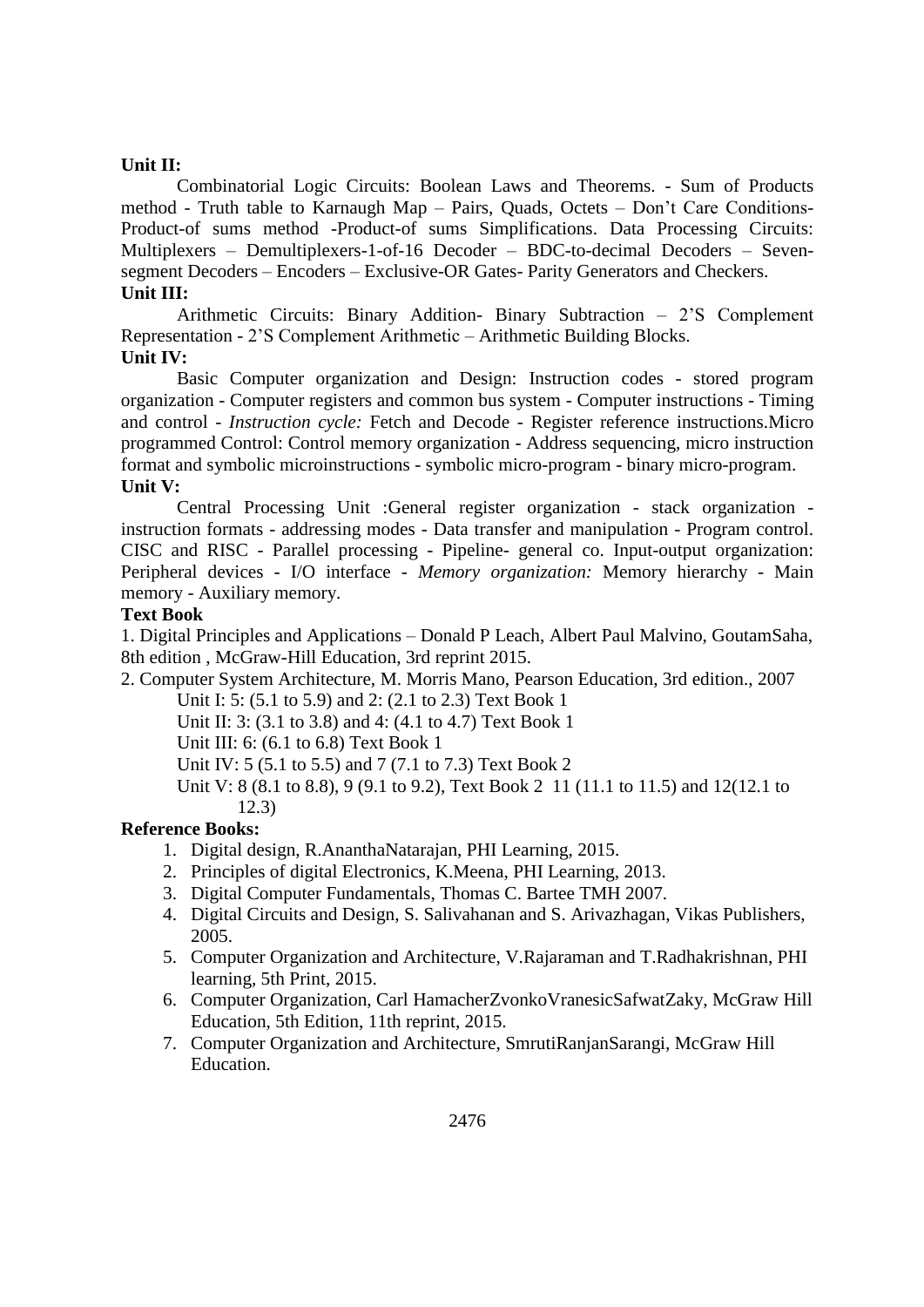# **AS 3: E-Commerce**

(4 Hours – 4 Credits)

# **Objectives**

- To enable the learners tounderstand the basic concepts of Electronic Commerce
- To enable the learners to use various applications in Electronic Commerce
- To enable the learners to enrich their knowledge about Cyberlaw.

# **Unit I:**

Introduction to Electronic Commerce: Electronic Commerce Framework – Electronic Commerce and Media Convergence – The anatomy of E-Commerce Applications – Electronic Commerce Consumer Applications – Electronic Commerce Organization Applications. Internet Commercialization – Telco/Cable/Online Companies – National, Regional and Local level ISPs – Internet connectivity options-Logistics of being an Internet service provider.

# **Unit II:**

Electronic Payment Systems: Types of Electronic Payment Systems – Digital Token Based – Smart Cards – Credit Card based EPS. Electronic Data Interchange: Applications in Business – Legal, Security and Privacy Issues – EDI and Electronic Commerce.

# **Unit III:**

E-CRM – Meaning – Factors governing ECRM – advantages – difficulties. ERP – Meaning – Factors governing ERP – advantages – difficulties.

# **Unit IV:**

IT Enabled Services – Medical, legal transcription – Mobile computing – call center service  $-E$  – governance – Digital Copyrights – Digital Signature – Software Agents. **Unit V:**

Cyber Law – Introduction – Aims of Cyber Law - Cyber Law in India – Salient provisions of Cyber Law – E-Commerce Security issues – Risks involved in E-Commerce – Protecting E-Commerce System.

# **Text Books:**

- 1. Frontiers of Electronic Commerce, Ravi Kalakota& Andrew Whinston, B., Perarson Education, New Delhi, 1996.
- 2. E-Commerce and its applications, Dr. U.S. Pandey, Rahul Srivastava, SaurabhShukla, S. Chand & Company Ltd., New Delhi, 2008.

# **Reference Books:**

- 1. Electronic Commerce, Gary Schneider. P., Cengage Learning US, XII Edition, 2017.
- 2. Electronic Commerce A Managerial Perspective, Efrain Turban, Jae Lee, David King, Michael Chung, H., Perarson Education, New Delhi, 2000.
- 3. Electronic Commerce, Peter Loshin, John R. Vacca, Charles River Media, 2003.
- 4. Electronic Commerce, Principles and Practice, HosseinBidgoli, Academic Press, 2002.
- 5. Electronic Commerce, Elias M. Awad, Prentice Hall, 2002.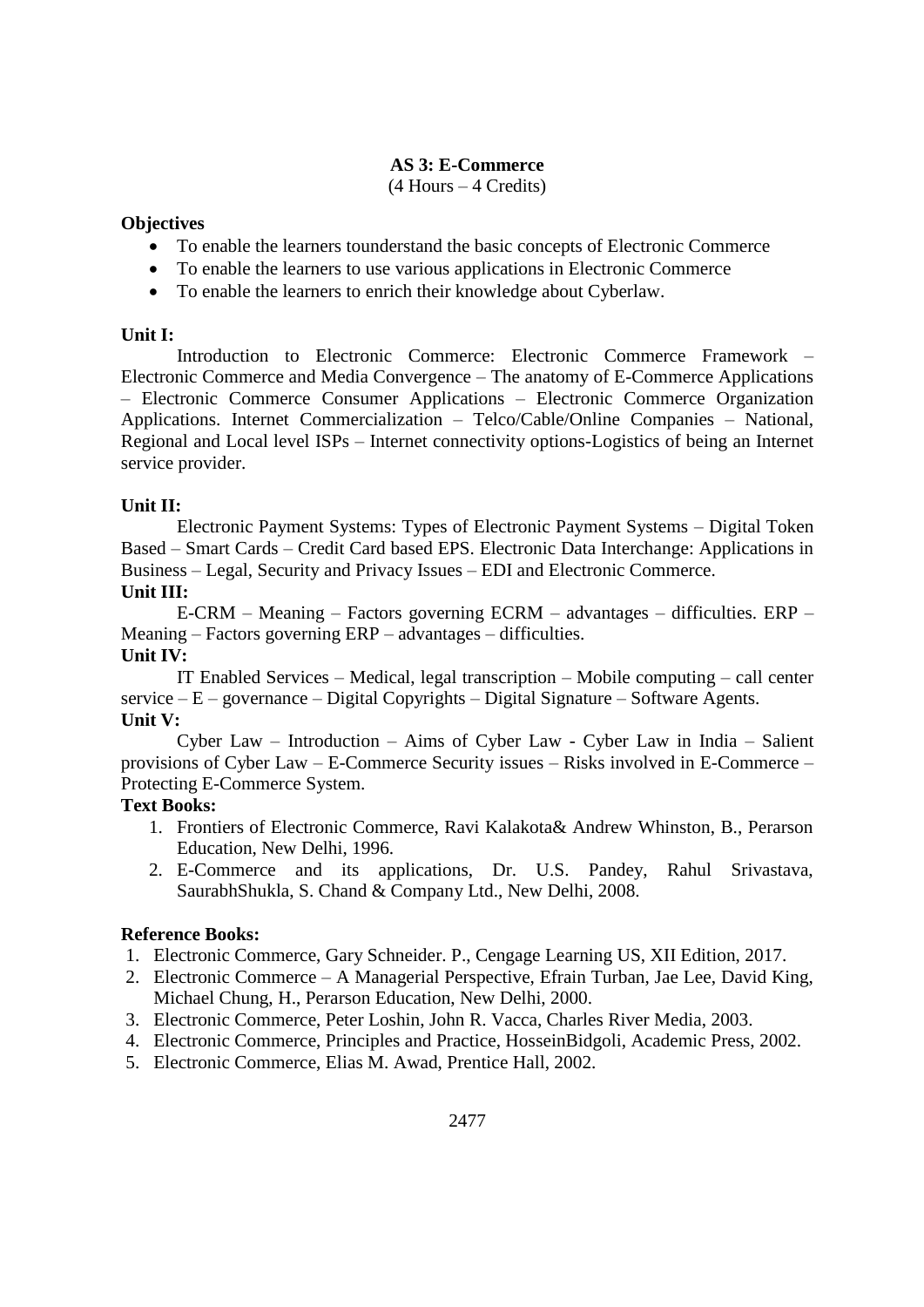# **SBS 3: Lab 6: Script Programming** (HTML/Javascript/VBscript) (2 Hours – 2 Credits)

# **Section A:**

- 1. Design a html webpage to show various confectionary items using ordered list, unordered list and text styles like bold, underline, Italic, h1...h6,etc.
- 2. [Design a html webpage](https://www.w3resource.com/html-css-exercise/table.php) for display your college course details with rowspan and colspan attribute using table
- 3. Design a CSS to create dropdown menu (Ex: your college website).
- 4. Write a VB Script program for a Fibonacci series using for looping.
- 5. Write a VB Script program for finding out whether the given year is a leap year or not
- 6. Write a VB Script program for 4 subjects marks; calculate the Total marks and grade
- 7. Write a VB Script program to display natural numbers up to n and write in a text file
- 8. Write a JavaScript program to user defined function to get array of values and sort them in ascending order
- 9. Write an HTML page that contains a selection box with a list of 5 countries In the above page when the user selects a country, its capital should be printed next to the list, and add CSS to customize the properties of the font of the capital.
- 10. Write a JavaScript program to set the background color of a paragraph with user choice
- 11. Write a JavaScript program to count the number of vowels in a given string
- 12. Write a JavaScript program to store current date-time in a COOKIE and display the "Last visited on" date-time on the web page upon reopening of the same page.
- 13. Write a JavaScript function to check whether a given value is IP value or not.

# **Section B:**

- 1. Design a Web Page in HTML to show your resume using Appropriate Formatting Elements with CSS.
- 2. Write an HTML page with Javascript that takes a number from one text field in the range 0-999 and display it in other text field in words.If the number is out of range ,it shold show "out of range" and if it is not a number, it should show "not a number" message in the result box.
- 3. To design the scientific calculator and make event for each button using javascript
- 4. Design A user registration form In HTML(like gmail,naukri) with javascript validation
- 5. Design simple questionnaire(Quiz) webpage with validation using javascript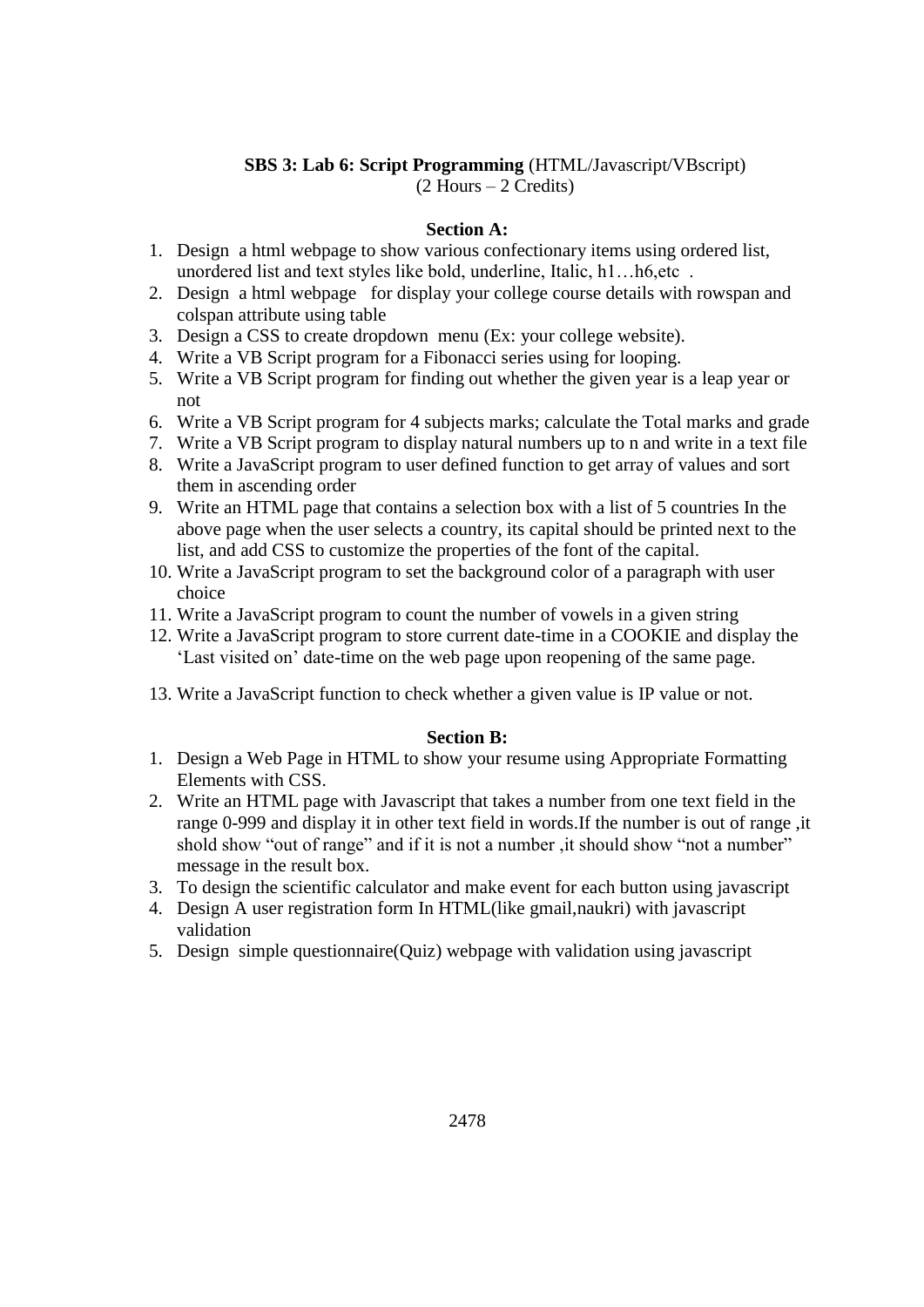### **CS 8: Data Structures and Computer Algorithms** (4 Hours – 4 Credits)

#### **Objective:**

Learning concept of data structures, including its representation and operations performed on them, which are then linked to sorting, searching and indexing which are performed on them, to increase the knowledge of usage of data structures in algorithmic perspective.

#### **Unit I:**

Introduction, Basic Terminology, Elementary date, organization, data structure, Date structure operations, Algorithmic Notation, Control structures, complexity of algorithms, variables, data types.

#### **Unit II:**

Arrays: Introduction, Linear arrays, representation of linear arrays in memory, Traversing Linear arrays, Inserting & Deleting, Sorting: Bubble sort, searching: Linear search, Binary search, multidimensional arrays, Pointers, records.

### **Unit III:**

Linked Lists: Introduction, Linked List, representation of Linked list in memory, traversing a linked list, Searching a linked list, Memory allocation, Garbage collection, Insertion into a linked list, Deletion from a linked list.

#### **Unit IV:**

Stacks: Introduction, Stacks, array representation of stacks, Linked representation of stacks, Quick sort. Recursion: Tower of Hanoi, Queues: Linked representation of Queues, Deques.

#### **Unit V:**

TREES: Introduction, Binary Trees, Representing Binary Trees in Memory, Traversing Binary Trees, Traversal Algorithms using Stacks, Binary Search Trees, Searching and Inserting in Binary Search Trees, Deleting in a Binary Search Tree. Graph: introduction, graph theory terminology, operation on graph.

#### **Text book:**

"Data structures", Seymour Lipschutz, Tata Mc-Graw Hill, 2006 UNIT 1: 1.1, 1.2, 1.3, 1.4 , 2.3, 2.4, 2.5, 2.8. UNIT 2: 4.1, 4.2, 4.3, 4.4, 4.5, 4.6, 4.7, 4.8, 4.9, 4.10, 4.11. UNIT 3: 5.1, 5.2, 5.3, 5.4, 5.5, 5.6, 5.7, 5.8. UNIT 4: 6.1, 6.2, 6.3, 6.4, 6.6, 6.7, 6.8, 6.10, 6.11, 6.12. UNIT 5: 7.1, 7.2, 7.3, 7.4, 7.5, 7.7, 7.8, 7.9, 8.1, 8.2, 8.6.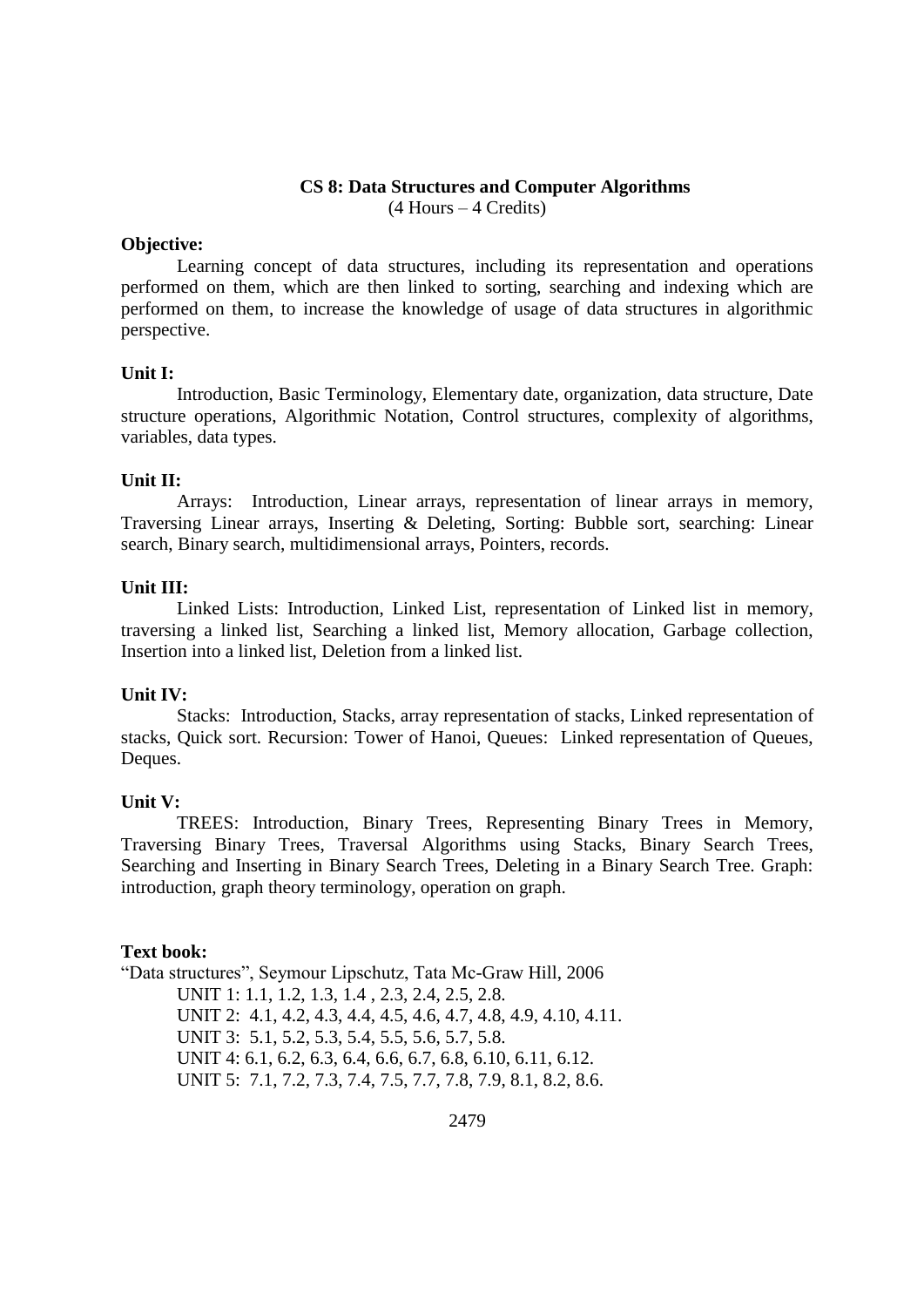#### **Reference books:**

- 1. Data structure using C++, VARSHA H. PATIL, Publisher: Oxford Higher Education/Oxford University Press, First edition, 2012.
- 2. Fundamentals of Data structures In C++, Ellis Horowitz, SartajSahni, Dinesh Mehta, University press, 2007.
- 3. Data Structures using C, Tanaenbaum A.S.,Langram Y. Augestein M.J, Pearson Education , 2004.
- 4. Introduction to the Design and Analysis of Algorithms, AnanyLevitin, Pearson Education 2003.

# **CS 9: Lab 7: Data Structures and Computer Algorithms**

(6 Hours – 4 Credits) **SECTION - A**

- 1. Implementing Stack as an array.
- 2. Implementing Stack as a linked list.
- 3. Convert Infix expression to Postfix expression using stack.
- 4. Convert Infix expression to Prefix expression using Stack.
- 5. Implementing Queue as an Array.
- 6. Implement Queue as a linked list.
- 7. Binary tree traversals.
- 8. Implement Binary Search Tree.

### **SECTION - B**

- 1. Linear Search
- 2. Binary Search
- 3. Bubble Sort Algorithm.
- 4. Insertion Sort Algorithm.
- 5. Merge Sort Algorithm.
- 6. Quick Sort Algorithm.
- 7. Selection Sort Algorithm.

### **CS 10: Operating Systems**

(4 Hours – 4 Credits)

#### **Unit I:**

**Introduction to Operating Systems:** Introduction, What is an Operating systems, Operating system components and goals, Operating systems architecture. Process Concepts: Introduction, Process States, Process Management, Interrupts, Interprocess Communication.

#### **Unit II:**

**Asynchronous Concurrent Execution:** Introduction, Mutual Exclusion, Implementing Mutual Exclusion Primitives, Software solutions to the Mutual Exclusion Problem, Hardware solution to the Mutual Exclusion Problem, Semaphores. Concurrent Programming: Introduction, Monitors.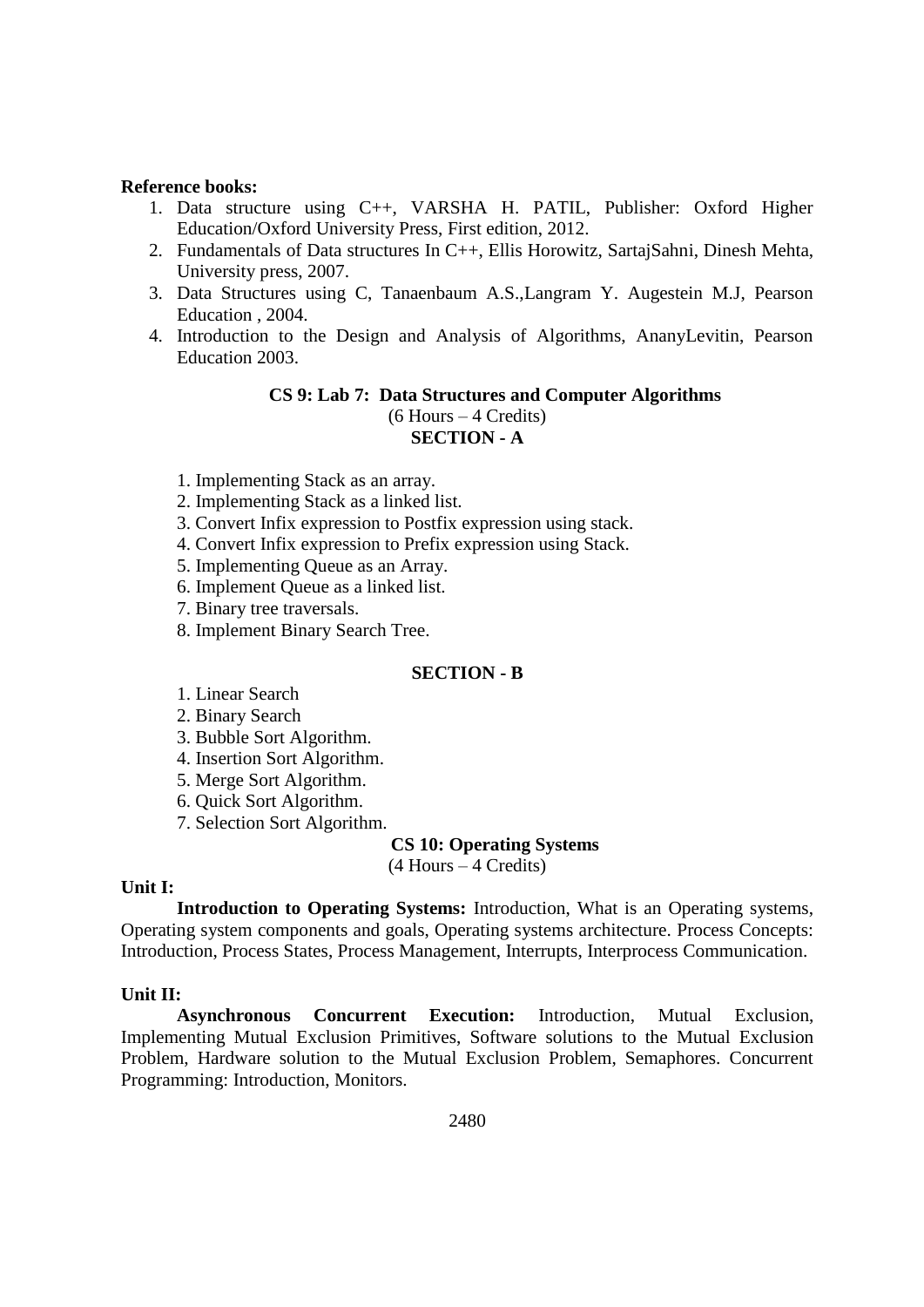# **Unit III:**

**Deadlock and Indefinite Postponement:** Introduction, Examples of Deadlock, Related Problem Indefinite Postponement, Resource concepts, Four Necessary conditions for Deadlock, Deadlock solution, Deadlock Prevention, Deadlock Avoidance with Dijkstra"s Banker"s algorithm, Deadlock Detection, Deadlock Recovery. **Processor Scheduling:**  Introduction, Scheduling levels, Preemptive Vs Non-Preemptive Scheduling Priorities, Scheduling objective, Scheduling criteria, Scheduling algorithms.

# **Unit IV:**

**Real Memory Organization and Management:** Introduction, Memory organization, Memory Management, Memory Hierarchy, Memory Management Strategies, Contiguous Vs Non-Contiguous Memory allocation, Fixed Partition Multiprogrammimg, Variable Partition multiprogramming. **Virtual Memory Management:** Introduction, Page Replacement, Page Replacement Strategies, Page Fault Frequency (PFF) Page replacement, Page Release, Page Size.

# **Unit V:**

**Disk Performance Optimization:** Introduction, Why Disk Scheduling is necessary, Disk Scheduling strategies, Rotational optimization. **File and Database Systems:**  Introduction, Data Hierarchy, Files, File Systems, File Organization, File Allocation, Free Space Management, File Access control.

# **Text Book:**

Operating Systems, Deitel&DeitelChoffnes, Pearson education, Third edition, 2008.

Unit I : Chapters 1.1, 1.2, 1.12, 1.13 & 3.1 to 3.5 Unit II : Chapters 5.1, 5.2, 5.3, 5.4(up to 5.4.2), 5.5, 5.6 & 6.1, 6.2 Unit III: Chapters 7.1 to 7.10 & 8.1 to 8.7 Unit IV: Chapters 9.1 to 9 6, 9.8, 9.9 & 11.1, 11.5, 11.6, 11.8, 11.9, 11.10 Unit V: Chapters 12.1, 12.4 to 12.6 & 13.1 to 13.8

# **Reference Books**

- 1. An introduction to Operating systems concepts and Practice, Pramod Chandra P. Bhatt, PHI, Second Edition, 2008.
- 2. Operating System Concepts, Abraham Silberschatz Peter Galvin Greg Gagne, 6th edition Windows XP Update, Wiley India edition, 2007.
- 3. Operating Systems Principles and Design, Pal Choudhury, PHI Learning, 2011.
- 4. Operating Systems, A Concept Based Approach DhananjayM.Dhamdhere Tata McGraw Hill, 3rd Edition, 2012.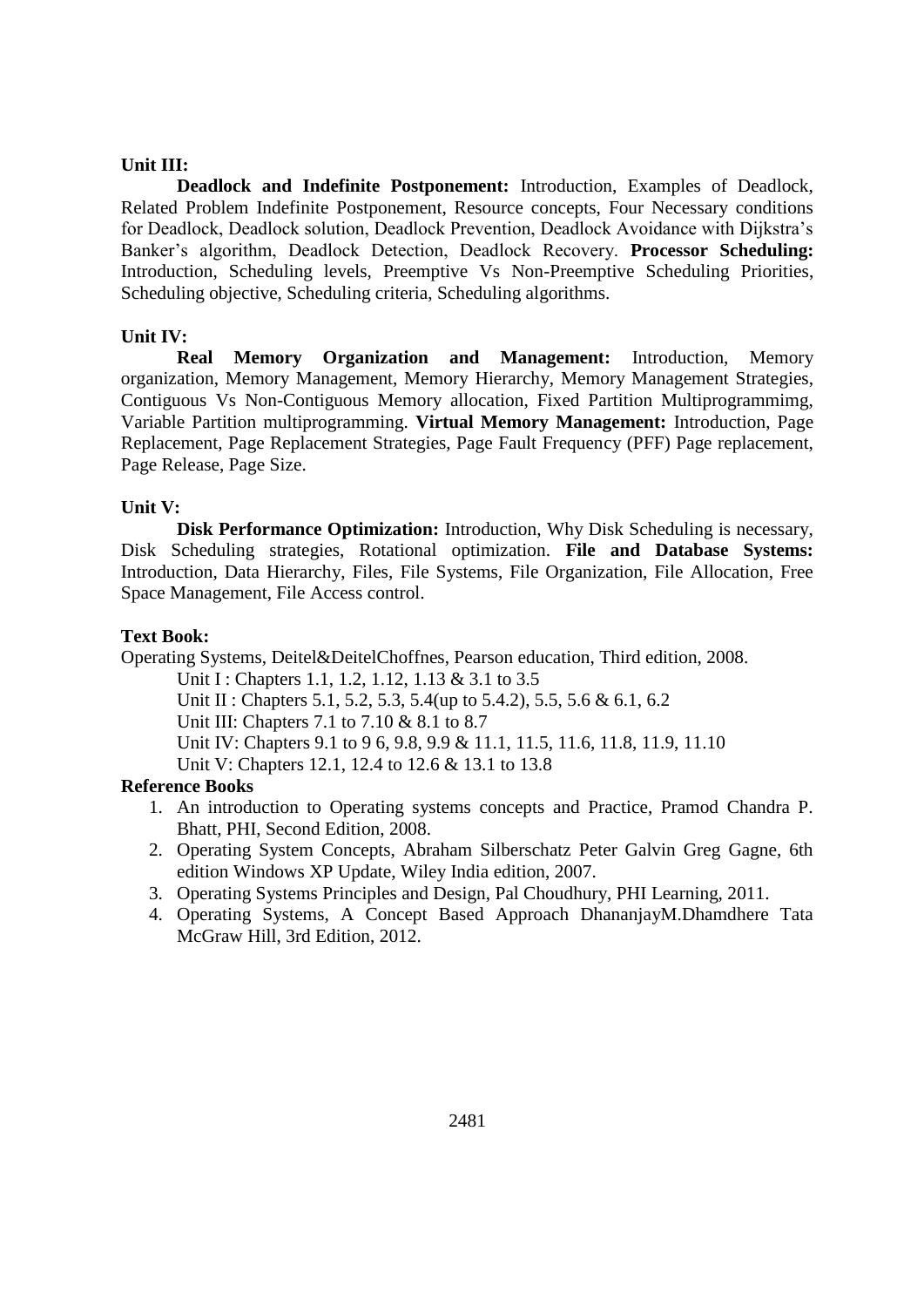# **AS 4: Computer Graphics and Multimedia**

(4 Hours – 4 Credits)

# **Unit I:**

**Overview of Graphics Systems:** Video Display Devices – Raster Scan Systems – Random Scan Systems – Input Devices. **Output Primitives:** Points and Lines – Line Drawing Algorithms – Circle Generating Algorithms – Ellipse Generating Algorithms – Filled Area primitives.

# **Unit II:**

**Attributes of Output Primitives:** Line Attributes – Curve Attributes – Color and Gray Scale Levels – Area Fill Attributes –Antialiasing. **Two–Dimensional Geometric Transformations:** Basic Transformations – Matrix Representations – Composite Transformations – Other Transformations – Transformations Between Coordinate Systems.

# **Unit III:**

**Two –Dimensional Viewing :** The Viewing Pipeline – Viewing Coordinate Reference Frame – Window –to- Viewport Coordinate Transformation – Two-Dimensional Viewing Functions – Clipping Operations – Point Clipping – Line Clipping – Polygon Clipping – Curve Clipping – Text Clipping – Exterior Clipping.

# **Unit IV:**

Multimedia hardware & software - Components of multimedia  $-$  Text, Image  $-$ Graphics – Audio – Video – Animation – Authoring. Color models – XYZ-RGB-YIQ-CMY-HSV Models

# **Unit V:**

Multimedia communication systems – Multimedia Information Retrieval – Video conferencing – Virtual reality

# **Text Book**

- 1. Hearn D and Baker M.P, "Computer graphics–C Version", 2ndEdition, Pearson Education, 2004. (For Units 1to3)
- 2. Ralf Steinmetz, Klara Steinmetz, "Multimedia Computing, Communications and Applications", Pearson Education, 2004. (For Units 4 and 5)

# **Reference Books**

- 1. Computer Graphics, Multimedia and Animation Malay K. Pakhira, Prentice Hall Of India Pvt. Ltd. , New Delhi – 2008.
- 2. Fundamentals Of Computer Graphics And Multimedia D. P. Mukherjee, Prentice Hall Of India Pvt. Ltd. , New Delhi – 1999.
- 3. Siamon J. Gibbs ,Dionysios C. Tsichritzis, "Multimedia programming", Addison Wesley,1995.
- 4. John Villamil, Casanova ,LeonyFernanadez, Eliar, "Multimedia Graphics", PHI,1998.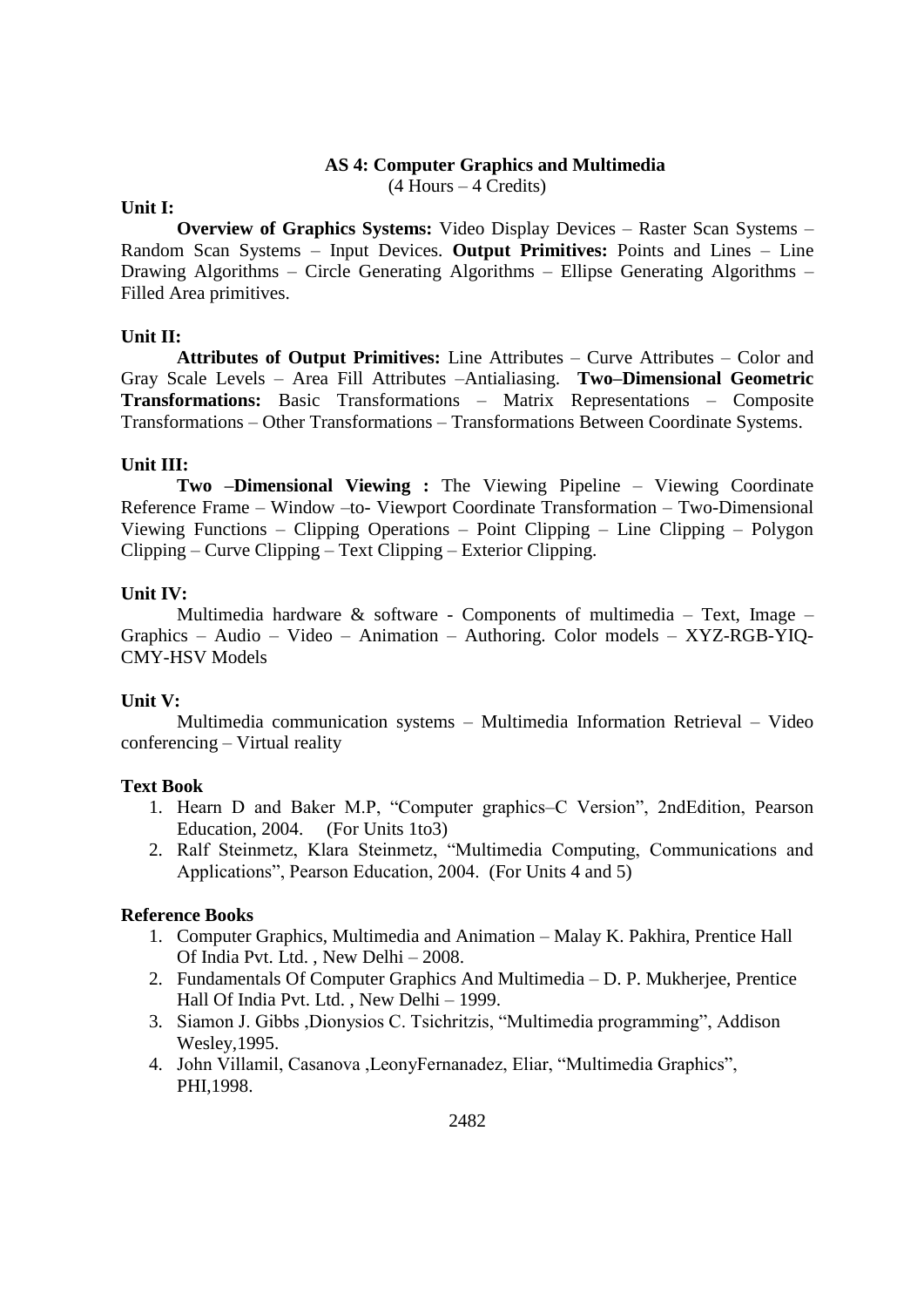### **SBS 4: Lab 8: Linux Programming**

(2 Hours – 2 Credits)

- 1. Find the sum of the digits of a given number
- 2. Find the reverse of a number
- 3. Perform basic arithmetic operations using case
- 4. Display multiplication table
- 5. Check whether a number is prime or not using while
- 6. Convert lowercase to uppercase using tr statement
- 7. Check for an adam number
- 8. Check pattern matching using grep
- 9. Find the number of users who have logged in
- 10. Check for palindrome
- 11. Find age of a person using set date
- 12. Write a menu driven program to display today"s date, Processes of the system, user's of the system, list files of the system
- 13. Read 10 names from a file and sort in
	- a. Ascending order
	- b. Descending order
- 14. Write a menu driven program to check for file existence, file readable or not, file writeable or not,
- 15. Get mark details of a student and display total and grade
- 16. Prepare electricity bill
- 17. To set the attributes of a given file
- 18. To check the given file is a directory or not
- 19. To create and append a file
- 20. To compare two files
- 21. To perform string manipulation.

#### **CS 11: Database Management Systems**

(4 Hours – 4 Credits)

#### **Unit I:**

OVERVIEW OF DATABASE SYSTEMS: Managing Data – A Historical Perspective – File Systems Versus a DBMS – Advantages of a DBMS – Describing and Storing Data in a DBMS – Queries in a DBMS – Transaction Management – Structure of a DBMS – People Who Work with Databases.INTRODUCTION TO DATABASE DESIGN: Database Design and ER Diagrams – Entities, Attributes, and Entity Sets – Relationships and Relationship Sets – Additional Features of ER Model – Conceptual Design With the ER Model.

#### **Unit II:**

THE RELATIONAL MODEL: Introduction to the Relational Model – Integrity Constraints over Relations – Enforcing Integrity Constraints – Querying Relational Data – Logical Database Design: ER to Relational – Introduction to Views – Destroying / Altering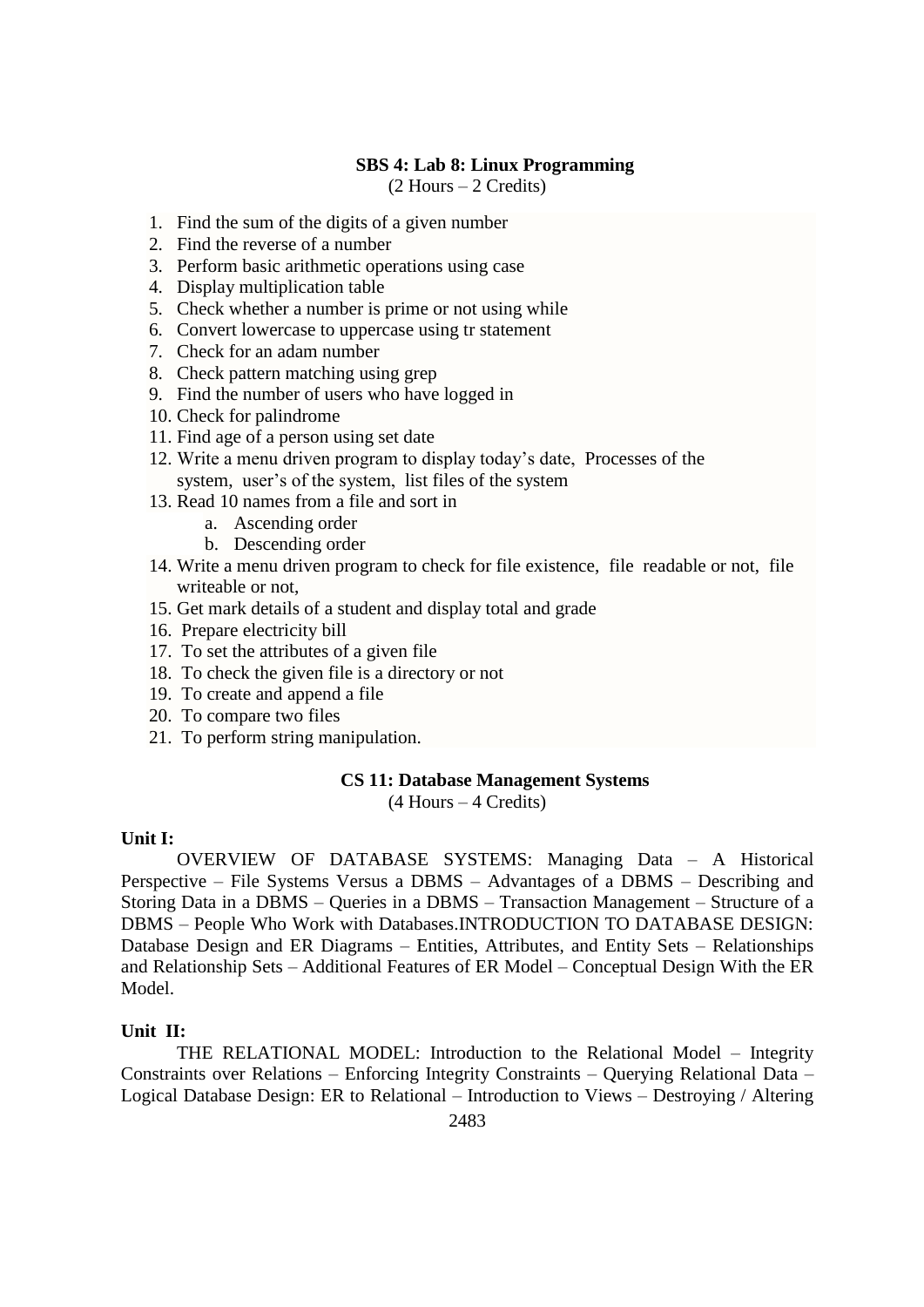Tables and Views.RELATIONAL ALGEBRA AND CALCULUS: Preliminaries – Relational Algebra: Selection and Projection – Set Operations –Renaming – Joins - Division Relational Calculus: Tuple Relational Calculus – Domain Relational Calculus

#### **Unit III:**

SQL:QUERIES, CONSTRAINTS, TRIGGERS: The Form of a Basic SQL Query - UNION, INTERSECT, and EXCEPT – Nested Queries – Aggregate Operators – Null Values – Complex Integrity Constraints in SQL – Triggers and Active Databases – Designing Active Databases

#### **Unit IV:**

SCHEMA REFINEMENT AND NORMAL FORMS: Introduction to Schema Refinement – Functional Dependencies – Reasoning about FD"s – Normal Forms – Properties of Decompositions – Normalization – Schema Refinement in Database Design – Other Kinds of Dependencies

### **Unit V:**

OVERVIEW OF TRANSACTION MANAGEMENT: The ACID Properties – Transactions and Schedules – Concurrent Execution of transactions – Lock Based Concurrency Control – Performance of Locking – Transaction Support in SQL – Introduction to Crash Recovery.SECURITY AND AUTHORIZATION: Intoduction to Database Security - Access Control – Discretionary Access Control – Mandatory Access Control – Security for Internet Applications – Additional Issues Related to Security.

#### **Text Book:**

Database Management Systems – Raghu Ramakrishnan& Johannes Gehrke, McGraw Hill International Edition – Third Edition – 2003

| UNIT – I   | $: 1.1 - 1.9$ , $2.1 - 2.5$  |
|------------|------------------------------|
| UNIT – II  | $: 3.1 - 3.7, 4.1 - 4.3$     |
| UNIT – III | $: 5.2 - 5.9$                |
| UNIT – IV  | $: 19.1 - 19.8$              |
| UNIT – V   | $: 16.1 - 16.7, 21.1 - 21.6$ |

#### **Reference Books:**

- 1. Database Management Systems Alexis leon&mathews Leon, "Leon Vikas Publishing, Chennai, 2002.
- 2. Modern Database Management Frad R. McFadden, Jeffrey A.Hoffer& Mary. B. Prescott, 5<sup>th</sup> Edition, Pearson Education Asia, 2001.
- 3. Database System Concepts Abraham Silberschatz, Henry F.Korth, S.Sudarshan, McGraw Hill, 2006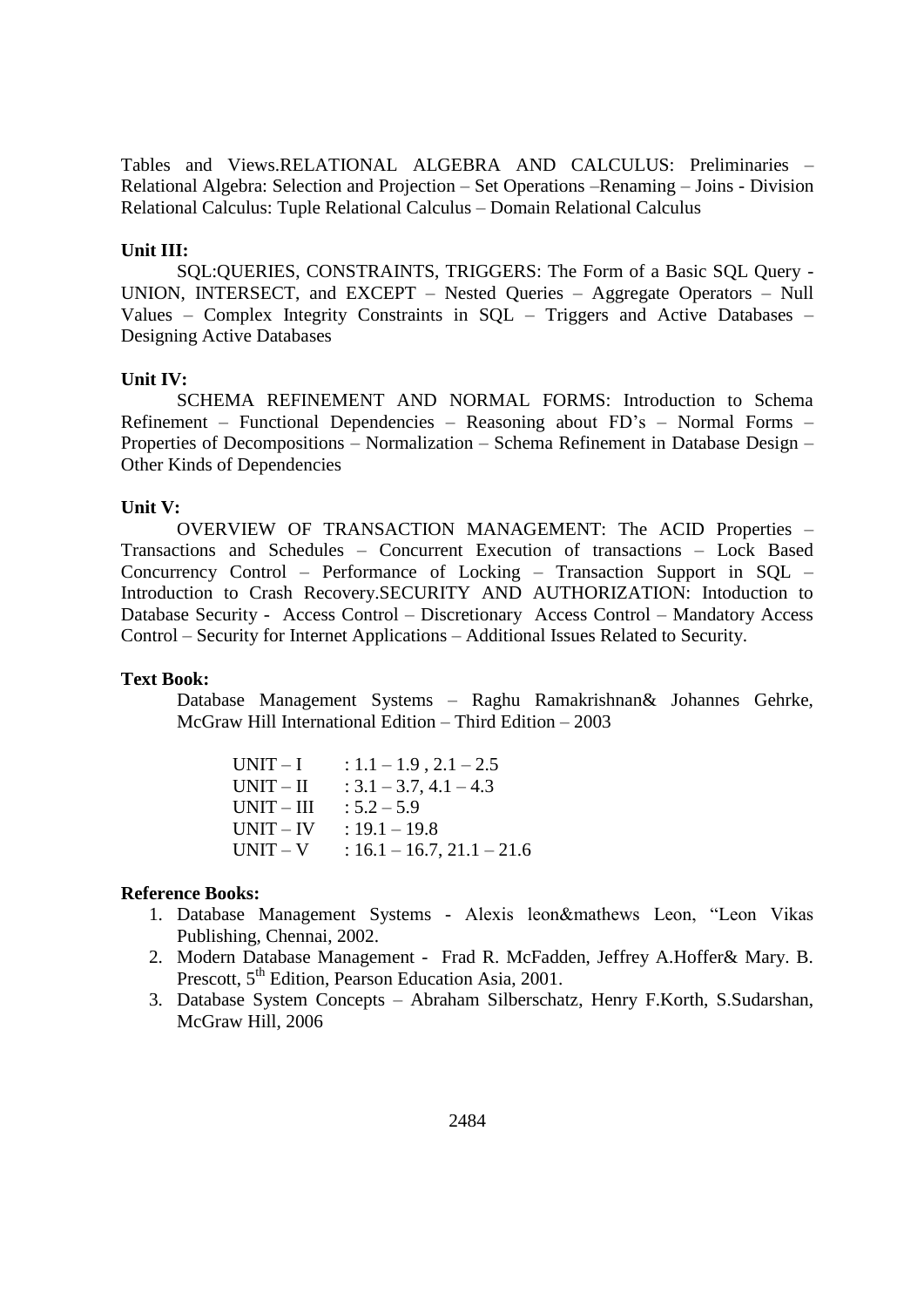# **CS 12: Software Engineering**

(4 Hours – 4 Credits)

# **Objectives**

- To acquaint students with the basic concepts and major issues of software engineering
- To impart knowledge on the basic principles of software development life cycle.
- To know the benefits of software analysis, design, testing and documentation efforts

# **Unit I:**

Introduction to Software Engineering: Some Definitions – Some Size factors – Quality and Productivity Factors – Managerial Issues. Planning a Software Project: Defining the Problem – Developing a Solution Strategy – Planning the Development Process – Planning an Organizational Structure – Other Planning Activities.

# **Unit II:**

Software Cost Estimation: Software Cost Factors – Software Cost Estimation Techniques – Staffing-Level Estimation – Estimating Software Maintenance Costs.

# **Unit III:**

Software Requirements Definitions: The Software Requirements Specification – Formal Specification Techniques – Languages and Processors for Requirements Specification.

# **Unit IV:**

Software Design: Fundamental Design Concepts – Modules and Modularization Criteria – Design Notations – Design Techniques – Detailed Design Considerations – Real-Time and Distributed System Design – Test Plans – Milestones, Walkthroughs, and Inspections - Design Guidelines.

# **Unit V:**

Verification and Validation Techniques: Quality Assurance – Static Analysis – Symbolic Execution – Unit Testing and Debugging – System Testing – Formal Verification.Software Maintenance: Enhancing Maintainability During Development – Managerial Aspects of Software Maintenance – Configuration Management – Source-Code Metrics – Other Maintenance Tools and Techniques.

# **Text book :**

Software Engineering Concepts, Richard Fairley, Tata McGrawHill Publishing Company Limited, NewDelhi, 1997.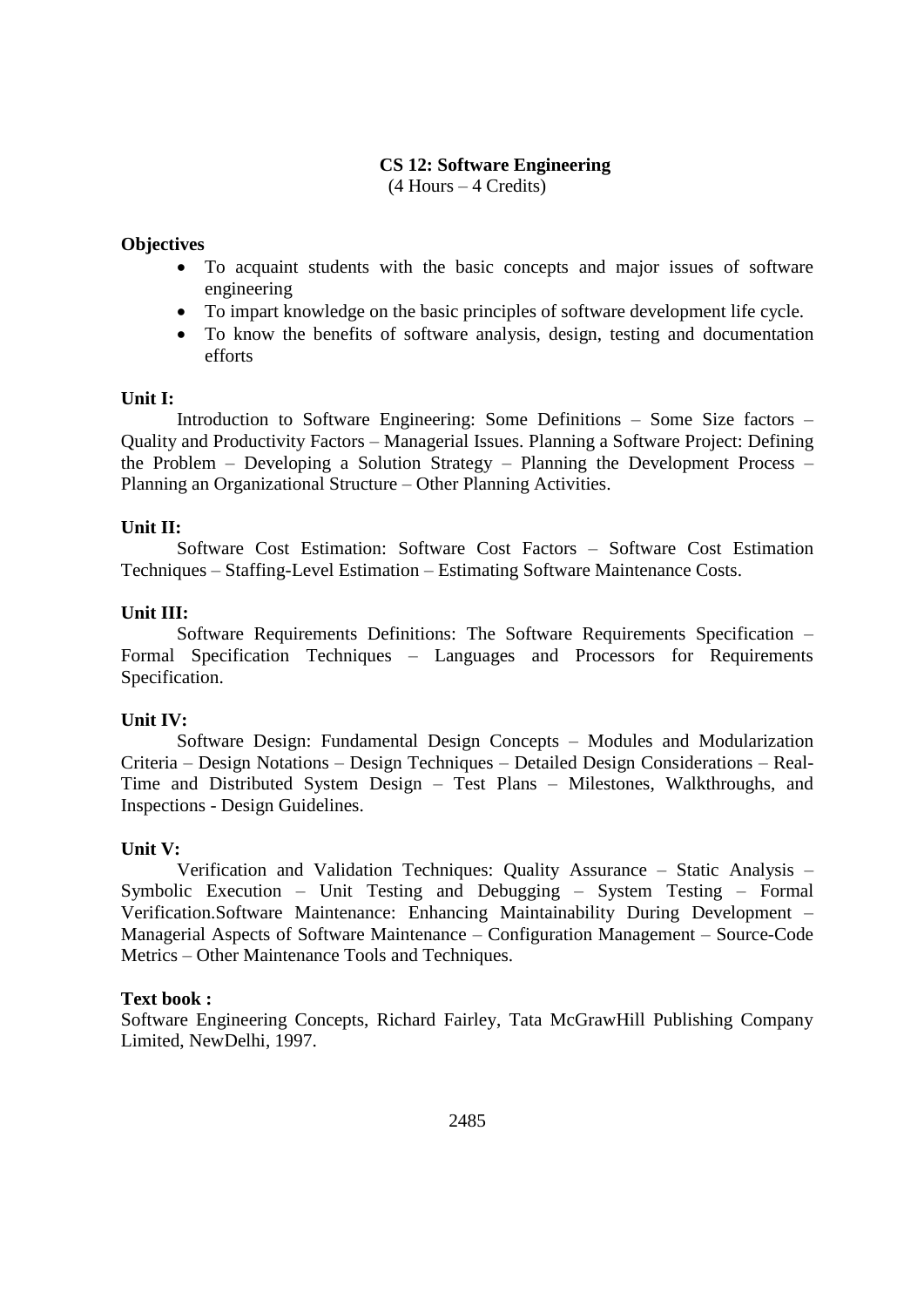Unit – I : Chapters  $1.1 - 1.4$ , 2.1-2.5 Unit – II : Chapter 3.1 - 3.4 Unit – III : Chapter  $4.1 - 4.3$ Unit – IV : Chapter  $5.1 - 5.9$ Unit – V : Chapters  $8.1, 8.3 - 8.7, 9.1 - 9.5$ 

# **Reference Books:**

- 1. Software Engineering K.L.James, Prentice Hall of India Pvt. Ltd., New Delhi, 2009.
- 2. Fundamentals of Software Engineering Rajib Mall, Prentice Hall of India Pvt. Ltd., New Delhi, 2003.
- 3. Software Engineering Bharat BhushanAgarwal&SumitPrakashTayal, Firewall Media, New Delhi, 2016.
- 4. Software Engineering, Jawadekar, Tata McGraw-Hill book Company, 2004.
- 5. Software Engineering a Practitioner"s Approach, Roger S Pressman, Tata McGraw-Hill book Company, 6th edition, 2005

# **CS 13: Dot Net Programming**

(4 Hours – 4 Credits)

# **Objectives:**

- To discriminate between procedural and object-oriented programming languages.
- To identify and use the elements in the Visual Basic .Net environment.
- Ability to create simple console and Windows applications using VB .Net.
- Ability to create Database Applications.
- To develop the necessary skill to use a very powerful and popular front-end tool, Visual Basic. Net.

# **Unit I:**

Introduction: .Net Framework- Components of the .Net framework - Introduction to Visual Basic.Net- Features of VB.Net -VB.Net - Program Structure – VB.Net Integrated Development Environment- Types of VB.Net ApplicationsVB.Net Basics: Identifiers-Keywords- Data Types- Variables- Constants and Enumerations- Modifiers- Operators – Statements & Directives.

# **Unit II:**

Control Structures: Decision Making Statement - Loops- Loop Control Statements. Arrays: Arrays- Strings - VB.Net-Collections. Functions & Sub Procedures: Defining a Function – Function Returning a Value – Recursive Function – Param Arrays – Passing Arrays as Function Arguments - Sub Procedures.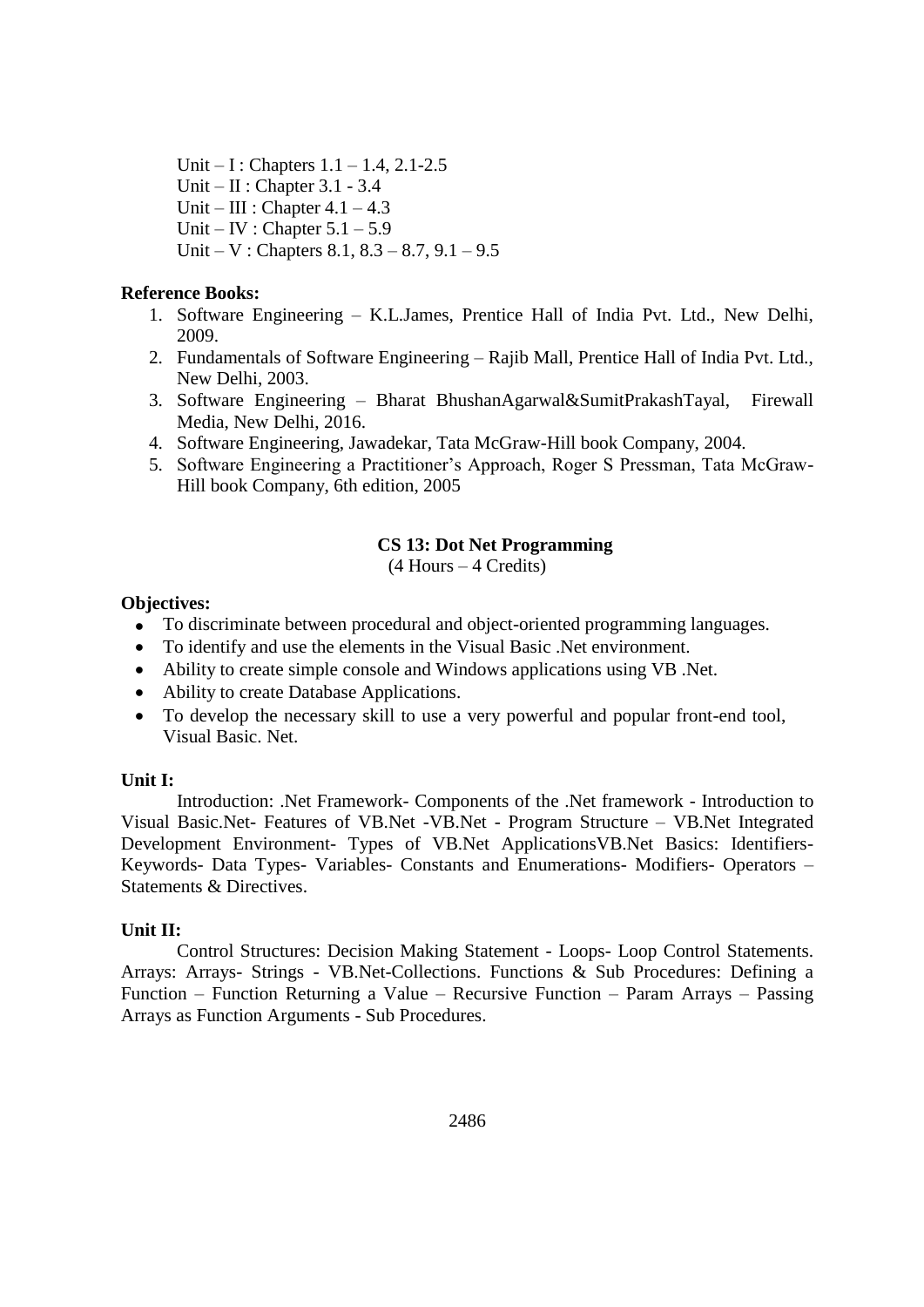### **Unit III:**

Object Oriented Programming Paradigm: Classes & Objects- Interfaces – Delegate – Events - Event Handling - Exception Handling- File Handling.

### **Unit IV:**

.Net Controls: Vb.Net Tool Box- Forms- Textbox- Label- Button- List Box-ComboBox- RadioButton- Check Box- PictureBox - ScrollBar – TrackBar – Container Controls. Advanced Controls: Progress Bar- DateTimePicker – Tree View – The TreeNode Class – ListView -ImageList –Tooltip – Rich Textbox –Timer Control – MDI Form

### **Unit V:**

Dialog Boxes and Menus: Dialog Box- Modal Forms – Menus – Adding Cut, Copy and Paste Functionalities in a Form – Anchoring and Docking Controls in a Form. Database Access: Introduction to ADO.Net – ADO.Net Object Model – Connecting to a SQL Server Database – Cystral Reports

### **Text Book:**

VB.NET Seeds, K.Krishnaveni, S.Sasikala, S.Pradeep Kumar Kenny, KK Publications, 2013.

# **Chapters:**

| : 1, 2       |
|--------------|
| : 3, 4, 5    |
| : 6, 7       |
| : 8, 9       |
| : 10, 11, 12 |
|              |

#### **Reference Books:**

- 1. Microsoft Visual Basic .NET 2003 Unleashed, [Heinrich Gantenbein](http://www.amazon.com/s/ref=ntt_athr_dp_sr_1?_encoding=UTF8&sort=relevancerank&search-alias=books&ie=UTF8&field-author=Heinrich%20Gantenbein) , SAMs Publications, First Edition, 2004.
- 2. Programming VB.NET, A Guide For Experienced Programmers, Gary Cornell & Jonathan Morrison, Apress, 2002.
- 3. Visual Basic .NET Programming Black Book, Steven Holzner, DreamTech Press, 2010.
- 4. Programming Visual Basic .NET Dave Grundgeiger Publisher: O'Reilly First Edition January 2002.
- 5. Visual Basic .NET The Complete Reference Jeffrey R. Shapiro, The McGraw−Hill Companies,2002.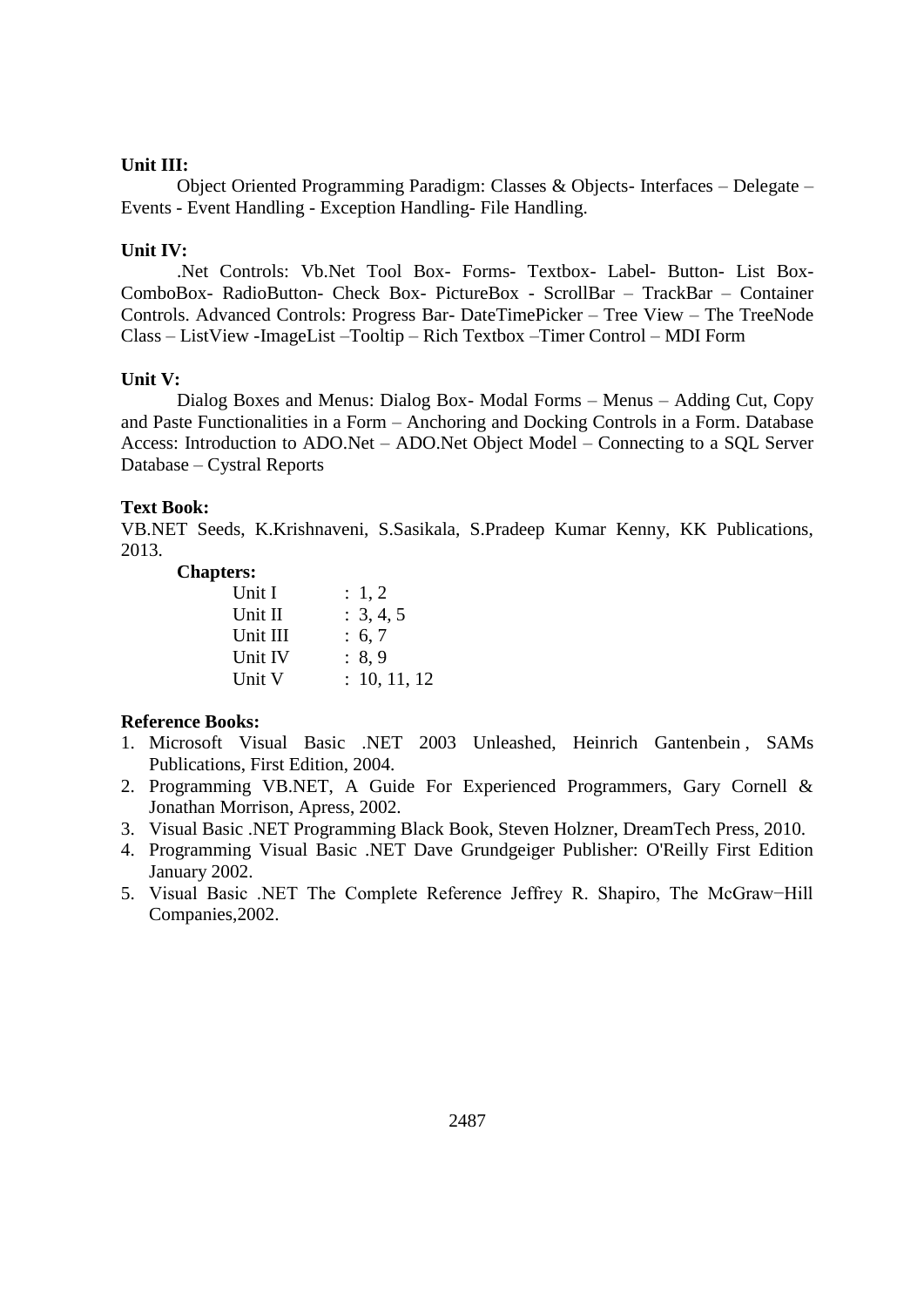# **CS 14: Lab 9: Dot Net Programming (VB.Net)** (6 Hours – 4 Credits)

# **SECTION A - Console Applications**

- 1. To perform Number Checking (Sum of Digits, Factorial, Armstrong)
- 2. To prepare a Student Mark Sheet using Struct&Enum.
- 3. To perform String Manipulation.
- 4. To Handle Built in Exceptions.
- 5. To Handle User Defined Exceptions.
- 6. To prepare Pay Bill for Employees using Functions.
- 7. To prepare EB Bill using Constructor.
- 8. To perform Sorting on Numbers using an Array.
- 9. To calculate the area of different shapes using function overloading.

### **SECTION B - Windows Applications**

- 10. To perform Number Checking (Sum of Digits, Factorial, Armstrong)
- 11. To prepare a Student Mark Sheet using Struct&Enum.
- 12. To perform String Manipulation.
- 13. To Handle Built in Exceptions.
- 14. To Handle User Defined Exceptions.
- 15. To prepare Pay Bill for Employees using Functions.
- 16. To prepare EB Bill using Constructor.
- 17. To Design an Application Form using Win Form Controls.
- 18. To Design Login Form using Read Write only Properties.
- 19. To prepare student mark statement using Database.

#### **ES 11: Client / Server System**

(5 Hours – 4 Credits)

### **Objectives**

- To have an introduction to client server computing and to gain exposure on most common used servers.
- To have deep knowledge of hardware & software trends.
- Understand the concept of client-server development and learn problem solving skills.
- To overview the client server applications.
- Develop a client –server based application.

#### **Unit I:**

Introduction to Client/Server Computing: What is Client/Server Computing – Benefits of Client/Server Computing – Evolution of C/S Computing – Hardware Trends –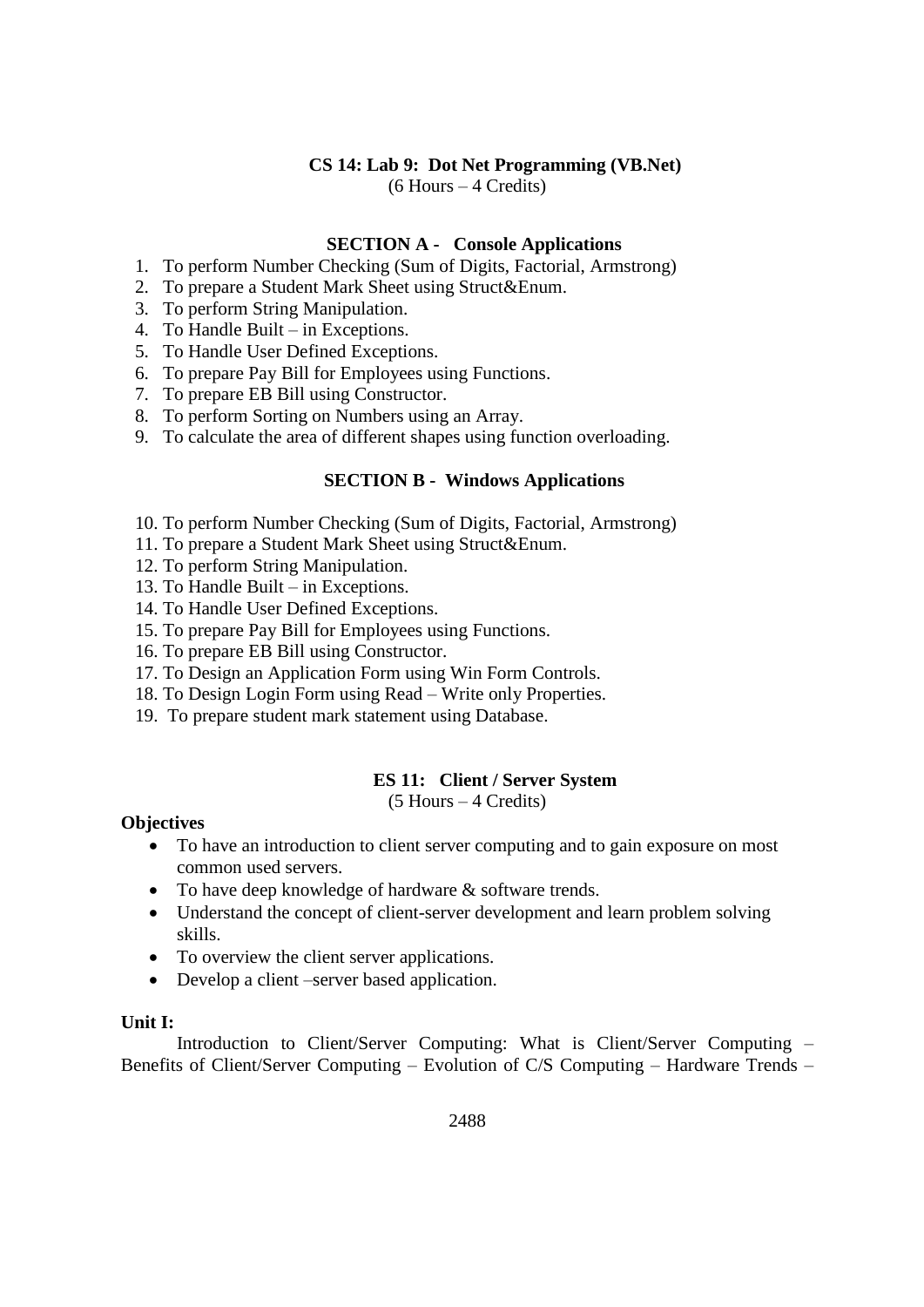Software Trends-Evolution of Operating Systems – Networking(N/W) Trends – Business Considerations.

### **Unit II:**

Overview of C/S Applications: Components of C/S Applications – Classes of C/S Applications – Categories of C/S Applications Understanding C/S Computing: Dispelling the Myths – Obstacles – Upfront & Hidden – Open Systems & Standards – Standards – Setting Organizations – Factors for Success.

### **Unit III:**

The Client Hardware & Software: Client Component – Client Operating Systems – What is GUI – Database Access – Client Software Products: GUI Environments – Converting 3270/5250 Screens – Database Tools – Client Requirements: GUI Design Standards – Open GUI Standards – Interface Independence – Testing Interfaces.

### **Unit IV:**

The Server: Categories of Servers – Features of Server Machines – Classes of Server Machines Server Environment: N/W Management Environment – N/W Computing Environment – Extensions – Network Operating System – Loadable Module.

#### **Unit V:**

Server Operating System: OS/2 2.0 – Windows New Technology – Unix Based OS – Server Requirements: Platform Independence – Transaction Processing – Connectivity – Intelligent Database – Stored Procedure – Triggers – Load Leveling – Optimizer – Testing and Diagnostic Tools – Backup & Recovery Mechanisms.

#### **Text Book:**

Client / Server Computing, Dawna Travis Dewire, Tata McGraw Hill, 1994 Unit I : Chapters 1, 2 Unit II : Chapters 3, 4 Unit III : Chapters 5.1-5.3 , 5.5, 6, 7 Unit IV: Chapters 8, 9 Unit V : Chapters 10,11

### **Reference Books:**

- 1. Client/ Server Computing, Patrick Smith, Steve Guengerich, Second Edition, Prentice Hall of India Private Limited, New Delhi, 2002.
- 2. An Introduction to Client Server Computing, Subash Chandra Yadav& Sanjay Kumar Singh, New Age International (P) Limited, Publishers, New Delhi, 2009.
- 3. The Complete Guide to Client/Server Computing, Eric Johnson, Prentice Hall of India Private Limited, New Delhi, 2002.
- 4. Client Server Computing, Devendra Kumar, Global Academic Publishers & Distributors, 2015.
- 5. Client/server Computing: Architecture, Applications, and Distributed Systems Management, Bruce R. Elbert, Artech House, 1994.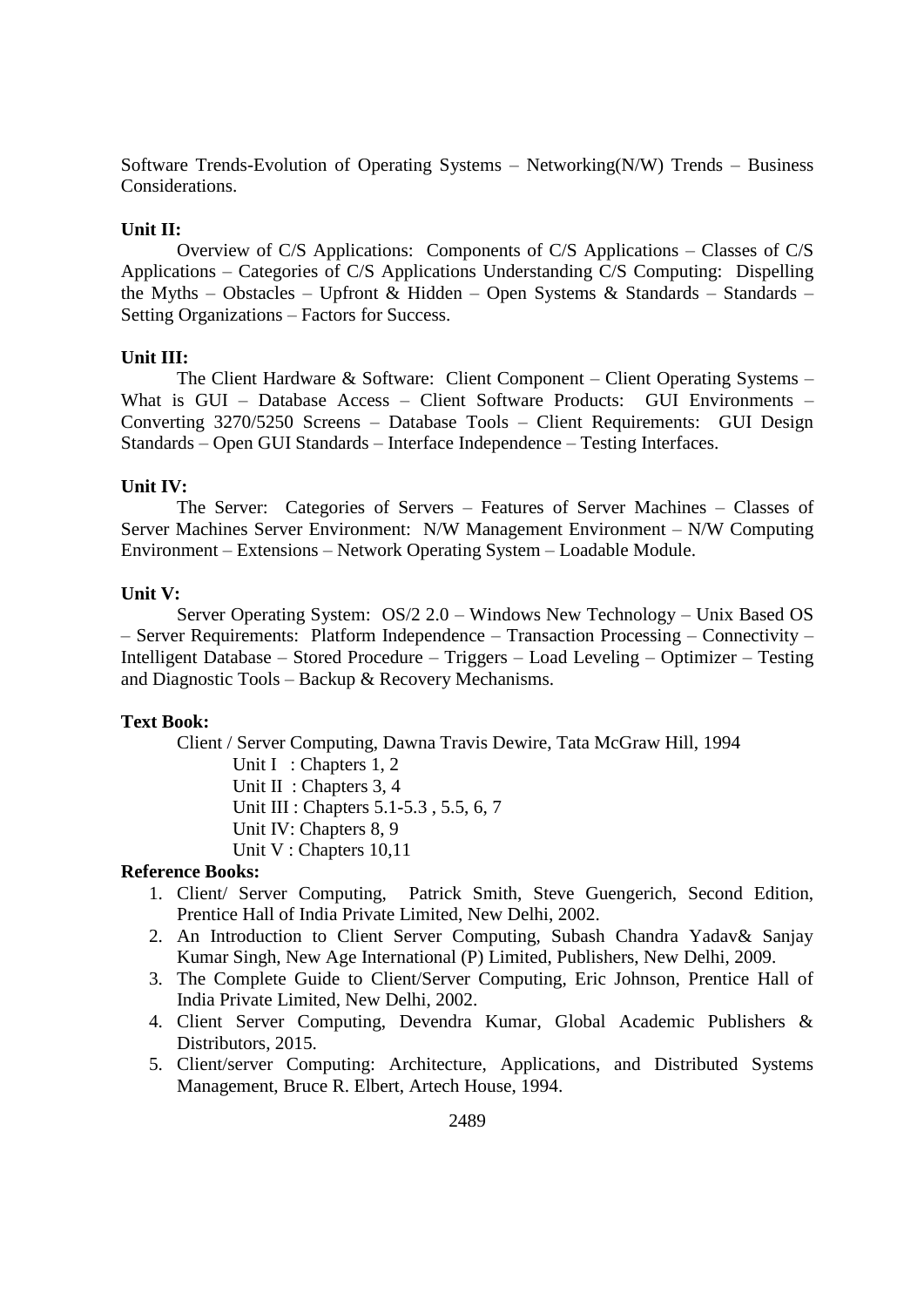# **ES 12: Soft Computing**

(5 Hours – 4 Credits)

### **Objective**

- To Learn the various soft computing frame works
- To understand design of various neural networks
- Be exposed to fuzzy logic
- To study the genetic programming.

### **Unit I:**

Introduction, Artificial Intelligence, Artificial Neural Networks, Fuzzy Systems, Genetic Algorithm and Evolutionary Programming, Swarm Intelligent Systems, Expert Systems: Expert System Architecture.

### **Unit II:**

Introduction to Neural Networks, Biological Inspiration, Biological Neural Networks to Artificial Neural Networks, Classification of ANNs, First-generation Neural Networks, Introduction to Second-generation Neural Networks, Introduction to Third-Generation Neural Networks.

# **Unit III:**

Introduction to Fuzzy Logic, Human Learning Ability, Imprecision, and Uncertainty, Undecidability, Probability Theory vs Possibility Theory, Classical Sets and Fuzzy Sets, Fuzzy Set Operations, Fuzzy Relations, Fuzzy Composition.

# **Unit IV:**

Introduction to Genetic Algorithms, Genetic Algorithms, Procedures of Gas, Working of Gas.

#### **Unit V:**

Introduction to Swarm Intelligence, Background of Swarm Intelligent Systems, Ant Colony System, Working of Ant Colony Optimisation, Ant Colony Optimisation Algorithm for TSP.

#### **Text Book:**

"Soft computing with MATLAB programming", N.P.Padhy, S.P.Simon, Oxford University Press, 2015

Unit 1: 1.1, 1.2, 1.3, 1.4, 1.5, 1.6, 1.7(1.7.1). Unit 2: 2.1, 2.2, 2.3, 2.4, 2.5, 3.1, 4.1. Unit 3: 5.1, 5.2, 5.3, 5.4, 5.5, 5.6, 5.7, 5.8. Unit 4: 7.1, 7.2, 7.3, 7.4. Unit 5: 8.1, 8.2, 8.3, 8.4, 8.5.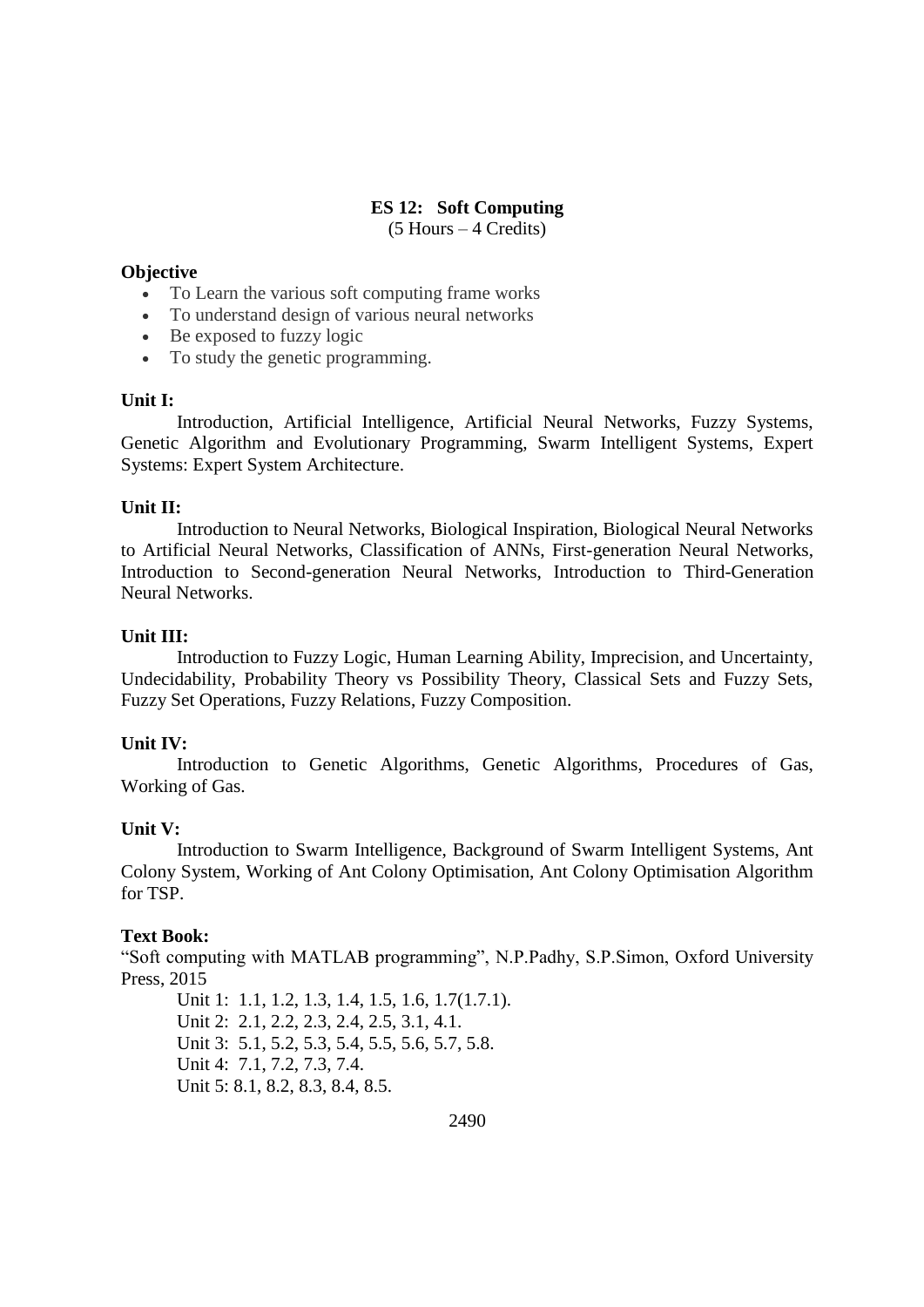# **Reference Books:**

- 1. S.N.Sivanandam and S.N.Deepa, Principles of Soft computing, Wiley India Edition, 2nd Edition, 2013.
- 2. Simon Haykin, "Neural Networks", Pearson Education, 2003.
- 3. John Yen & Reza Langari, "Fuzzy Logic Intelligence Control & Information", Pearson Education, New Delhi, 2003
- 4. N.P.Padhy, " Artificial Intelligence and Intelligent Systems", Oxford, 2013.

### **ES 13: Information Security**

**(**5 Hours – 4 Credits)

# **Objectives:**

- To have through understanding on basic terminology and concepts related to network and system level security.
- To get an idea about the basics of computers and networking including Internet Protocol, routing, Domain Name Service, and network devices.
- To be exposed to basic cryptography, security management, and network security techniques.
- To apply the policies as a tool to effectively change an organization's culture towards a better secure environment.

#### **Unit I:**

Introduction: History of Information security - What is Security? - CNSS Security Model - Components of an Information System - Balancing Information security and Access – Approaches to Information security implementation - The SDLC - The Security SDLC.

#### **Unit II:**

Security Investigation: Need for Security, Business Needs, Threats, Attacks, Professional, Legal and Ethical Issues in Information security.

# **Unit III:**

Managing IT Risk: An overview of Risk Management - Risk Identification – Risk Assessment - Risk Control Strategies- Selecting Risk Control Strategy – Quantitative Versus Qualitative Risk Control Practices.ling Risk.

# **Unit IV:**

How to plan for security: Information security Planning and Governnance - Information Security Policy, Standards and Practices - ISO 17799/BS 7799, NIST Models, VISA International Security Model, Design of Security Architecture – Continuity strategies.

### **Unit V:**

Security Technology: Introduction – Intrusion detection and prevention systems - Scanning and Analysis Tools – Biometric access controls – Cipher methods – Cryptographic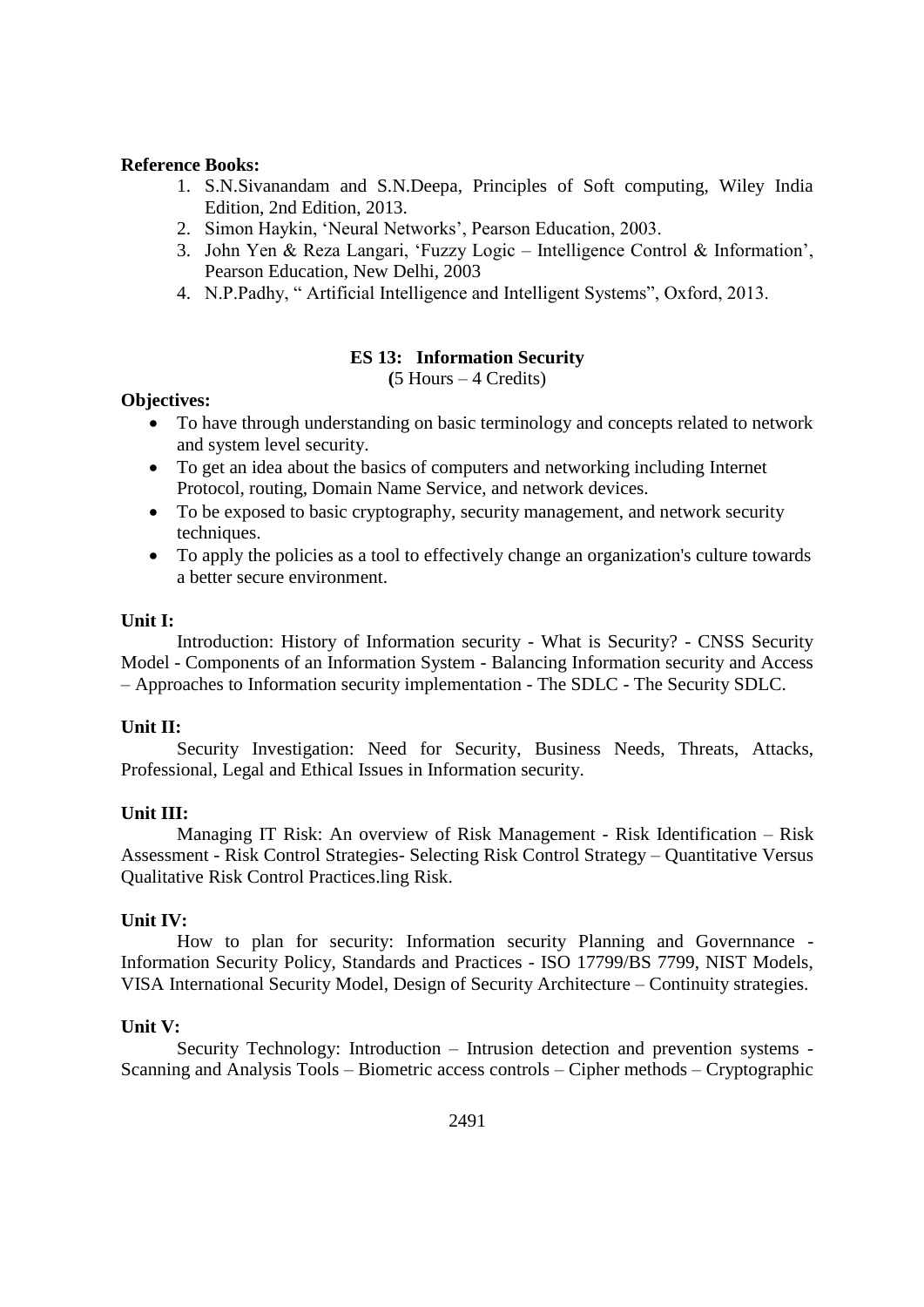algorithms – Cryptographic tools – Protocols for secure communication- Attacks on Cryptosystems.

# **Text book:**

Principles of Information Security, Michael E Whitman and Herbert J Mattord, Fourth Edition, CENGAGE Learning, 6th Indian Reprint, 2013.

> Unit I : Chapter 1 Unit II : Chapter 2, 3 Unit III : Chapter 4 Unit IV : Chapter 5 Unit V: Chapter 7, 8

### **Reference books:**

- 1. Handbook of Information Security Management, Micki Krause, Harold F. Tipton, Vol. 1-3, CRC Press LLC, 2004.
- 2. Hacking Exposed, Stuart McClure, Joel Scrambray, George Kurtz, Tata McGraw-Hill, 2003 3. Computer Security Art and Science, Matt Bishop, Pearson/PHI, 2002.
- 3. Information Security: A Complete Guide to IT Security, RajatKhare, Printice Hall of India, 2006.
- 4. Information Security: The Complete Reference, Mark Rhodes-Ousley, 2013.

### **SBS 5: Lab 10 : PHP and MySQL**

(2 Hours – 2 Credits)

# **Section A:**

- 1. Write a program to compute the sum of the digits of a number. (Input get Using Form)
- 2. Write a program to inserts a new item in an array in any position. (Input get Using Form)

*Expected Output :* Original array : 1 2 3 4 5 After inserting '\$' the array is : 1 2 3 \$ 4 5

- 3. Write a program to sort the following associative array :
	- array("Sophia"=>"31","Jacob"=>"41","William"=>"39","Ramesh"=>"40") in a) ascending order sort by value
	- b) ascending order sort by Key
	- c) descending order sorting by Value
	- d) descending order sorting by Key
	- e) transform a string all uppercase letters.
	- f) transform a string all lowercase letters.
	- g) make a string's first character of all the words uppercase.
- 4. Write a program using nested for loop that display a chess board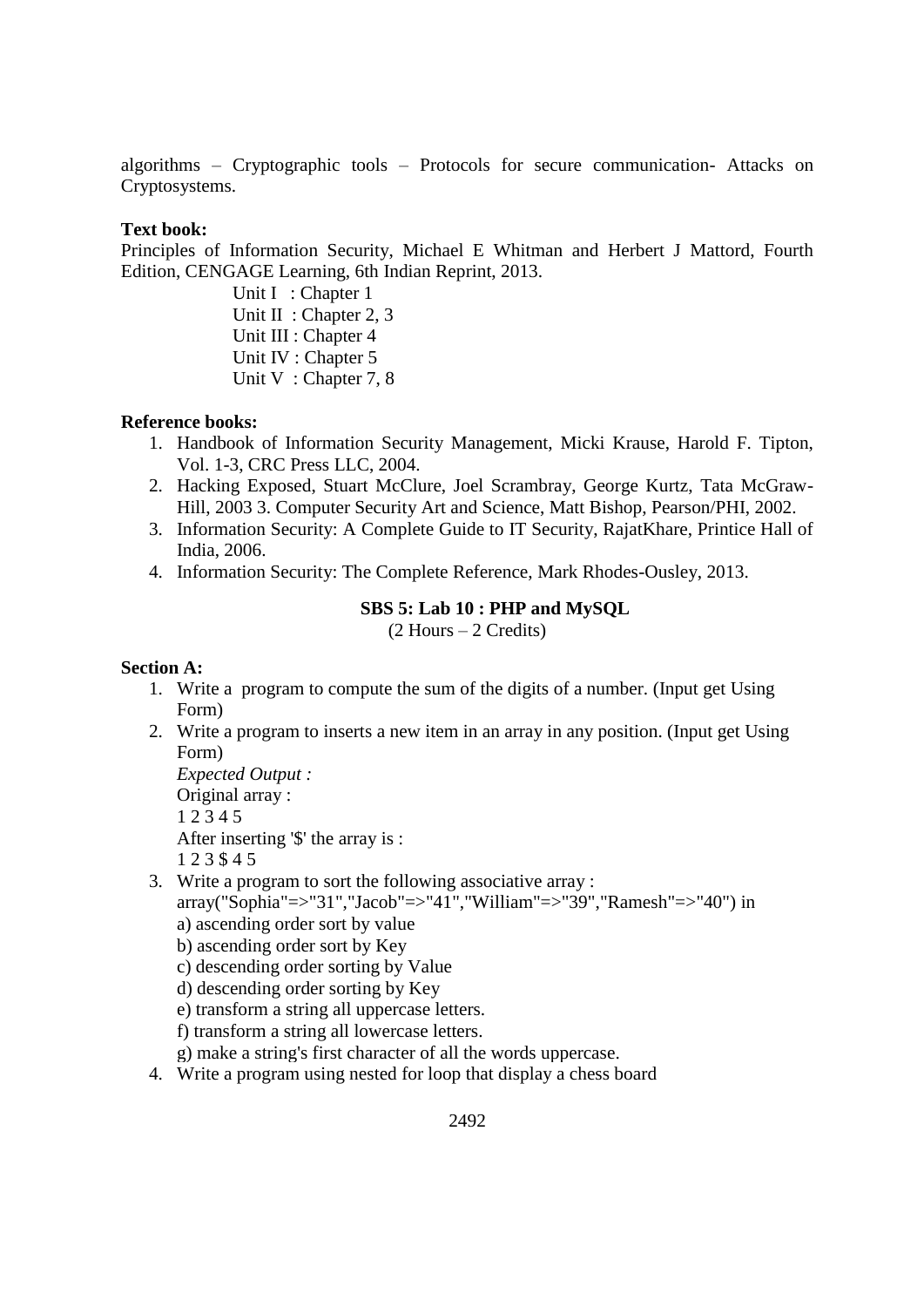- 5. Write a program to compute and return the square root of a given number (Without default array function) (Input get Using Form)
- 6. Write a program to print Fibonacci series using recursion.
- 7. Write a program to validate given input is date or not and create simple 'birthday countdown' script, the script will count the number of days between current day and birthday
- 8. Write a program to store current date-time in a COOKIE and display the "Last visited on" date-time on the web page upon reopening of the same page.
- 9. Upload and Display images in particular directory

# **Section B:**

- 1. To design an student details database using HTML Form and process using PHP(Add, Edit, delete, View records) with login option
- 2. To design an Employee details database using HTML Form and process using PHP(Add, Edit, delete, View records) with login option

**Note:** Use MySqli or PDO for database connectivity

# **CS 15: Computer Networks**

(5 Hours – 4 Credits)

# **Unit I:**

**Introduction:** Uses of Computer Networks - Network Hardware – LAN, MAN and WAN- Network Software - Reference Models- Example Networks.

# **Unit II:**

**Physical Layer:** The Theoretical Basis For Data Communication *-* Guided Transmission media - Wireless Transmission - Communication Satellites- Public Switched Telephone Network- The Mobile Telephone System

# **Unit III:**

**Data Link Layer:** Data Link Layer Design Issues - Error Detection and Correction – Elementary data link protocols - Sliding Window Protocols – Example Data Link Protocols.

# **Unit IV:**

**Network Layer:** Network Layer Design Issues- Routing Algorithms-Congestion Control Algorithms- Quality of Service –Internetworking.**Transport Layer:** Transport Services – Elements of transport protocols – Performance issues.

# **Unit V:**

**Application layers:** Domain name system – Electric mail – The World Wide Web. **Network security:** Cryptography- Symmetric-Key algorithms- Public-Key algorithms – Digital signature.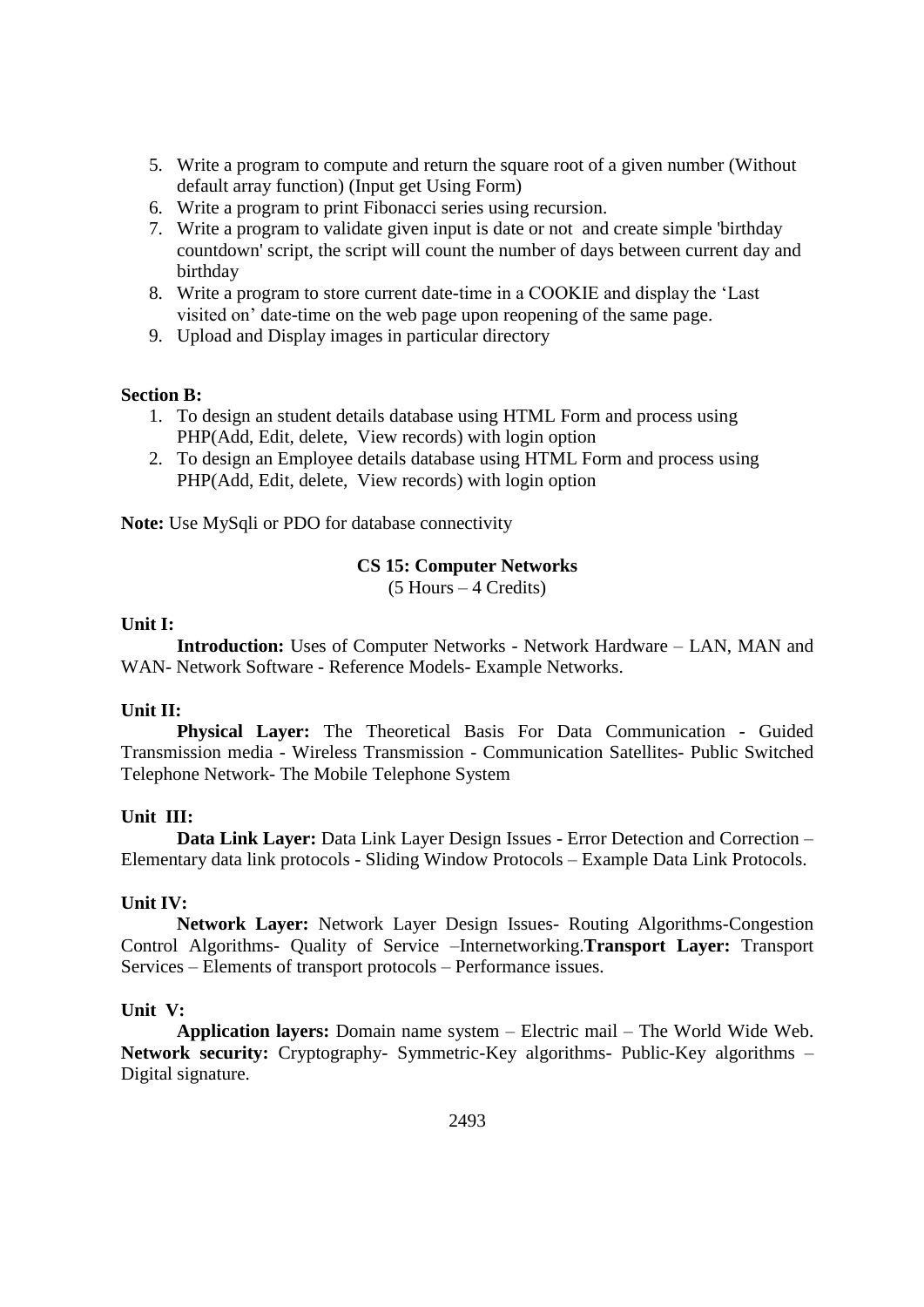### **Text Book:**

Computer Networks‖ Andrew S.Tanenbaum , David J.Wetherall, Fifth edition, Pearson Education , 2011

### **CS 16: Web Programming**

(5 Hours – 4 Credits)

#### **Unit I:**

INTRODUCTION: Internet Principles – Basic Web Concepts – Client/Server model – retrieving datafrom Internet – HTM and Scripting Languages – Standard Generalized Mark –uplanguages – Next Generation – Internet –Protocols and Applications.

### **Unit II:**

COMMON GATEWAY INTERFACE PROGRAMMING: HTML forms – CGI Concepts – HTML tags Emulation – Server – BrowserCommunication – E-mail generation – CGI client Side applets – CGI server applets– authorization and security.

### **Unit III:**

SCRIPTING LANGUAGES: Dynamic HTML-Cascading style sheets-Object model and Event model- Filtersand Transitions-Active X Controls-Multimedia-Client side script - VB Scriptprogramming – Forms – Scripting Object.

### **Unit IV:**

SERVER SIDE PROGRAMMING: XML – Server side includes – communication – DTD – Vocabularies – DOMmethods – Firewalls– Proxy Servers.

# **Unit V:**

SERVELETS AND JSP: JSP Technology Introduction-JSP and Servelets- Running JSP Applications BasicJSP- JavaBeans Classes and JSP-Tag Libraries and Files- Support for the ModelView-Controller Paradigm- Case Study- Related Technologies.

#### **Text Books:**

- 1. Deitel H.M. and Deitel P.J., "Internet and World Wide Web How to program",Pearson International, 2012, 4th Edition. (Ch-1, 4, 5, 6, 12, 14, 26, 27)
- 2. Gopalan N.P. and Akilandeswari. J, "Web Technology", PHI,2011. (Ch-1 to 11)
- 3. Paul Dietel and Harvey Deitel,"Java How to Program", PHI,8th Edition. (Ch-29)

#### **Reference Books:**

- 1. Mahesh P. Matha, "Core Java A Comprehensive study", Prentice Hall ofIndia, 2011.
- 2. UttamK.Roy, "Web Technologies", Oxford University Press, 2011.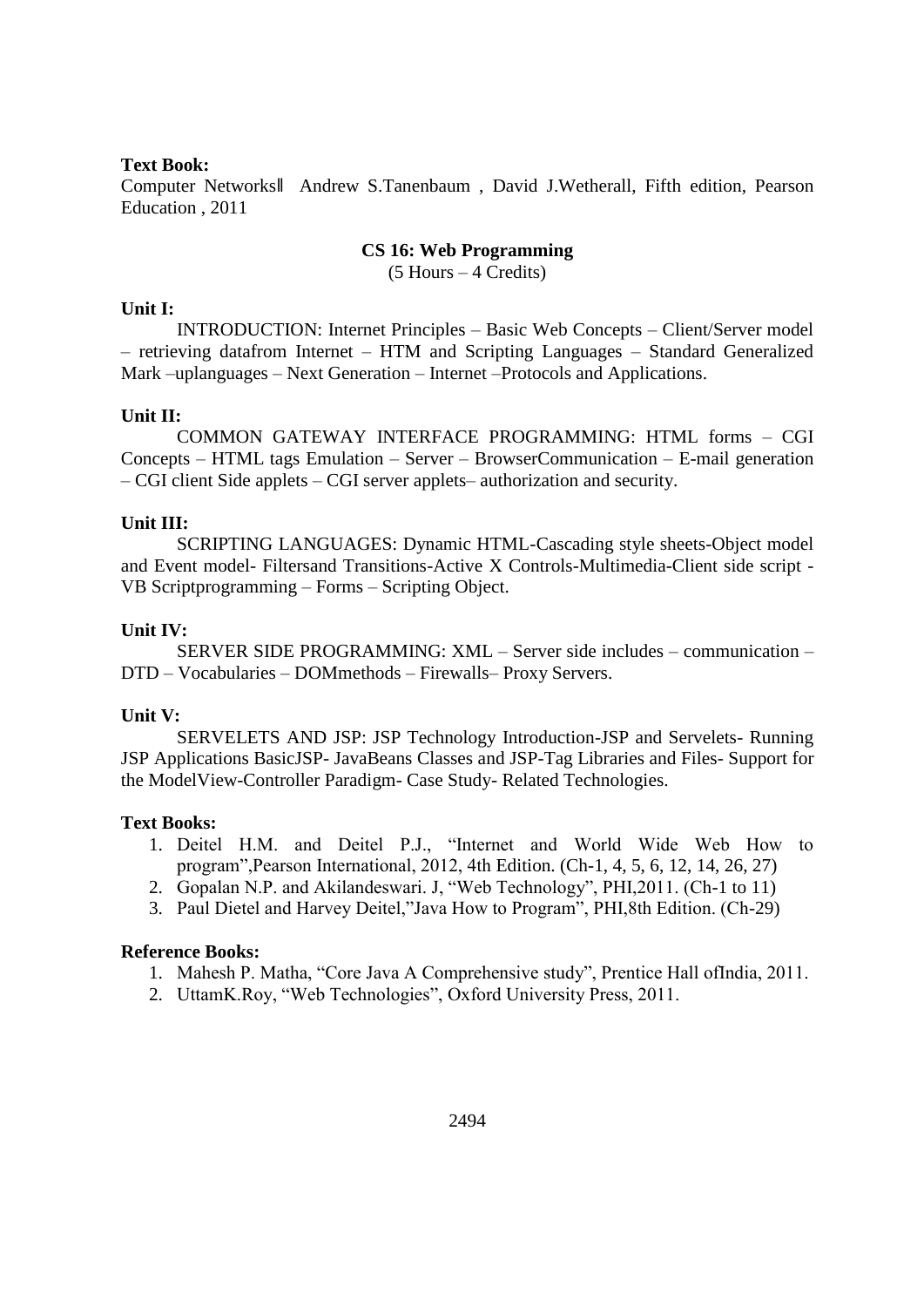# **CS 17: Lab 11: Web Programming**

(6 Hours – 4 Credits)

1. Write programs in Java to demonstrate the use of following components:

i. Text fields, buttons, Scrollbar, Choice, List and Check box.

2. Write Java programs to demonstrate the use of various Layouts like FlowLayout,

i. Border Layout, Grid Layout and card layout.

3. Write programs in Java to create applets incorporating the followingfeatures:

i. Create a color palette with matrix of buttons

ii. Set background and foreground of the control text area by selectinga color from color palette.

iii. In order to select Foreground or background use check box controlas radio buttons

4. Write programs in Java to do the following.

i. Set the URL of another server.

ii. Download the homepage of the server.

iii. Display the contents of homepage with date, content type, andExpiration date. Last modified and length of the home page.

5. Write programs in Java using sockets to implement the following:

i. HTTP request

ii. FTP

iii. SMTP

iv. POP3

6. Write a program in Java for creating simple chat application with datagramsockets and datagram packets.

7. Write programs in Java using Servlets:

i. To invoke servlets from HTML forms

ii. To invoke servlets from Applets

8. Write programs in Java to create three-tier applications using servlets forconducting online examination for displaying student mark list. Assumethat student information is available in a database which has been stored ina database server.

9. Create a web page with the following using HTML

i. To embed a map in a web page

ii. To fix the hot spots in that map

iii. Show all the related information when the hot spots are clicked.

10. Create a web page with the following.

i. Cascading style sheets.

ii. Embedded style sheets.

iii. Inline style sheets. Use our college information for the web pages.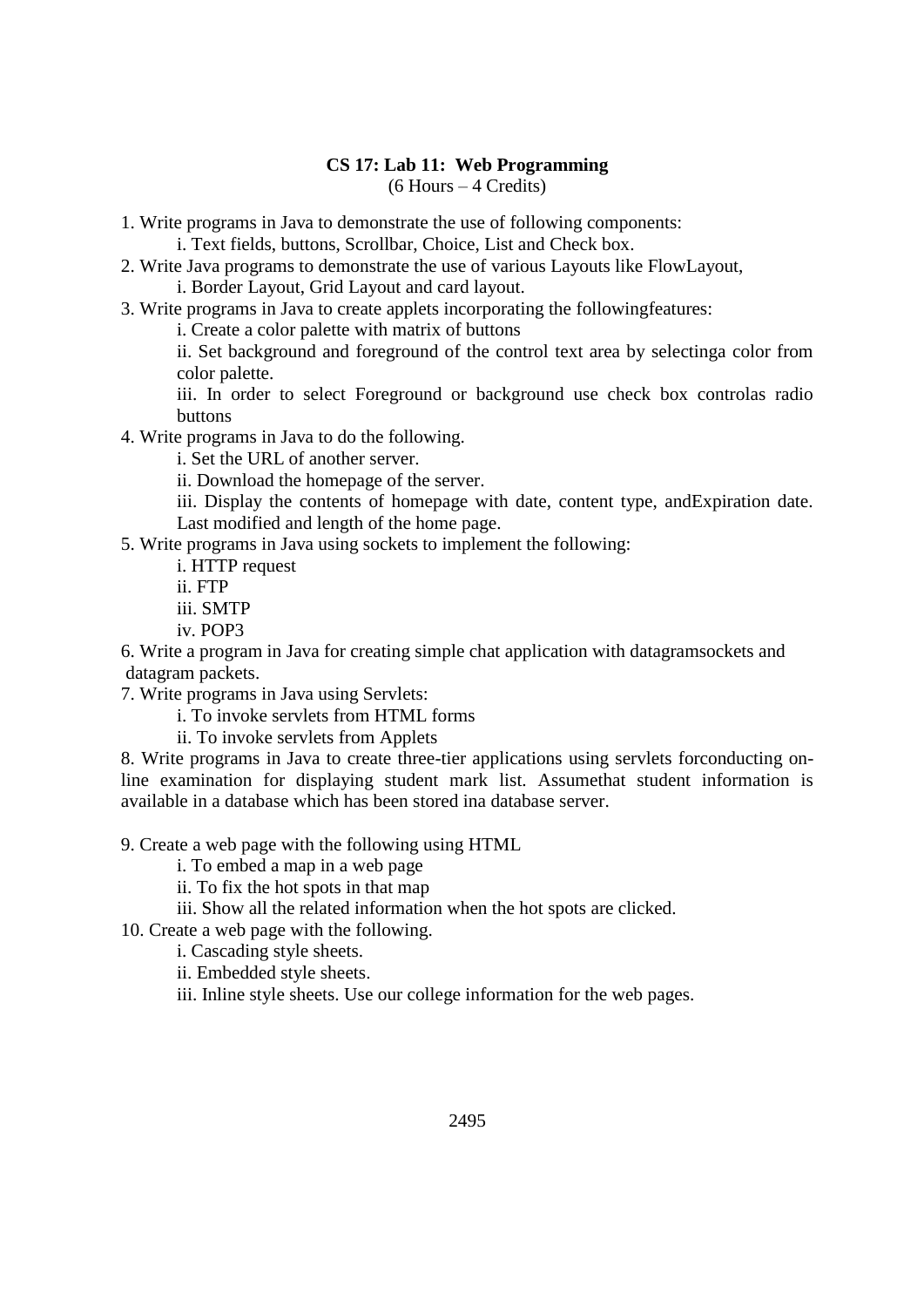# **ES 21: Data Mining**

(5 Hours – 4 Credits)

# **Objectives**

- To make the student understand Data mining principles and techniques and Introduce DM as a cutting edge business intelligence
- To introduce the concepts of Data warehousing Architecture and Implementation
- To introduce the concepts of classification, clustering and association rules.
- To study the overview of developing areas Web mining, Text mining and ethical aspects of Data mining

# **Unit I:**

**Introduction:** Data mining application – data mining techniques – data mining case studies the future of data mining – data mining software.**Association rules mining:**  Introduction -Basics-task and a Naive algorithm- Apriori algorithm – improve the efficiency of the Apriori algorithm – mining frequent pattern without candidate generation (FP-growth) – performance evaluation of algorithms.

# **Unit II:**

Data warehousing: Introduction – Operational data sources- data warehousing – Data Warehousing design – Guidelines for data warehousing implementation - Data warehousing -Metadata. Online analytical processing (OLAP): Introduction – OLAP characteristics of OLAP system – Multidimensional view and data cube - Data cube implementation – Data Cube operations OLAP implementation guidelines.

# **Unit III:**

Classification: Introduction – decision tree – over fitting and pruning -  $DT$  rules – Naïve Bayes method- estimation predictive accuracy of classification methods - other evaluation criteria for classification method – classification software.

# **Unit IV:**

Cluster analysis: cluster analysis – types of data – computing distances-types of cluster analysis methods - partitioned methods – hierarchical methods – density based methods – Dealing with large databases – quality and validity of cluster analysis methods – cluster analysis software.

# **Unit V:**

Web data mining: Introduction- web terminology and characteristics- locality and hierarchyin the web- web content mining-web usage mining- web structure mining – web mining software.

Search engines: Search engines functionality- search engines architecture – Ranking of web pages.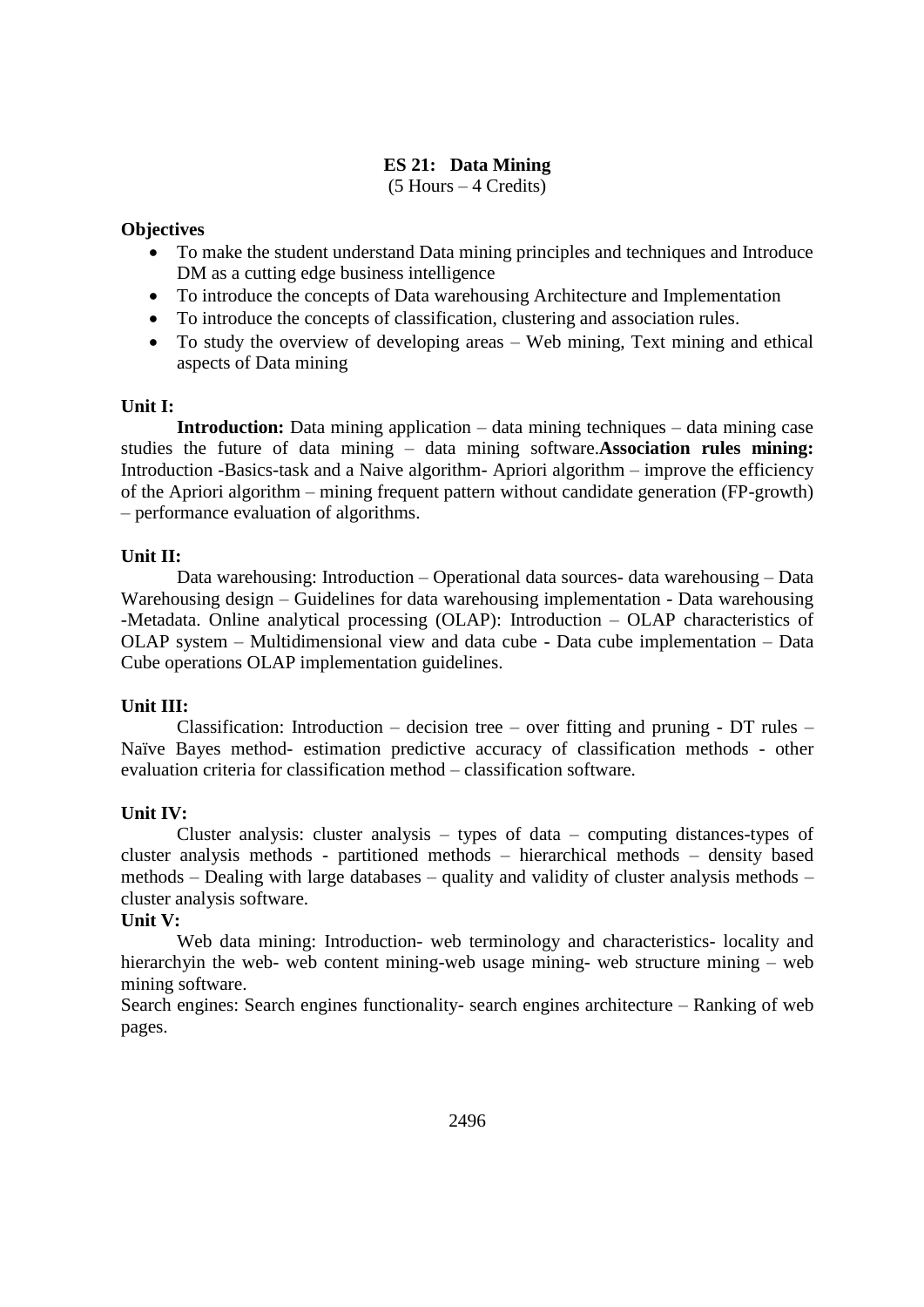# **Text Book:**

Introduction to Data mining with case studies, G.K. Gupta, PHI Private limited, New Delhi, 2008.

> Unit I: Chapters 1 & 2 Unit II : Chapters 7 & 8 Unit III: Chapter 3 Unit IV: Chapter 4 Unit V : Chapters 5 & 6

# **Reference Books:**

- 1. Data Warehousing, Data Mining & OLAP, Alex Berson and Stephen J. Smith, Tata McGraw – Hill Edition, Tenth Reprint 2007.
- 2. Data Mining Concepts and Techniques, Jiawei Han and MichelineKamber, Second Edition, Elsevier, 2007.
- 3. Data Mining Typical Mining process for Predictive Modeling, BPB Publications, 2004.
- 4. Data Mining Concepts and Techniques byJiawei Han and MichelineKamber, 2nd Edition, Morgan Kaufmann Publishers ( An imprint of Elsevier).
- 5. Data Mining and Analysis: Fundamental Concepts and Algorithms Mohammed J. Zaki Wagner Meira Jr., Cambridge University Press, 2014.

# **ES 22: Mobile Computing**

(5 Hours – 4 Credits)

# **Objectives**

- Understand the basic concepts of mobile computing
- Be familiar with the network protocol stack
- Learn the basics of mobile telecommunication
- system Be exposed to Ad-Hoc networks
- Gain knowledge about different mobile platforms and application development

# **Unit I:**

INTRODUCTION: Mobile Computing – Mobile Computing Vs wireless Networking – Mobile Computing Applications –Characteristics of Mobile computing – Structure of Mobile Computing Application. MAC Protocols – Wireless MAC Issues – Fixed Assignment Schemes – Random Assignment Schemes – Reservation Based Schemes. **Unit II:**

MOBILE INTERNET PROTOCOL AND TRANSPORT LAYER: Overview of Mobile IP – Features of Mobile IP – Key Mechanism in Mobile IP – route Optimization. Overview of TCP/IP – Architecture of TCP/IP- Adaptation of TCP Window – Improvement in TCP Performance.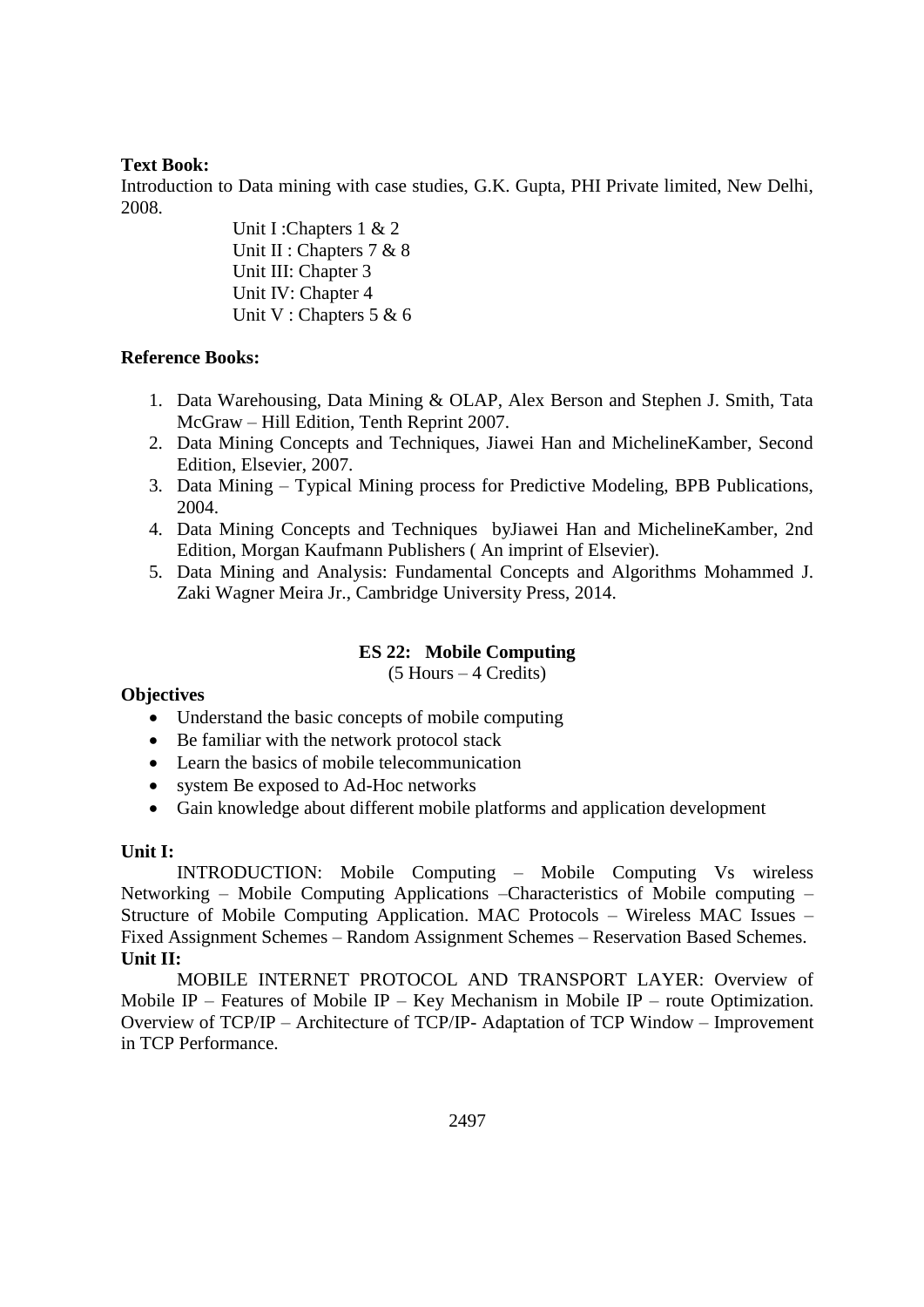# **Unit III:**

MOBILE TELECOMMUNICATION SYSTEM: Global System for Mobile Communication (GSM) – General Packet Radio Service (GPRS) – Universal Mobile Telecommunication System (UMTS).

# **Unit IV:**

MOBILE AD-HOC NETWORKS: Ad-Hoc Basic Concepts – Characteristics – Applications – Design Issues – Routing – Essential of Traditional Routing Protocols – Popular Routing Protocols – Vehicular Ad Hoc networks ( VANET) – MANET Vs VANET – Security.

# **Unit V:**

MOBILE PLATFORMS AND APPLICATIONS: Mobile Device Operating Systems – Special Constrains & Requirements – Commercial Mobile Operating Systems – Software Development Kit: iOS, Android, BlackBerry, Windows Phone – MCommerce – Structure – Pros & Cons – Mobile Payment System – Security Issues.

# **Text Book:**

Prasant Kumar Pattnaik, Rajib Mall, "Fundamentals of Mobile Computing", PHI Learning Pvt. Ltd, New Delhi, 2012.

**Chapters**

Unit I : Chapters 2, 3 Unit II : Chapters 4, 5 Unit III : Chapters 2 Unit IV : Chapters 7

# Unit V : Chapters 9

# **Reference Books:**

- 1. Jochen H. Schller, "Mobile Communications", Second Edition, Pearson Education, New Delhi, 2007.
- 2. Dharma PrakashAgarval, Qing and An Zeng, "Introduction to Wireless and Mobile systems", Thomson AsiaPvt Ltd, 2005.
- 3. UweHansmann, LotharMerk, Martin S. Nicklons and Thomas Stober, "Principles of Mobile Computing",Springer, 2003.
- 4. William.C.Y.Lee,"Mobile Cellular Telecommunications-Analog and Digital Systems", Second Edition,TataMcGraw Hill Edition,2006.
- 5. Mobile Computing, V.JeyasriArokiamary, Technical Publications, 2009.

# **ES 23: Software Testing and Quality Assurance**

(5 Hours – 4 Credits)

# **Objectives**

- Know what is software and the usage of different types of softwares.
- Know the Quality Metrics of various Softwares.
- Know the methodologies in making Software.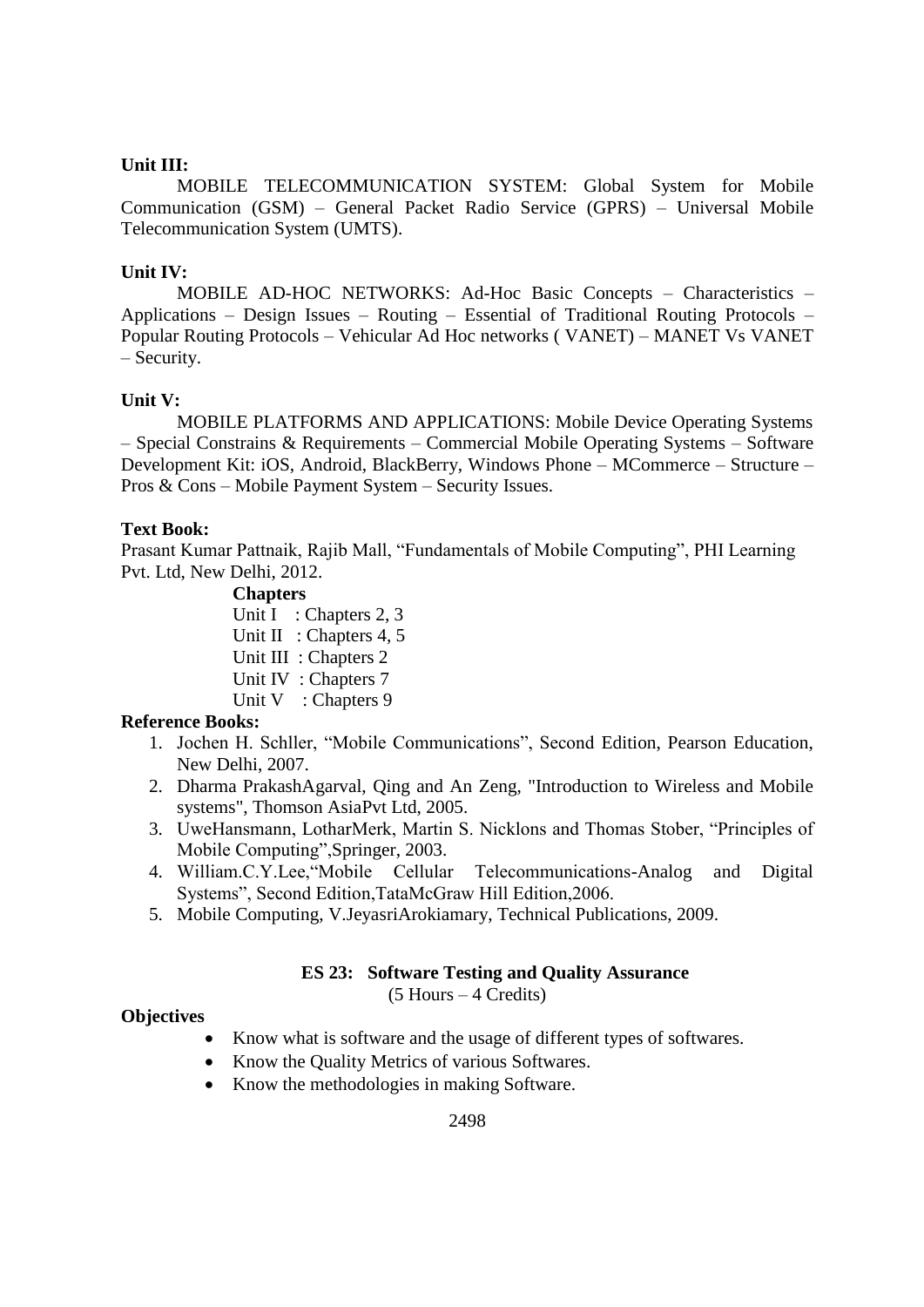Test the product finally to check the product Quality.

# **Unit I:**

Software Testing: Introduction, Meaning, What is Bug? Reasons of Bugs, Cost of Bugs, Software Tester Task.Introduction to Software Development Models Software Testing: Testing Axioms, Terms & Definitions.Testing Fundamentals: Types, Black Box, White Box, Static& Dynamic Testing. Static Black Box Testing.Dynamic Black Box Testing: Test to Pass & Test to Fail, Equivalence Partitioning, Data Testing, State Testing, Other Black Box Testing Techniques.

# **Unit II:**

Static White Box Testing: Formal Reviews, Peer Reviews, Coding Standards and Guidelines.Review Check List. Dynamic White Box Testing: Comparison with Debugging, Testing Pieces: Unit & Integration Testing. Data Coverage & Code Coverage.Configuration Testing: Overview, Software and Hardware Devices. Deciding Hardware Configurations.Compatibility Testing: Overview, Backward and Forward Compatibility. Testing Multiple versions. Data Sharing Compatibility. User Interface Testing: Effective UI, Testing for Disabled.

# **Unit III:**

Documentation Testing: Types of Documentation, Importance of Documentation Testing. Security Testing: Threat Modelling, Buffer Overrun, Safe String Functions, Computer Forensics.

Web Site Testing: Web Page Fundamentals, Black Box Testing: Text, Hyperlinks, graphics, Forms. Gray Box Testing & White Box Testing, Configuration and Compatibility Testing

# **Unit IV:**

Testing Tools: Benefits of Automation and Tools. Test Tools, Software Test Automation. Random Testing: Monkeys & Gorillas.Bug Bashes & Beta Testing: Test Sharing, Beta Testing, Outsourcing. Planning Testing: Goals, Test phases, Strategy, Resource Requirements, Schedule, Test Cases, Bug Reporting, Metrics.Test Cases: Test Case Planning, Design, Cases, Procedures, Organization and Tracking. Bug Life Cycle and Tracking System.

# **Unit V:**

Software Quality Assurance: What is Quality? Testing and Quality Assurance in Workplace. Test Management.Organisational Structures: CMM Capability Maturity Model, ISO 9000.

# **Text Book:**

Software Testing And Quality Assurance, Lovely Professional University, Excel Books Private Limited, New Delhi, 2012.

> Unit I : Chapters 1, 2 Unit II : Chapters: 3, 4 Unit III: Chapter: 5, 6